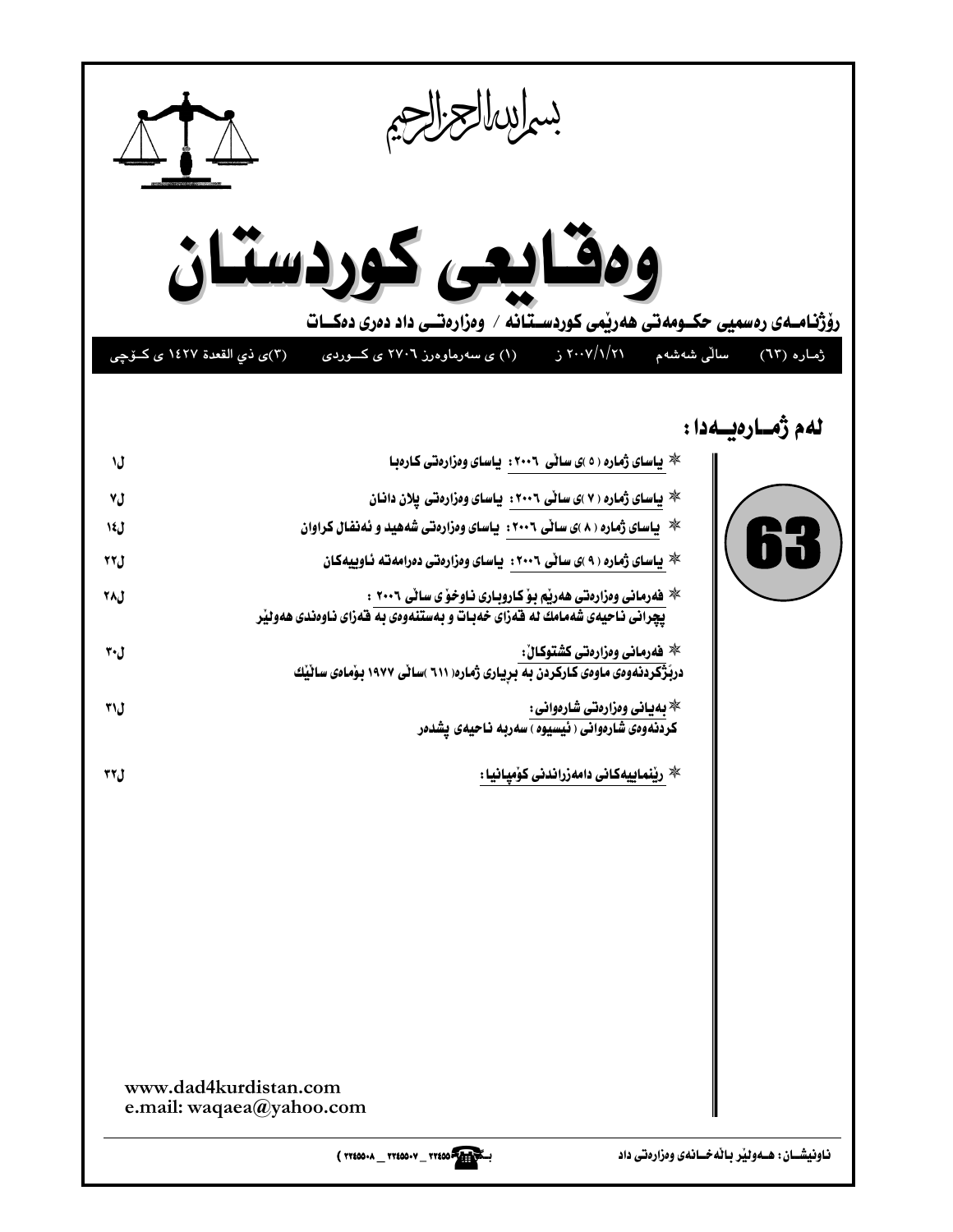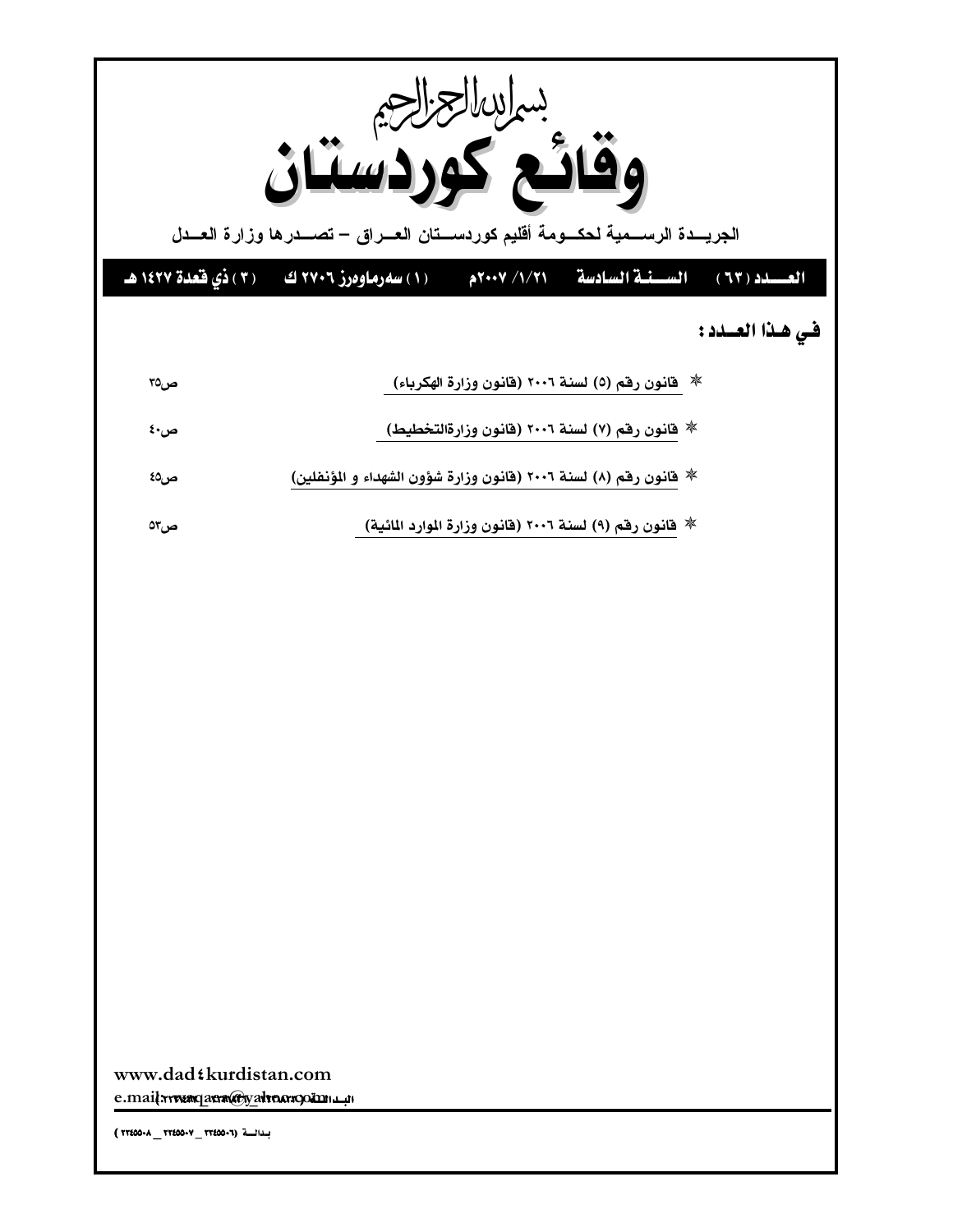$\overline{\mathcal{L}}$ 

## بهناوی خوای به خشندهو میهرهبان بەناوي گەنەوە سەرۆكايەتى ھەربمى كوردستان — عيراق

یشت بهو پاسایهی ئهنجومهنی نیشتمانیی کوردستان- عیراق دایناوهو بسهینی حسوکمی مباده دە/يەكەم لـە ياساي ژمارە(١)ى سالىي ٢٠٠٥، ياساي سەرۆكايەتى ھەرپىمى كوردىســــــــــــتان-عير اق، ئەم ياسايەمان دەرچو اند:

## باسای ژماره (۰)ی سالّی/۲۰۰۲ یاسای وهزارهتی کارهبای ههریمی کوردستان ــ عیراق

ماددەى يەكەم:

## نهرك و فرمانی وهزارهتهکه

# ماددەى دووەم: وەزارەت، ئەم ئەرك وفرمانانەي خوارەوە دەگرېتە ئەستۆ : **بهکهم:** بهرههم هیّنان و و زامنکردن و دابهشکردنی وزهی کارهبا. **دووهم؛**بهگەرخستن وچـاكردنەوەي بــەردەوامى بنكــەكانى بەرھــەمهيّنانى كارەبــاو، تسمسه رشيبه تزره كانى گهانانده دابهشكردنى ايتحى كمستسسورد استان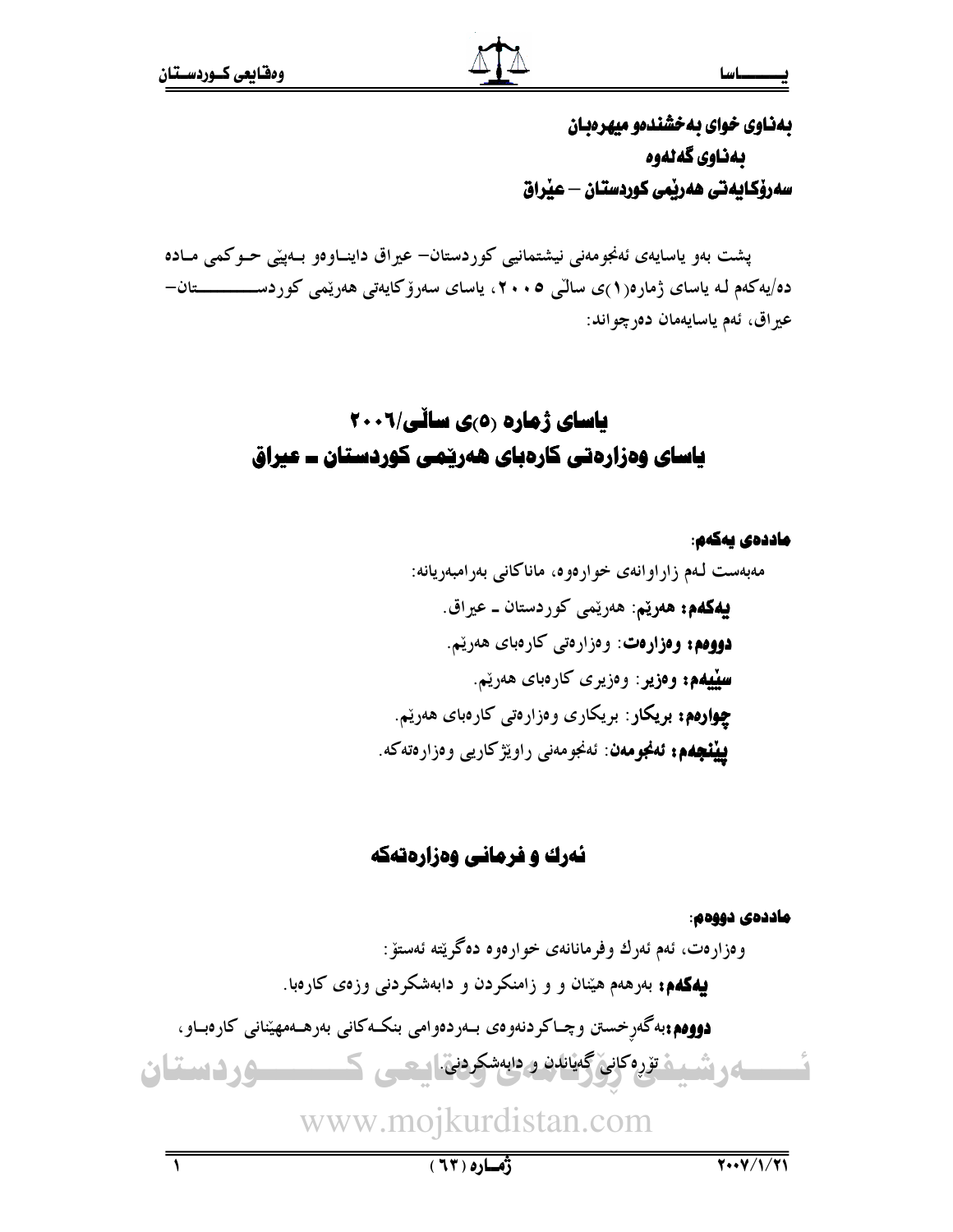ت میلیهم: بهشـداری کـردن لــه بــهییز کردنــی ئــابووریی نیــشتمانیدا لــه بــواری به, هــهمهینانی ووزه وگوابســتنهوهی وگهپانــدن بــه بهشــدارانی بهگــشت توێژەكانيەوەو كۆنتزۆڵ كردنى تۆرى كارەباو كۆكردنــەوەى كرێكــانى و بەرزكردنەوەي ئاسىتى ئەنجامىدانى كىار، بىه مەبەسىتى پەلسە لىيكىردن لىـە پیشخستنی ئابووری و کۆمەلاپەتی و رۆشنبېری لـه هەموو لايەکی هەرپىمدا لـــه ريْگـــهي دامەزرانـــدنبي ويـــستگەي بەرھـــەمھێني نـــوي وييْـــشكەوتوو بۆدابینکردنی پیْداویستی کارەبا بۆ ھەنووکە وئایندە جگە لــه دامەزرانــدن وفراوانکردنی تۆری گواستنهوهو دابهشکردنی کارهبا ، بۆ ئەوەی لەگەل پیداویستی زیادبوونی بارگەکان (الاحمال)و، بەرزکردنەوەی پلەی دلنیاییدا بگونجي و، گهياندني تهزووي کارهبــا بــو بهشـــداران ، بــهيپي ئاکارهکــاني پیْوانهیی داواکواو .

چهوارهم:ئامساده کردنی پلانسی سسالانهو دوور خایسهن بسوّ کسهرتی کارهبساو، سەريەرشىتيكردنى جيّبه جيّكردنــى پلانــه بريــار لـهســەردراوەكان و، ھەڭسەنگاندنى ئەنجامى جێبە جێكردنە كە.

**يينچەم؛** ئامادەكردنى لى<u>ت</u>ۆژىنەوەى كەلكى ھونەرى و ئابوورى لـەســەر پرۆژەكــانى وهزارهت و، پیّــشنیازی تۆمارکردنیــان لـــه نیّــو پلانــهکانی وهزارهتــدا و، جيبهجيکردنې پرۆژه بريار لـهسـهر دراوهکـان و رهچـاوکردنې ســهلامهتيې ژىيىگە.

شدشده: کۆشش بۆ وەکێشکردنی سەرمايەو، ھاندانی وەبەرھێنانی نیــشتمانی و بیــانی لـهو کهرتانهدا که پيوهندييان به ئيشوکاري وهزارهتهکهوه ههيه. حهوتهم: هەماهەنگی وتەواوكارى (الـتكامل) لـەگەلّ وەزارەتەكانى فيدرالـّدا.

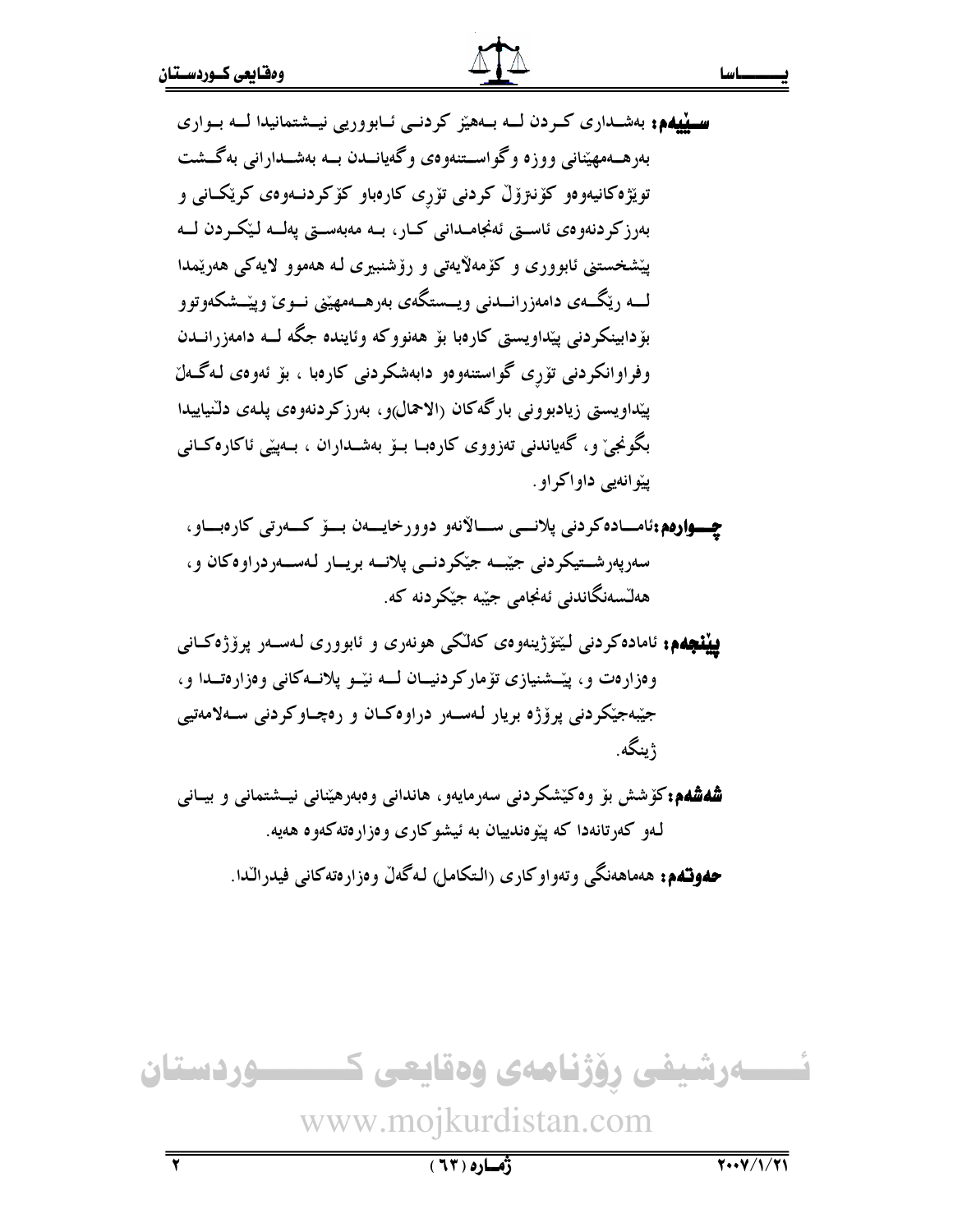## ييكهاتهكانى وهزارهت

#### ماددەى سێيەم:

**پهکهم:** وهزارهت لـهم پێکهاتانهی خوارهوه پێك دێت:

- ۱– **وەزير** : سەرۆكى بالاو بەرپرسى ئيش و كاروئاراستەكردنى سياسەتى وەزارەتەكەيەو سەرپەرشتى و چاودێريان دەكا، ھەموو بريارو فەرمان و رينماييــەكيش كــه پێوەنــديى بهئهرکوفرمان وپێکهاتهو دهسهلات وکاروباری دیکهی هونهری و دارایسی وئیــداری وريْكخستني وەزارەتەكــەوە ھــەبى، بــەپيْي حوڭمــەكانى ئــەم ياســايە لـــە وەزيــرەوە دەردەچن وخۆى سەرپەرشتيى جێبەجێكردنيان دەكـات و بەرپرسيــشە لــە بــەردەمى ئەنجو مەنى وەزيراندا چونكە خۆى ئەندامێكى ھاوكارى ئەنجومەنەكەيــەو، بــۆى ھەيــە هەندى لـه دەسەلاتەكانى خۆى بە بريكارى وەزاەتەكە، يان بە بەرىوبەرە گـشتييەكان یان به هەر فرمانبەرێکی وەزارەتەکە، کە خۆی بەباشی بزانی ٌ، بسپێرێ.
	- ۲ بریک ری وهزارهت: لــه چوارچـێوهی ئەودەســهلاتەی کـه وەزیـر پێـی دەســیێری، ياريــــدەي وەزيــــر دەدات لـــــه ئاراســــتهكردن و سەرپەرشـــتيكردنى كاروبــــارى وەزارەتدا.مەرجيشە بروانامەي زانكۆي تايبەتمەندى ھەبىّ.
	- ۳– نووسـينگەی وەزيــر: فرمانبــەرێ بەپلـــەی بەرێوەبەر،بــەرێوەی دەبــا ،کەبروانامــەی زانکۆی هەبى و ژمارەيے فرمانبەريش ياريدەي دەدەن.
	- **٤ نووسینگەی بریکاری وەزارەت**: فرمانبەرێ بە پلــەی بە<sub>رِ</sub>ێوەبـەر بـەرِێوەی دەبا،کـە بروانامەي زانكۆي ھەبىؒ. ژمارەيىؒ فرمانبەريش ياريدەي دەدەن.
	- ۰۵ راویژگاران: لـه چوارکهس زیاتر نابن مهرجیشه بروانامهی زانکۆیان ههبیّ و خـاوهن ئهزموون و کارامه بن ِ
	- ۲ ب٥رێوڢهرایــەتى گــشتیى کاروبــارى ئیــدارى و دارایــي: بەرێوبــەرێکى گــشتى سەرۆكايەتيى دەكا،كە بروانامەي زانكۆي ھەبىؒ و، خاوەن ئەزموون وپسپۆربىؒ.
	- ۷– بەرێوەبەرايەتى گشتيى پلاندانان و جێبەجێکردنى پرۆژەکانى کارەبا: بەرێوەبـەرێکى گشی ســهرۆکايەتيى دەکا،کــه بږوانامــهى زانکــۆی هــهبیْ و ،خــاوەن ئــهزموون و پسپۆربێت.
- ۸– بەرتوەبەرايــــەتى گــــشتيى بەرھــــەمھێنانى وزەي كارەبــــا: بەرێوەبـــەرێكى گــــشتى سەرۆكايەتيى دەكاپىروانامەي زانكىۆي ھىەبى و ، خــاوەن ئــەزموون و پــسپۆريش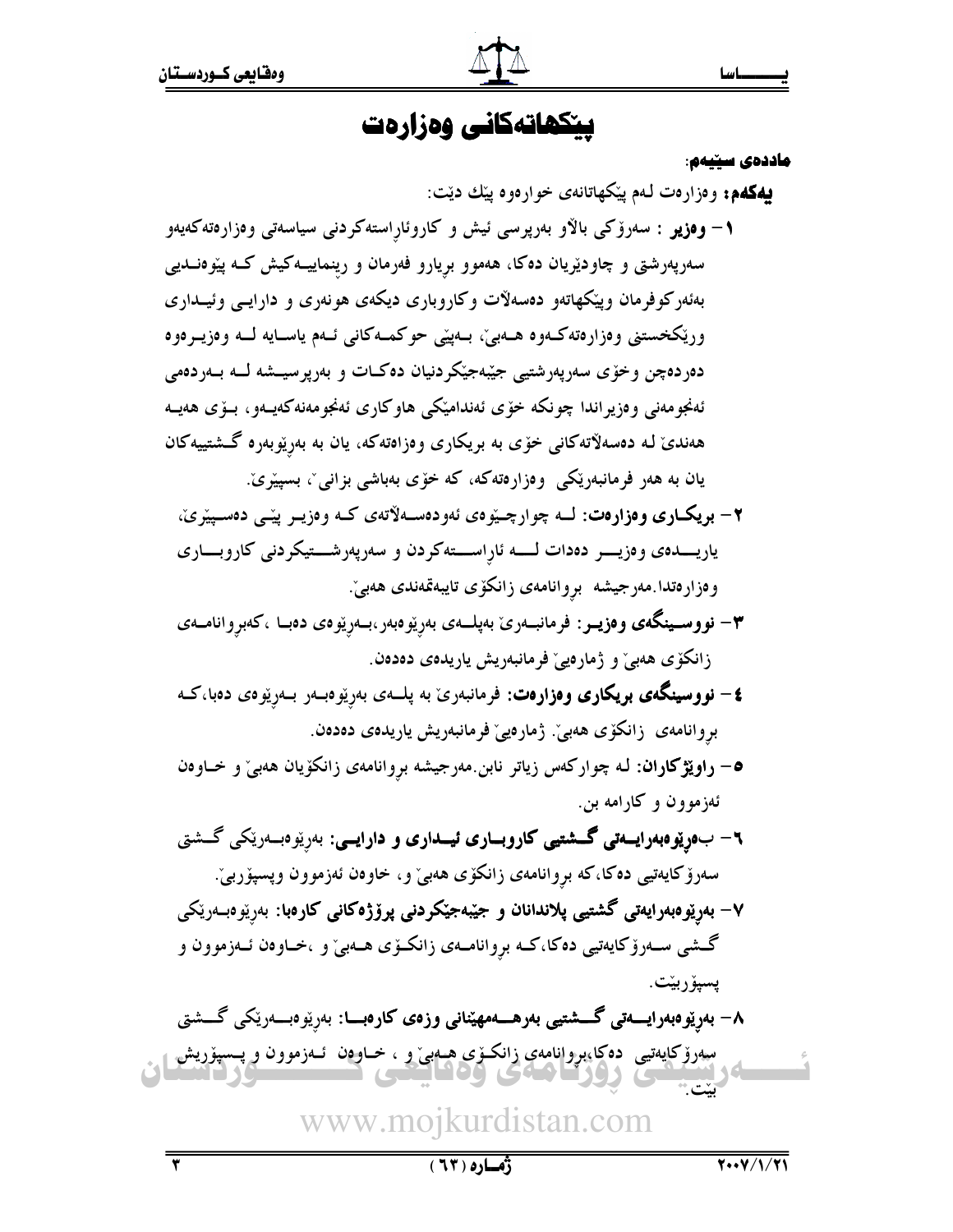- ۹– بەرێوەبەرايــــەتى گــــشتیىي گواســــتنەوەي وزەي كارەبــــا: بەرێوەبــــەرێكى گــــشتى سەرۆكايەتىيى دەكا، بروانامەي زانكۆي ھەبىٰ و ،خاوەن ئەزموون و پسپۆربێت. ۰ ۱ – بەرتوەبەرايسەتى گـــشتيى دابەشـــكردنى وزەي كارەبـــا: بەرتوەبـــەرتكى گـــشتى سەرۆكايەتپى دەكا، بروانامەي زانكۆي ھەبى ْ و ،خاوەن ئەزموون و پسپۆربێت. **۱۱– بەرێوەبەرايەتى گشتيى كۆنىزۆلْ و پێوەندىكردن**: بەرێوەبەرێكى گشتى سەرۆكايەتيى دهکا، بروانامهی زانکۆی هەبیْ و ،خاوەن ئەزموون و پسپۆربێت.
- **دوومم:** لـه هەر پارێزگايي، لـه پارێزگاكانى هەرێمدا، بەرێوەبەرايەتييــەكى گــشتى كارەبــا پێـلك دەھێنرێ، فرمانبەرێ سەرۆکايەتى دەکاو بەرێوەی دەبا،کە بروانامەی زانکۆی ھەبیٚ و خاوەن ئەزموون و پسپۆربێت.

#### ماددەى چوارەم:

بهکهم : ئەنجومەنى راۆيژكارى وەزارەت پێك دێت لـه: ۱ – وەزير: سەرۆكە. ۲– بریکاری وهزارهت: جیکری سەرۆکە. ۳– نوپنەرى وەزارەتى دەرامەتە سروشتيەكان ــ ئەندامە ـ بەمەرجىّ پلەى لــە پلــەى بەرێوەبەرى گشتى كەمىز نەبى ٤ – ن**وێنەرى وەزارەتى ژينگە** ئەندامە ــ بەمەرجىّ پلـەى لـە پلـەى بەرێوەبــەرى گــشتى كەمىز نەبى` 0- راوێژگاران، بەمەرجى ْلـه سى کەس زياتر نەبن –ئەندامن. ٦ – بەرێوەبەرە گشتىيەكانى وەزارەتەكە– ئەندامن. ۷– ه**مو شارەزايەكى پسپۆر**،كە وەزير ، لـه ناو وەزارەت يان لـه دەرەوەى وەزارەتەوە دەستنيشانى بكات – ئەندامە

**دووهم؛**ئەنجومەن، دەربارەی ئەم كاروبارانەی خوارەوە (راوێژ<sub>)</sub> پێشكەش دەكا: ۱–ریکخستنی سیاسهتی بهرههمهپّنان و گواستنهوهو دابهشکردنی وزهی کارهبا ودانانی پلانه سىز اتيجيه كان ِ ۲\_ ریکخستنی و مدرهینان له بواری کار مدام ج م ا <u>مردستان</u>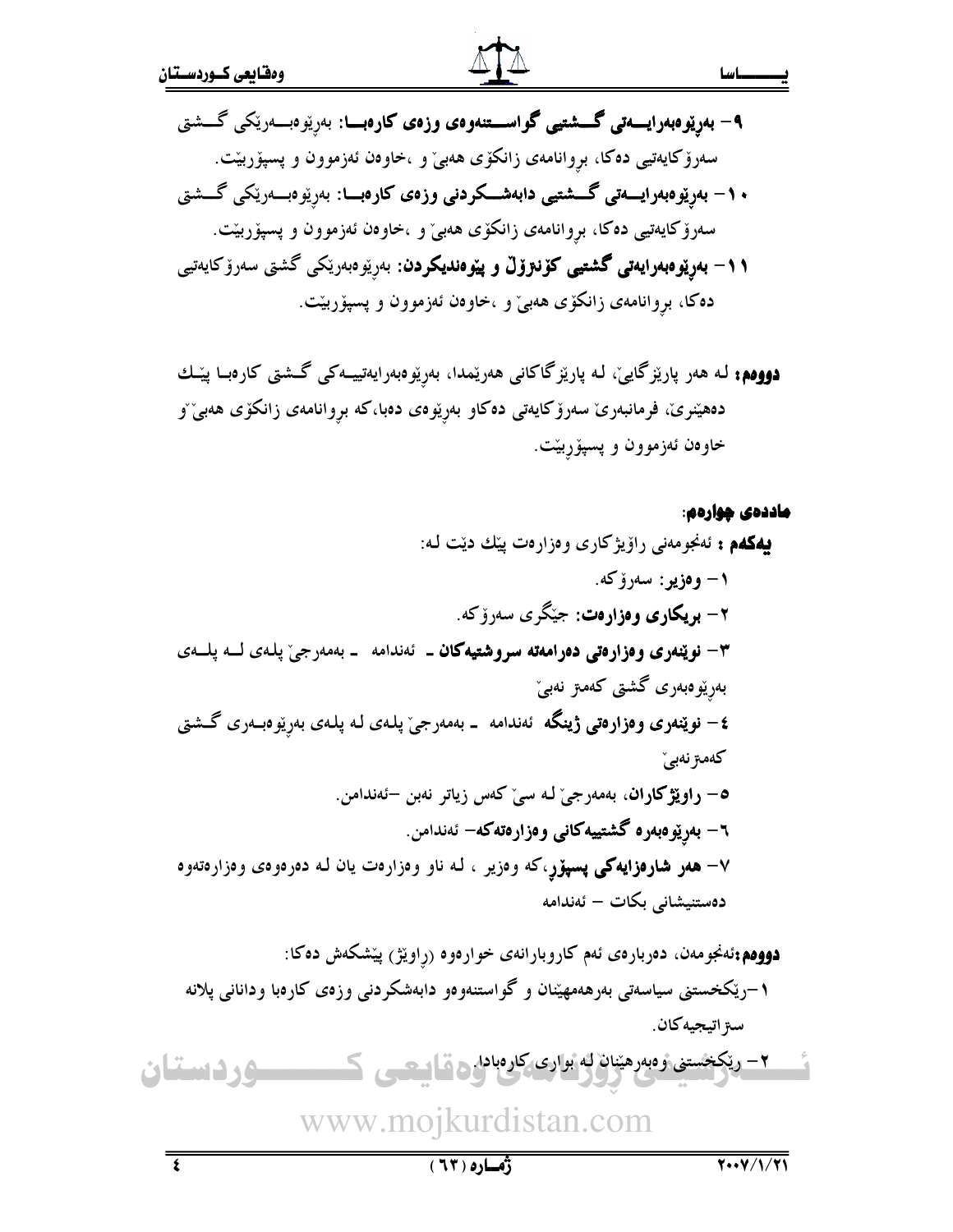۳– لـهســهر پێــشنیازی وهزیروبــهبریاری ئهنجومــهنی راوێــژکاریی وهزارهت،کریــمێ کارهبــا دياردەكرى، بەمەرجى ئەنجومەنى وەزيران يەسەندى بكات.

ماددەى يىنغەم :

**بیهکهم:** ئەركوفرمان و ئیشبی تایبەتی پیکهاتەکانی وەزارەتەکە،بە پەیرەوپْك دیاردەكرپْن.

**دوومم:**وەزیر، بۆی ھەیە ،بەرێوەبەرايەتى،يان بەش، يان ھۆبە،لـە پێکھاتەکانى وەزارەتدا بەپێى ييداويستي ئيشهكانيان،له كاتبي ييويستدا ،بكاتهوه يان ليكيان بدات،يان يووچــهليان ىكاتەە ە.

**سیپیهم:**وەزیر بۆی هەیە بەریوەبەرايەتى وبەش وهۆبەی نوێ بکاتەوە، یان تیکەلاویان کــات، یان پووچەلىان بكاتەوە، لـه چوارچێوەي پێکھاتەکانى وەزارەت وبەپێى پێداويـــستى کار ەكانى.

ماددەى شەشەھ: وەزیر،بىۆى ھەيــە رێككــەوتن ،لـەگــەڵ كۆمپانيــا نيــشتمانى و بيانييەكانــدا، لـــەبارەي يرۆژەكانى كارەباوە،ببەستىٚ. **ھاددہی ھەۋتەم**:کار بەھيچ دەقێك ناكرێت كە ناكۆك بێت لـەگەلٌ حوكمەكانى ئەم ياسايەدا. **ماددهي هەشتەم**: پێويسته لـهسەر ئەنجومەنى وەزيران و،لايەنە پێوەنديـدارەكان، حوكمــەكانى ئەم ياسايە بخەنەكار .

**ماددهی نفیهم**:ئـهم یاسـایه لــه رۆژی ده<sub>(</sub>کردنییـهوه دهخرینتـهکارو، لــه رۆژنامـهی فـهرمیی (**و هقایعی کوردستان**) دا بلاّوده کویّتهوه.

## مسعود بارزانى سەرۆكى ھەرپمى كوردستان - عيراق

له رؤژي (١٦ /١٠/١٠-٢٠)ي زاييني له ههوليّر دهرجووه بەرامبەر ٢٤ / **رەزبەر/٢٠٦** ى كوردى <u>موردستان</u> يعى روزنامەي وەقايعى

www.mojkurdistan.com

 $(77)$   $(19)$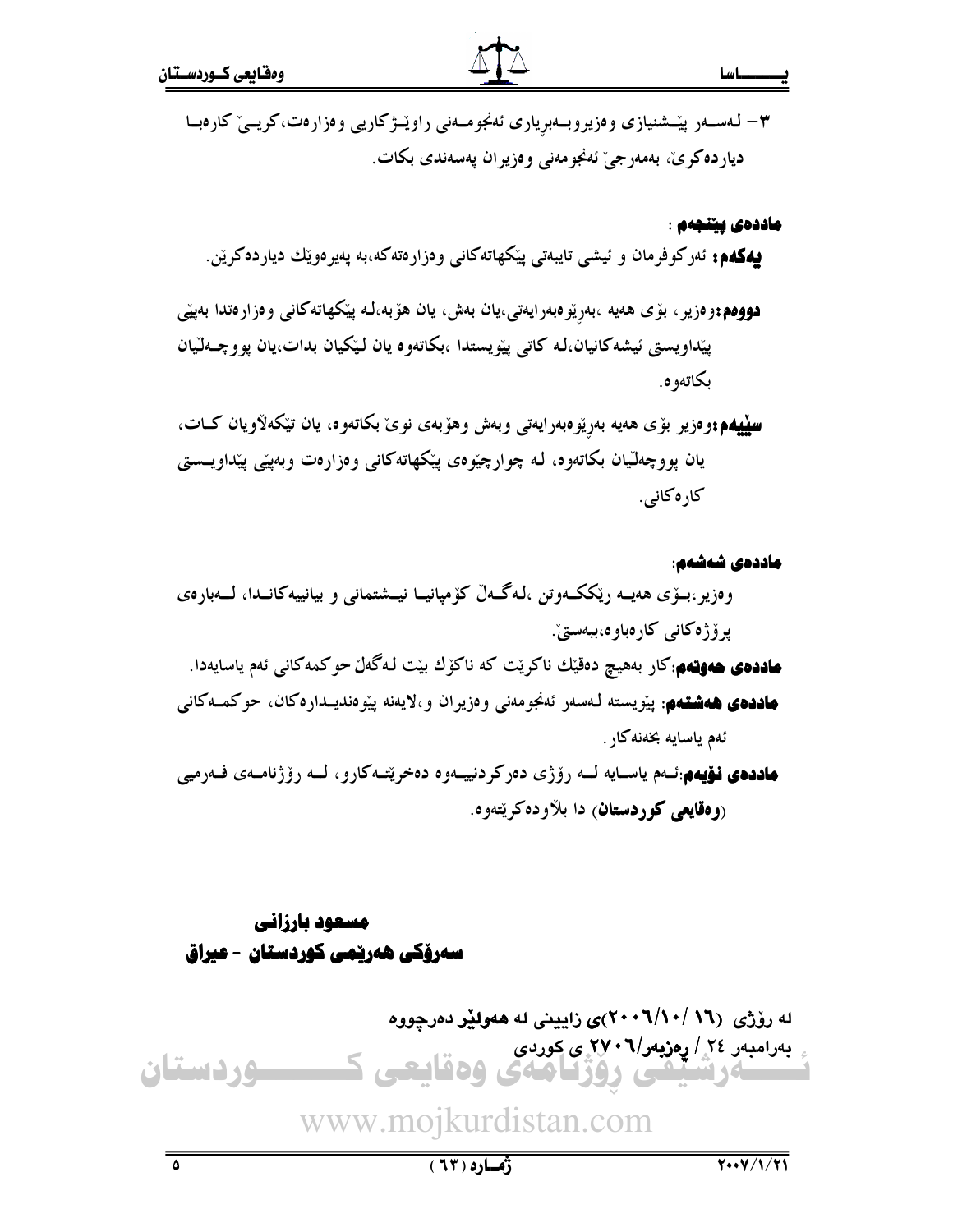#### ـا سـا

## هؤكارهكاني داناني نهم ياسايه

لـهبەر ئەوەي لـه حكومەتى ھەرپىمى كوردستاندا، وەزارەتپكى نوي،بەناوي (وەزارەتى کارەبا) دانراوەو،فەرمانگەکانى کارەبا، لـه فەرمانگەکانى وەزارەتى پێشووى پيشە سازى و وزه،دابرکراون و، خراونهتهسهر ئهم وهزارهته نوپیه و، بۆ ئەوەی قورسایی چالاکییهکانی بخاتهسەر بواری بەرھەمھێنان و دابەشکردنی وزەی کارەباو، خزمەتی بەردەوامی بنکەو تۆرِی گواستنەوەو دابه شکردنی وزەی کارەبا بکات و،کارەبا، بۆ ھەموو مالْ و سووچ وقوژبنێکی ھەرێمی کوردستان رابکێشی و، پێکهاتەو ئەرکوفرمان و ئامانجەکانی ئەم وەزارەتەش دياربکرێن...بۆيە،ئەم ياسايه دانوا.

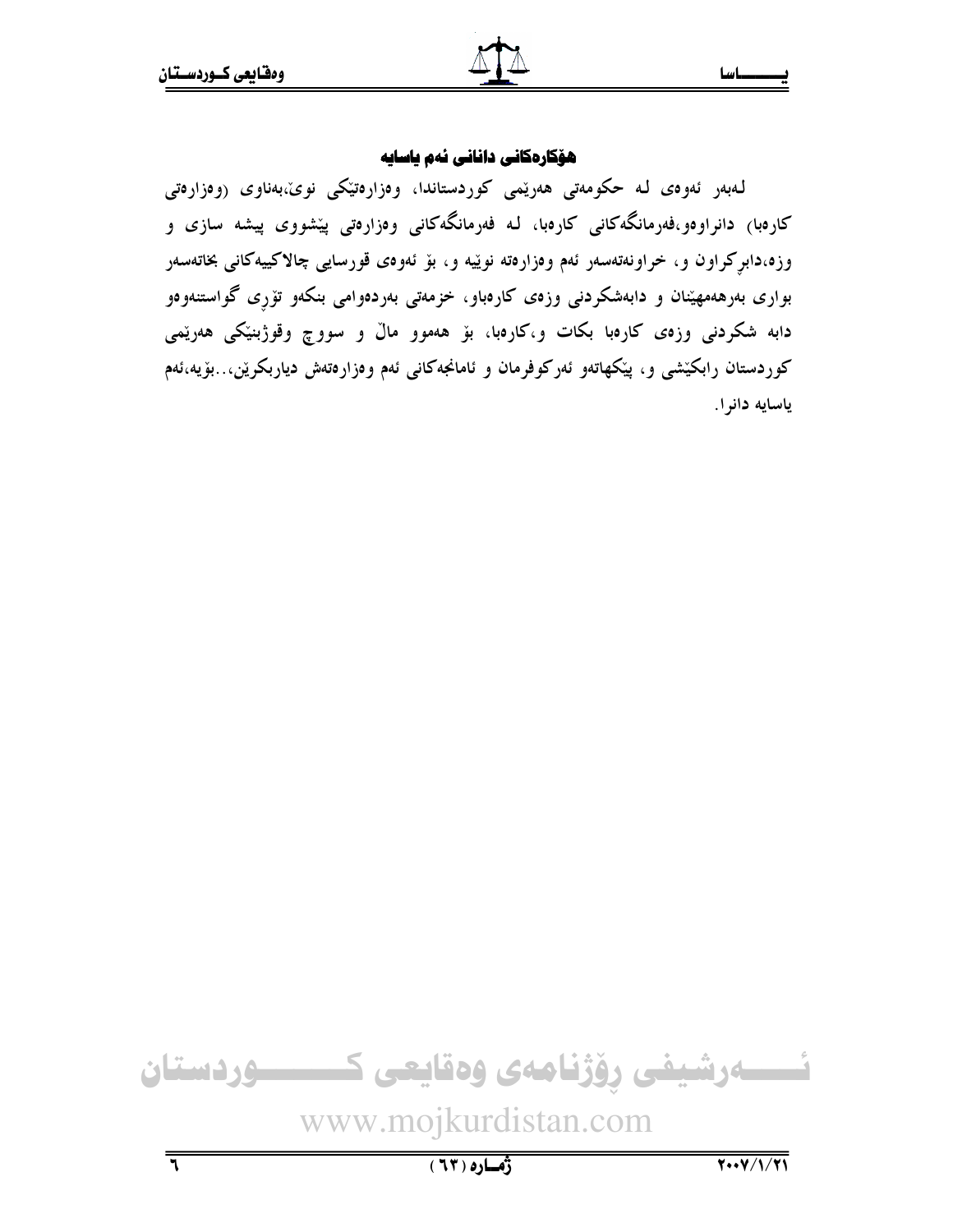## بهناوی خوای به خشندمو میهرهبان بەناوي گەنەوە سەرۆكايەتى ھەريمى كوردستان – عيراق

یشت بهو یاسایهی ئهنجومهنی نیشتمانیی کوردستان– عیراق دایناوهو بهییی حـوکمی مـاده ده/يەكــەم لــه ياســاي ژمــارە(١)ى ســالّـى ٢٠٠٥، ياســاي ســەرۆكايەتى هــەرێمى 

## یاسای ژماره(۷<sub>)</sub>ی ساڵی /۲۰۰۷ یاسای وهزارهتی پلان دانانی هەریّمی کوردستان ــ عیراق

## ماددەى يەكەم:

#### ماددەى دووەم: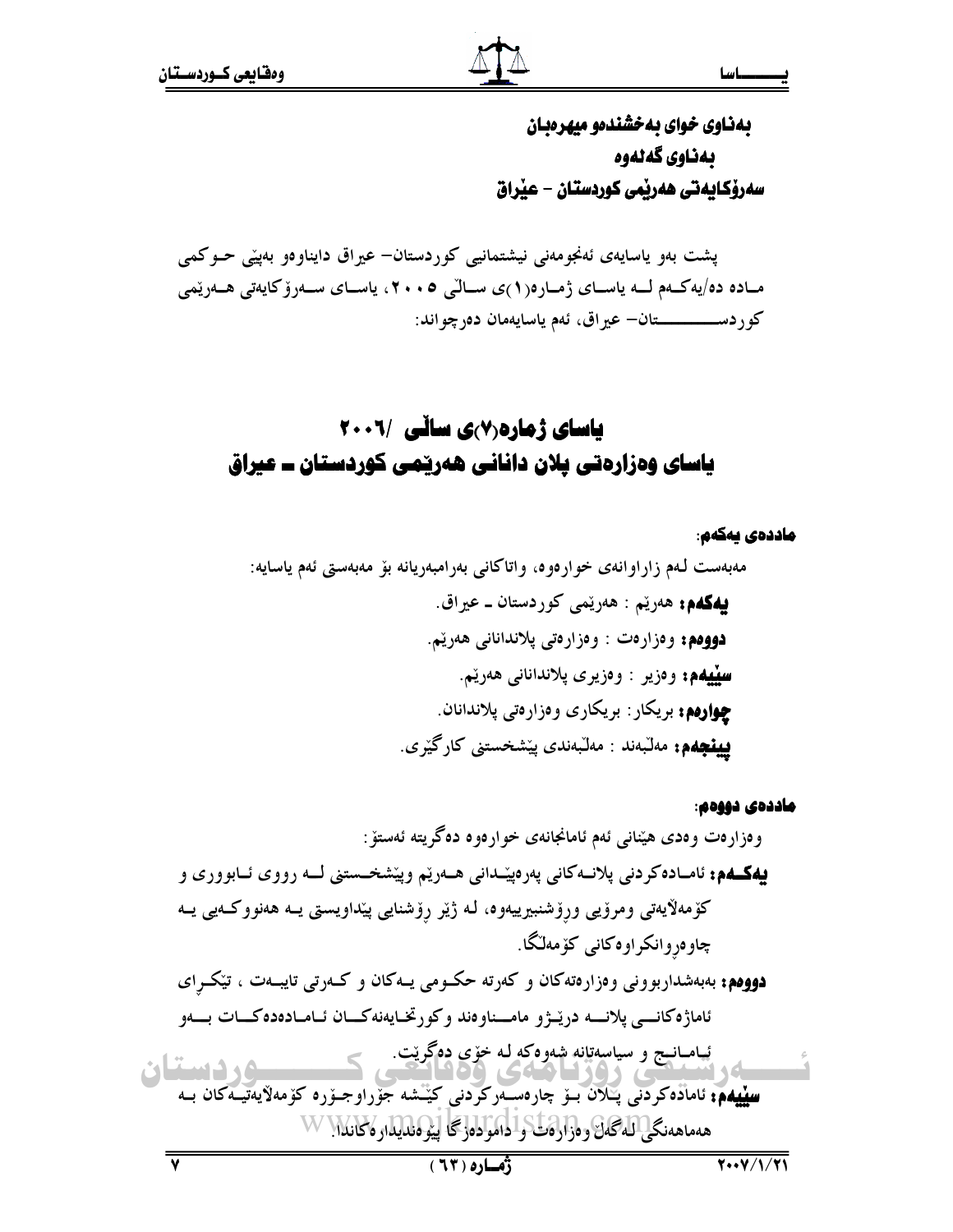**چــواروم:** پــلان بــوٌ وهبــهرهيّناني حکــومي دادهنــيٌ ويــارهي تــهرخانکراوي وهبهرهيّنــه کي (الاستثماریة) لـه بوودجهي گشتي دهولـٌهتدا پَيْشنيازيش دهکا و بـه پَيْــي ي پارێزگــا وناوچـــه شارنــــشين ودێهــــات نــــشينه کان دابهشــــبکري و، رەچـــاو کردنې گرنگتربوون(الاولويسة) لسه ديساريكردني پرۆژەكساني ئاوەدانكردنسەوە كسه لـەسەربو وجەي وەبەرھێنەكى (الاستثمارية) دارايى دەكريْن (تمول) بەھەمانــەنگى لــە گـــهان گــــشت ئــــهو وهزارهتانـــهدا كــــه پهيوهنديــــدارن وبــــه دواداچـــوونى بــــاش جێؠەجێکودنيان

**دیننجهم:** ئاماده کر دنی به, نامهی گشتگیر و دریژ خایسهن و کو, تخایسهن و سسالانه بسفر سساز کر دنی هیزی کاری مروّیی پیْویست بههاوکاریی زانکوّو دەزگاکانی فیْرکردن.

شدشدم: هاوکاری کردن لهگهان دهزگا حکومییهکان له ئامادهکردنی لیکوّلینهوهی پیویست بسۆ بىمرەوپێش بردنيـان و تازەكردنــەوەو باشـــتزكردنى رێكخـــستنى ئيــدارى و بەرزكردنــەوەي ئاســتى توانــستى راپەرِانــدنىي كارتيايانــدا و،گەشــەپێدانى توانــستى سهرکر ده ئیداری و هونهرییهکان ومهشق پیدانی ئاسته جۆر بهجورهکان.

- **حهوت هم:**کارکردن بــۆ دروســتکردنی هاوســهنگی لـــه نێــوان سهرچــاوهکانی دهرامــهت وپیداویستهکانی گەشەپیدان بەدانانی پرەنسیپ و ئاراستەی گشتی بىۆ بىەرپوەبردنی سۃ اتیجیەتی گەشە پیدانی ئابووری وکۆمەلايەتی.
- ههشششهم: بايه *خـد*ان بــه دامهزرانــدني حكومــهتي ئــهليكترؤني،بۆ كۆكردنــهوهي زانيــاري، دامەزرانــدنى بــانكى زانيــارى و،پێرۆكردنــى شــێوازى روون وديــار(شــفاف)لـــه دامەزراندنى حكومەتى دەزگاييدا.

**نـۆيـەم:** بەشداريكردن لـەگەڵ حكومەتى عيراقى فيدراڵ بۆ دۆزينەوەي سەرچاوەي پارەدەرو یاریدهی هونــهری لــه دهولـّــهت ودهزگــا نیودهولـّـهتییــه بهخــشهرهکانهوه.هـــهروهها بهشـــداريكر دن لـــــهو دانوســــتانانهى كـــه لـهگــــهلّ لايهنــــه بهخــــشهره كاندا بەرێوەدەچـێ،تا،بەلێنەكانى خۆيـان ببەنەسـەرو،يارمەتى وبەخـشش و قـەرزيان لــێ وەدەســـتكەوي و،بــــە ھەماھــــەنگى لـەگــــەل وەزارەتـــى دارايـــى وئــــابووري هِەرێمدا،پرۆژەكانى هەرێمى پىٚ دارايى بكرىێ (تمول). ﴿

دهیهم: هاندانی کەرتى تايبەت ۋ،وەبەرهینانینی خۆمالتی وبیانی، بۆئـەوەی لـەگەشـەپیدانی ئسابوور في الهادي بمسلَّداً لِهَنْفَلْكَسْلَادَائِيَّا لِلْكَتَلْبَادِنَا فِعَادِوا وَهَا الْمَيَالِكِيلَات وريكا كسانيش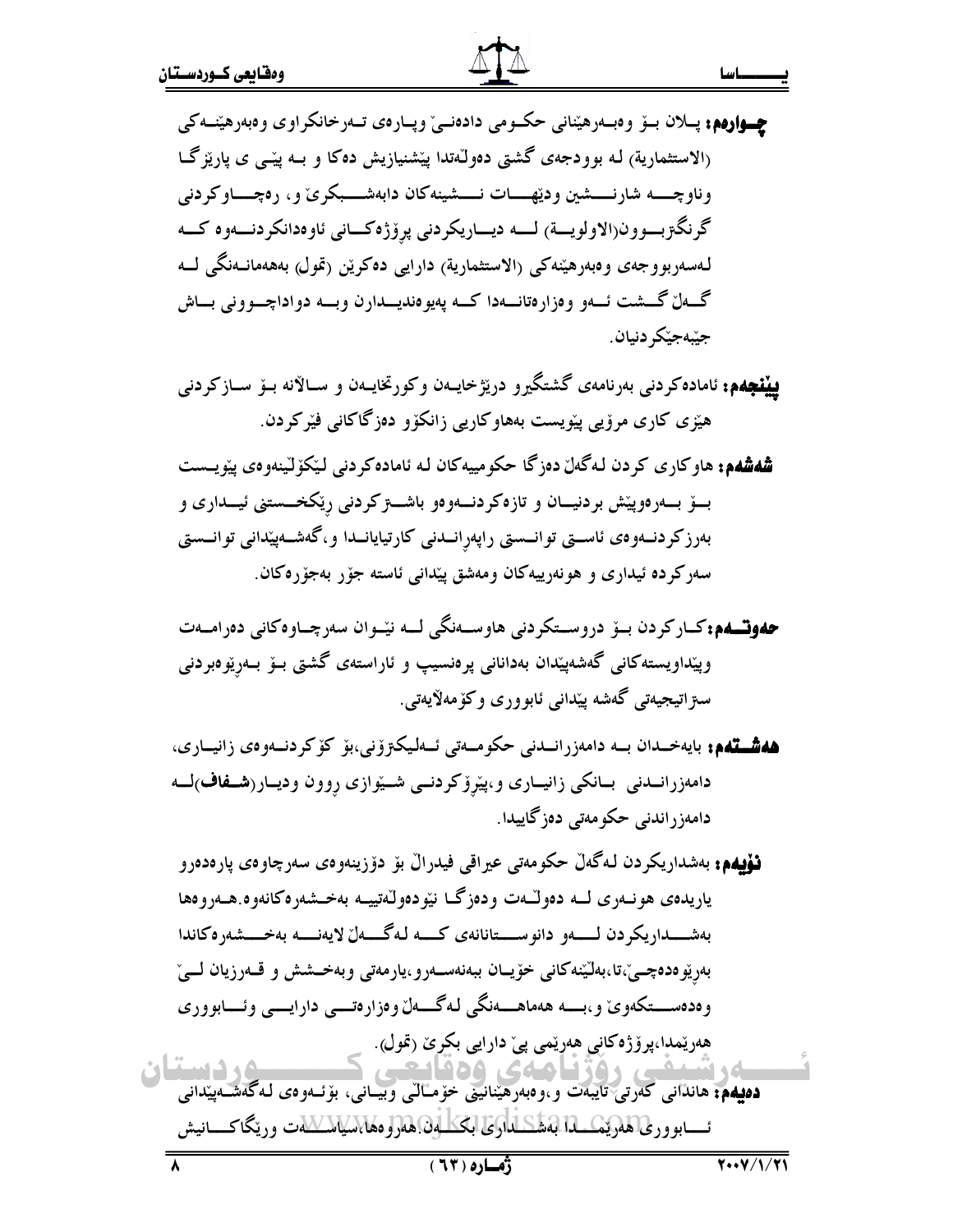پێــشنياز دەكا،كەئەم كەرتـــە چـــالاكترېكا بـــەھاوكارىي دەزگـــا پێوەنديـــدارەكانى حکو مەت.

**پيازده:** بەھەماھەنگى لەگەلّ دەزگاي مەركەزىي پێوەركارى (التقييس)وكۆنىزۆلى جـۆرەكى (النوعيــة)وەزارەتــي پـــلان دانـــان وهاوكـــاريي وگەشـــەپيّداني عيراقـــي فيدرالـــدا سیسستەمیکی نیسشتمانی بسۆپیوەركسارى وكسۆنىزۆلىي جسۆرەكى لسە ھەرپىسىدا پیْرۆدەكاو،پــشت بــه مواســهفاتى عیراقــى وجیهــانییش دەبەســتیْت و، چــاودیْری بهکار خستنیان دهکاو،پشکنین وشیکردنهوهو لَیْکوْلَیْنهوهی تایبهت بـه ییْوهرکاری وکۆنىزۆلىي جۆرەكى ئەنجام دەدات و،ئامۆژگارى دەدات لـەبارەي ئــەم مەســەلانەوە به هەموو لايەێكى حكومى و ئەهلىي لـه هەرێمدا،گەر بيانەوێ.

- **دوازده:**کردارەکانی ئامار (احصاء) له هەریمدا بـهجیّ دی٘نیّ،کـه پی٘وەنـدییان بـه سـەرژمی٘رییه گشتیه کانی دانیشتوانی هەرپم و خانوەکان ورووپپوی ئامـادەیی تایبــەت بــه کەرتــه جۆر بە جۆرەكانى ھەرێمەوە ھەيــە.ئــەم كارەش،بــە ھەماھــەنگى لـەگــەلْ دەزگــاي عير اقي فيدرالٌ ، بهجيٌ ديْنِيٌ.
- **سیازده:** لـه کاتبي ئاماده کر دنبي يلان و به<sub>ز</sub> نامه کانبي و هزار هته کــه دا، ســهلامهتيبي ژينگــهي هــهرينم ر ەچاو دەكا.

ييتكهاتهكاني وهزارهت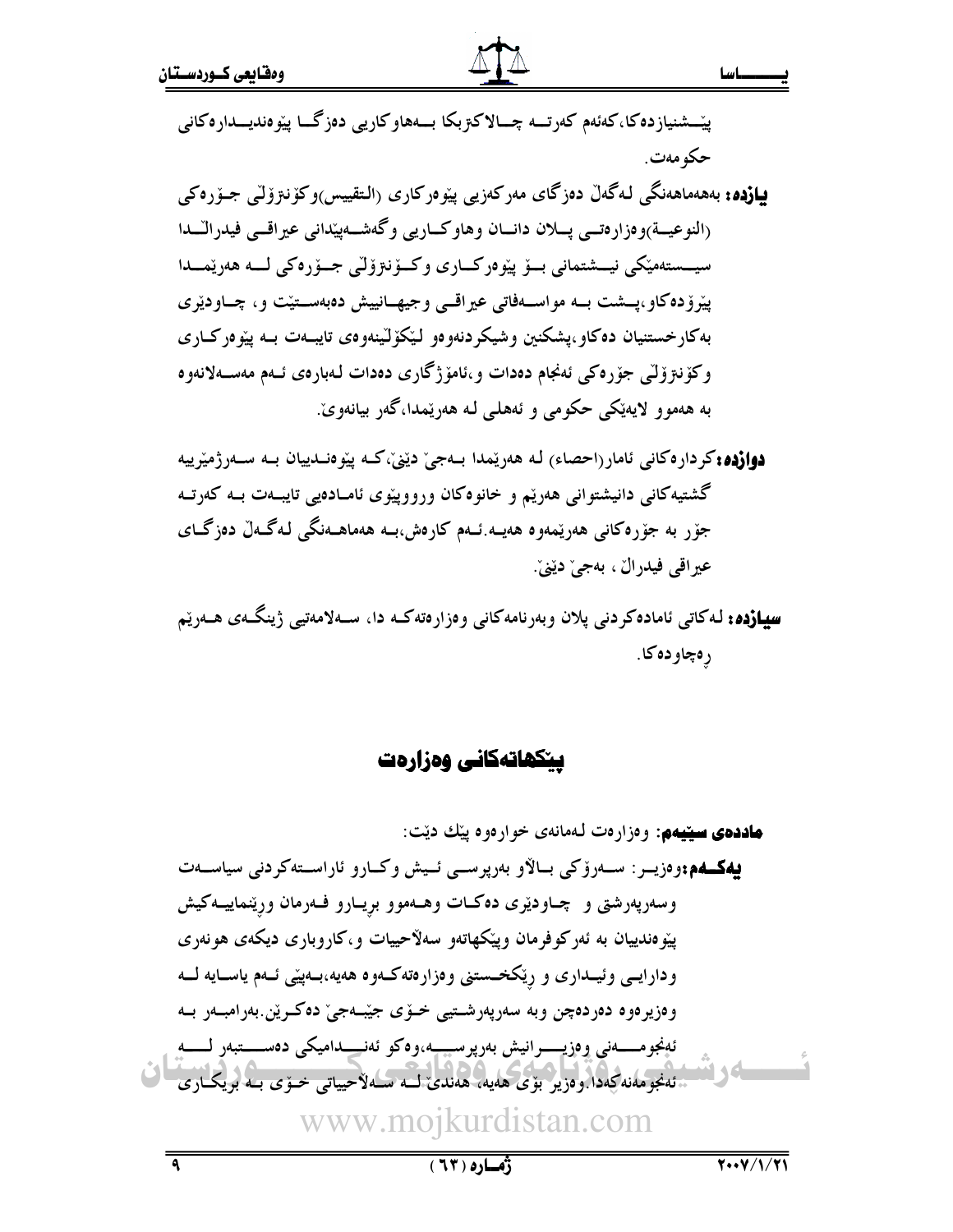وەزارەت يان بە بەرێوەبەرە گشتییەكان يان بە ھەر فرمانبەرێكى دیكە بسپێرى که خۆی به باشی بزانی ٔ.

- **دووهم:** بریکاری وهزارهت:لـه چوارچێوهی ســهلاّحییاتدا کــه پیّــی دهســپیّردری،پاریدهی و هزیــــــــــــر دهدات لــــــــــه او اســــــــــته کر دنبی و هزار هت و سهریهر شــــــــــتیکر دنبی کاروبارەکانيدا،بەمەرجىؒ بروانامەيەكى بەرايى زانكۆي ھەبىؒ و،خاوەن ئـەزموون و پسپۆربێت.
- **سێیهم:** نووسینگەی وەزیر :فرمانبەرێ،بەپلــەی بەرێوەبەر،بـەرێوەی دەبـا، بروانامەیــەکی بەرايى زانكۆي ھەبىّ.ژمارەيىّ فرمانبەريش ياريدەي دەدەن.
- **چوارەم:** نووسینگەی بریک\ری وەزارەت: فرمانبەرێ،بەپلــەی بەرێوەبەر،بـەرێوەی دەبـا، بروانامەيەكى بەرايى زانكۆى ھەبى ژمارەيى فرمانبەريش ياريدەى دەدەن.
- **بینیچهم:** راویژکاران:ژمارەیــان لـهچــوارکەس زیاترنییــه.مەرجیــشه بروانامەیــهکی بــەرایی زانكۆيان هەبى و، خاوەن ئەزموون وكەر دەش (ممارسة) بن.
- **شەشلەم:** دەستەي ئامارى ھــەرێم:فرمانبــەرێ بەيلــەي بەرێوەبــەرى گــشتى ســەرۆكايەتيې دەكا،برانامەيەكى بەرايى زانكۆي ھەبىٚ ئەركوفرمانى خۆي بەپێى سەلاّحيياتىٚ كە پێي دەسپێردرێ ،هەڵدەسوورێنیٚ.
- **حەوتتەم:** دەستەي پێوەركارى <sub>(</sub>التقييس)و كۆنترۆلى جـۆرەكى لــە ھەرێمــدا:فرمانبــەرێ بەپلەي بەرێوەبەرى گشتى سـەرۆكايەتيى دەكا،بروانامەيــەكى بــەرايى زانكــۆى هەبیؒ ئەركوفرمانی خوێشی بەپێی سەلاّحییاتیؒ کە پێی سپێردراوە ھەلٚدەسوورێنیٛ وبەرێوەبەرايەتيەكانى پێوەركارى وكۆنتزۆلىي جۆرى لــە پارێزگاكـان وابــستەي دەبن.

**ههشتهم:** بەرێوەبەرايــەتى گــشتيى كاروبــارى كــارگێرى ودارايــى:بەرێوەبــەرێكى گــشتى سەرۆكايەتيى دەكا، بروانامەيەكى بەرايى زانكۆي ھەبى ٔ.ئەركوفرمانى زامنكردن ورێکخــستني پێداويــستهکاني کــار، دەگرێتــه ئەســتۆ لــهم بەرێوەبەرايەتپيانــەي خوار ەو ە يېڭ دېّت:

أ– بەرێوەبەرايەتيى كاروبارى كارگێرى. وردستان ب— بەرپوەبەرايەتىي كاروبارى دارايى. ج- بەريومبورىيىتى كاروبارئ ياسىل100.WW

 $\overline{\mathbf{w}}$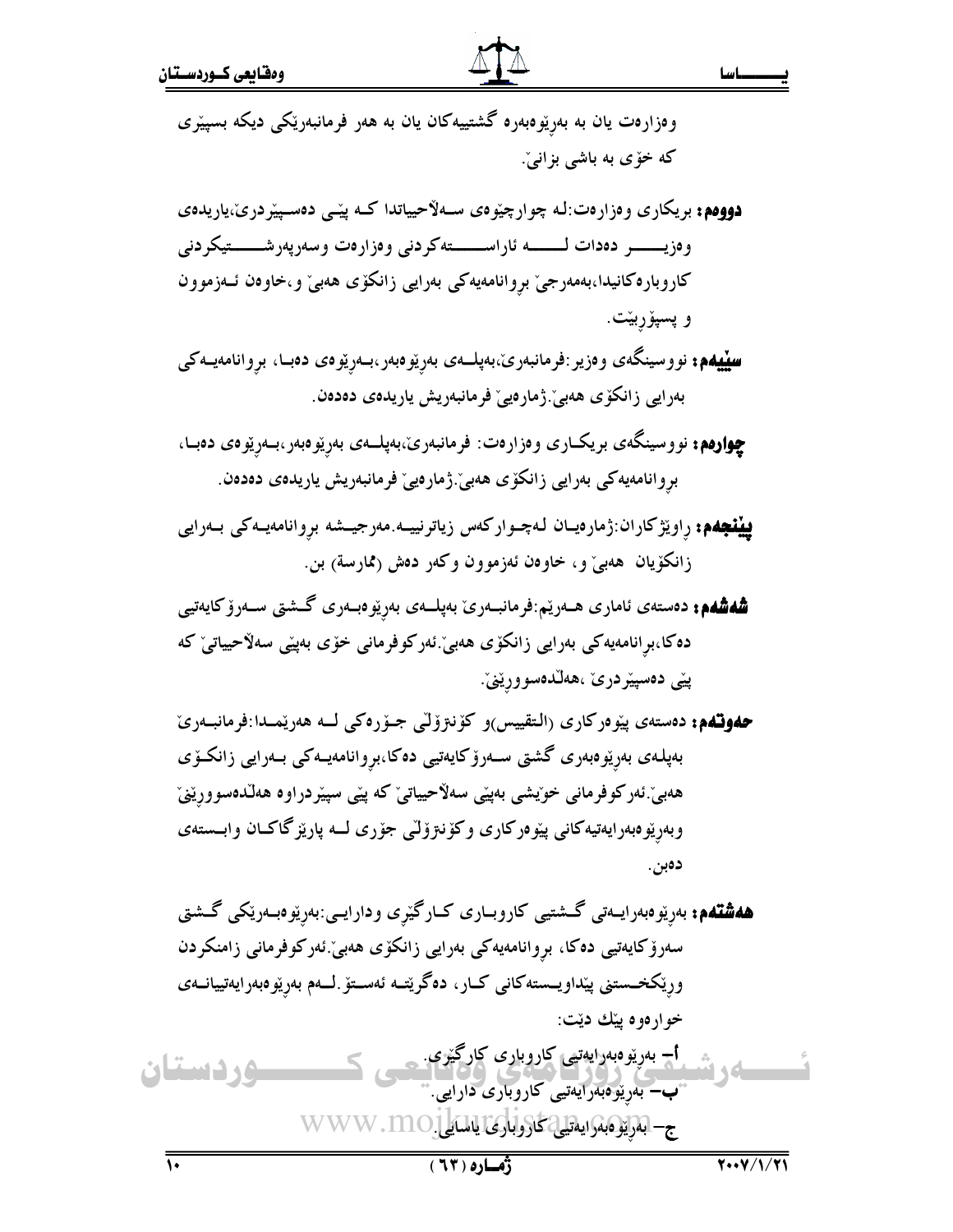ـا سـا

د— بەرێوەبەرايەتيى تاكەكان. ه– بەشى پۆلتىن كردنى (مقاولـەكان) بەلتىندەرەكان. **نۆيسەم:** بەرێوەبەرايــــەتى گــــشتى ئامــــادەكردن وھەماھــــەنگى كردنــــى پلانــــەكانى گەشەپێدان:بەرێوەبەرێکی گشتی سـەرۆکايەتی دەکـا بەمـەرجێ بروانامەيــەکی بەرايى زانكۆيى ھەبێت ولـەم بەرێوەبەرايەتيانەى خوارەوە پێك دێت:ــ أ– بەرێوەبەرايەتى پلانەكانى گەشەپێدان. ب– بەرێوەبەرايەتى پلاندانانى ئابوورى. ج– بەريوەبەرايەتى پلاندانانى كشتوكالىي. د– بەرێوەبەرايەتى پلاندانانى پيشەسازى. ھ– بەريوەبەرايەتى پلاندانانى گەشتيارى. و— بەرپوەبەرايەتى پلاندانانى بيناسازى ونيشتەجىْ وخزمەتگوزاريەكان.

**يازدەم:** بەرپۆوەبەرى گشتى پەرەپێدانى مرۆيى:بەرپۆوەبەرێكى گشتى سەرۆكايەتى دەكـات بەمەرجىّ بروانامەيەكى بەرايى زانكۆيى ھەبێت ولـەم بەرێوەبەرايەتيانەى خـوارەوە يٽك ديٽ:۔

> أ– مەلّبەندى ھەرێمى بۆ پێشخستنى كارگێرى. ب– بەرێوەبەرايەتى سياسەتەكانى ھێزى كاروكارپێكردن. ج– بەرپوەبەرايەتى سياسەتەكانى پەروەردە وفيْركردن.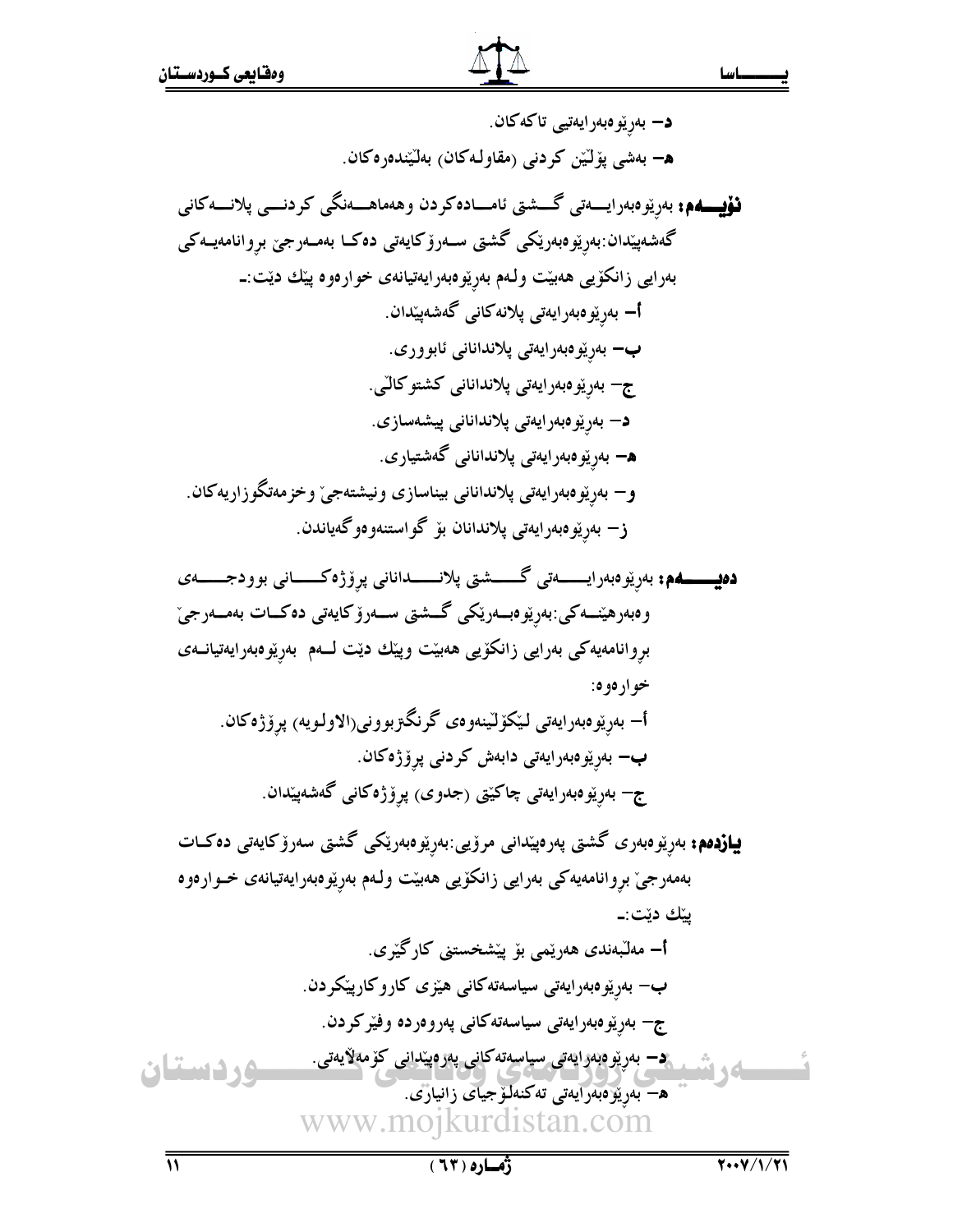**دوواژدهم:** بەرێوەبەرايــەتى گــشتى ھەماھــەنگى وھاوكــارى پەرەپێــدان:بەرێوەبــەرێكى گــشتى ســـەرۆكايەتى دەكـــا بەمـــەرجىّ بروانامەيـــەكى بـــەرايى زانكـــۆيى ھەبێت،ولــــەم بەرێوەبەرايەتيانەي خوارەوە پێك دێت: أ– بەرێوەبەرايەتى پەيوەنديەكان. ب–بەرێوەبەرايەتى بەدواداچوونى كاروبارى وولاته بەخشەرەكان ورێكخـراوە نيْو دەو لـْەتپەكان ِ ج– بەرێوەبەرايەتى سياسەتەكانى ھاندانى كەرتى تايبەت ووەبەرھێنان.

#### ماددەى چوارەم:

وهزیر بۆی هەپە گریبەست بکات لەگەل كەسانى سرووشتى ومەعنەوی لەوانەی خـاوەن پسپۆرى وشارەزان لەناوەوەي ھەرپم ودەرەوەيدا بۆ ئەنجامدانى ئەو ئەرك و فەرمانانىەي كـە پێیان دەسپێردرێت وبۆ ئــهو مــاوەي بــه گونجــاوي دەزانێــت ئــهويش بــۆ جێبــهجیٚ کردنــی ئامانجەكانى وەزارەت و، مـاف وپابەنديـەكانيان لـەلايـەن وەزيـرەوە ديـارى دەكرێـت پـاش رەزامەندى ئەنجومەنى وەزيران.

#### ماددهی يينجهم:

**پیهکهم:** فرمان وئهرکهکان وپێکهاتهکانی وهزارهت بهپیرویهك دیاری دهکریّت. **دوومم:** وەزير بۆى ھەيە بەرپوەبەرايەتى وبەش وھۆبەى نوىٰ بكاتەوە، يـان تێكـەلاويان كـات، یان پووچەلیان بکاتەوە، لـه چوارچـیوەی پیکھاتــهکانی وەزارەت وبــەپیّـی پیّداویــستی كار ەكانى. **سیپیهم:** وەزیر بۆی هەیە رینمــایی پی٘ویــست دەربکــات بــۆ ئاســانکاری جی٘بــەجیٚ کردنــی حو كمەكانى ئەم ياسايە.

#### ماددەى شەشەم:

کاربه هیچ دهقیّك ناكریّت پیّچهوانهى حوكمهكانى ئهم یاسایه بیّت.

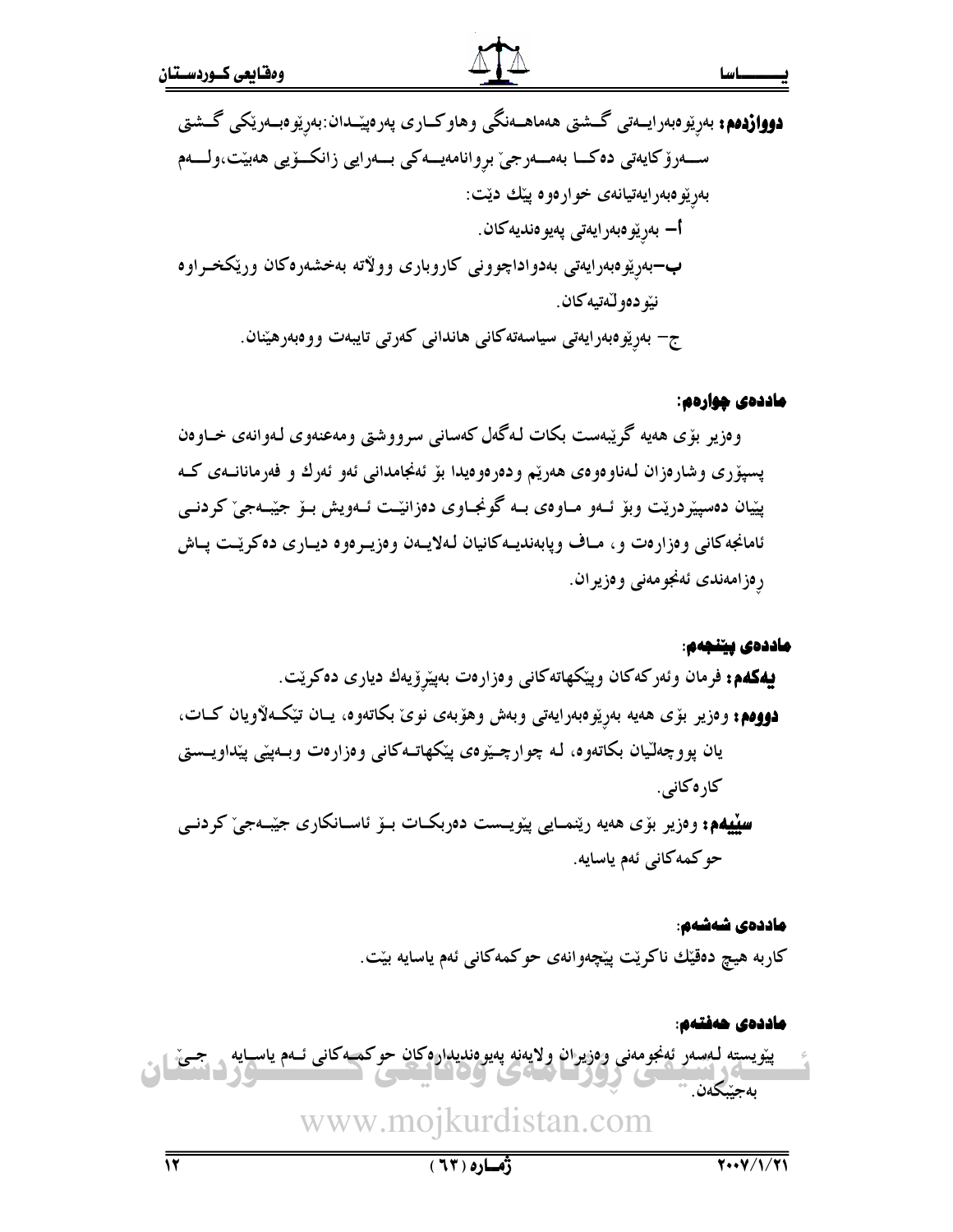#### ماددەى ھەشتەم:

ئــهم ياســـايهكاري پێــدهكرێت لـــه رۆژي دەرچــوونيەوەولـه رۆژنامـــهي فــەرمى(وەقـــايعى کوردستان) بلاو دەکرېيتەوە.

## مسعود بارزاني سەرۆكى ھەرپمى كوردستان - عيراق

له رۆژى (١٦ /١٠/١٠/ ٢٠٠)ى زايينى له هەولير دەرچووە

بەرامبەر ٢٤/ رەزبەر/٢٠٠٦ ي كوردى

#### هۆی دەرچوونى ئەم ياسايە

لـهبەرتازە دامەزرانـي وەزارەتپىّـك لـه حكومــەتى هەرپىمى كوردستان بۆ دانــانى پلانــى گەشەپپىدانى ھەرپىم وبەرەوپپىش بردنى لەرووى ئابوورى وكۆمەلايەتى ومرۆپىي ورۆشىنبيرى يەوە لـەژێر رۆشنايي پێداويستيە ھەنووكەييەكانى كۆمەلگاي كوردىسـتانى وئــەوەي پێــشبيني ده کر پَن،ههرو هها هاو کاري کر دني دامو دهز گاکاني حکومهت له ئاماده کر دني لَيْکَوِّلْيَنهو هي پیْویست بۆ بـەرەوپیْش بردنـی ونـویٰ کردنـەوەی وبـەریوەبردنی سـتراتیجیەتی پەرەپیْـدانی ئابووري وكۆمەلايەتى وچارەسەر كردنى كَيْشە كۆمەلايەتپــە جۆراوجۆرەكــان وســازكردنى هیزی مرۆیی بۆیه به پیویست زانوا پاسایهك دەربكری فومـان وئامانجـهكانی ئــهم وەزارەتــهو بەرپوەبەرايەتيەكانى ديارى بكات وفرمانى ھەرپەكێكيان رێك بخات. بۆ ئـەو مەبەســتانە ئــەم ياسايه ده کر ا

نسسەرشیفی رۆژنامەی وەقايعی كـــــــــوردستان www.mojkurdistan.com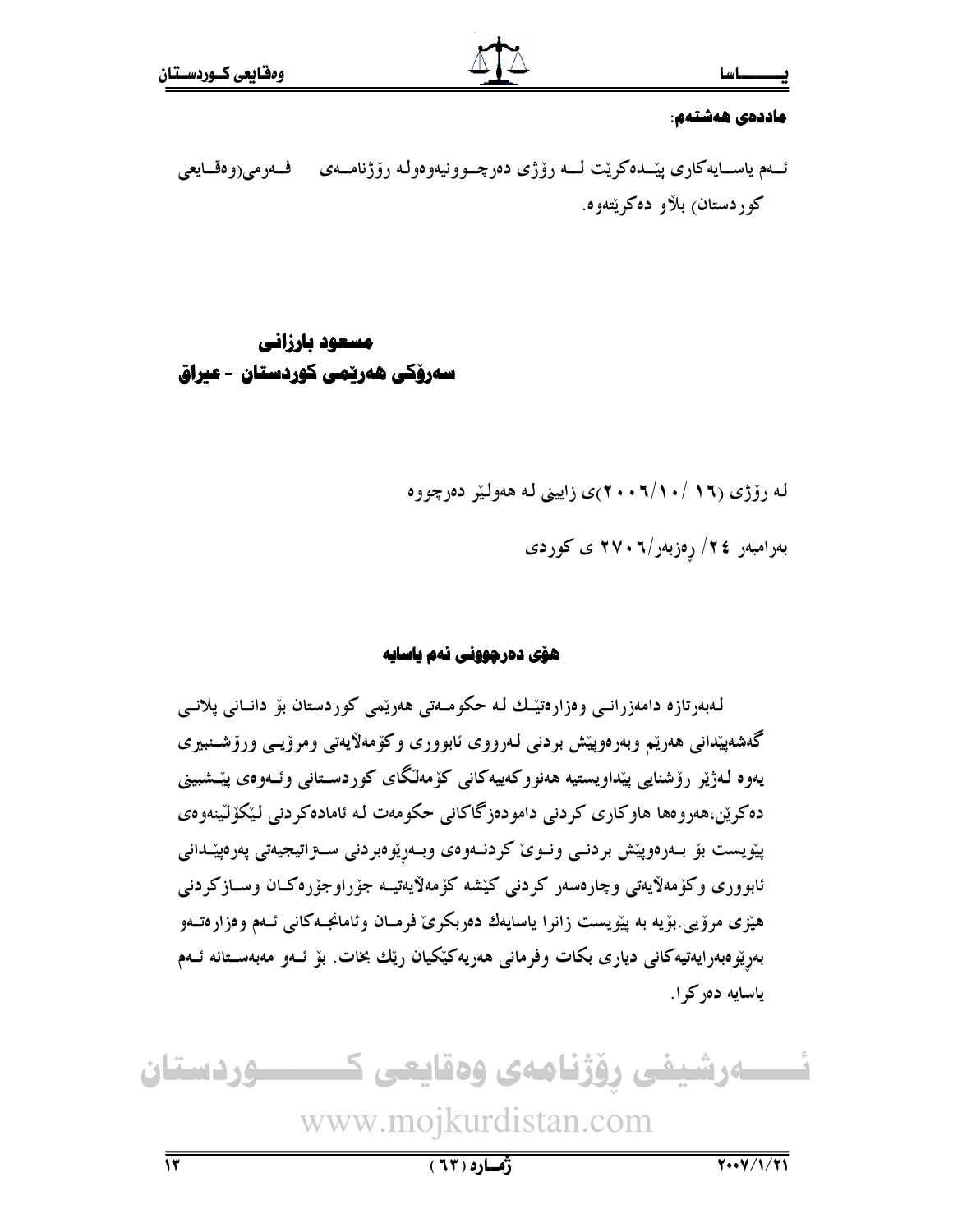بهناوی خوای به خشندهو میهرهبان ىمناوى گەنەوە سەرۆكايەتى ھەريمى كوردستان – عيراق

یشت بهو پاسایهی ئهنجومهنی نیشتمانیی کوردستان– عیراق داینساوهو بسهینی حسوکمی مساده دە/يەكەم لـە ياساي ژمارە(١)ى سالىّ ٢٠٠٥، ياساي سەرۆكايەتى ھەرێمى كوردىســـــــــــــان-عير اق، ئەم ياسايەمان دەرچواند:

## یاسای ژماره (۸ )ی ساڵی / ۲۰۰۲ باسای وهزارهتی کاروباری شەھیدان و ئەنفالکراوانی ھەرپّمی کوردستان ــ عیراق

ماددەى يەكەم:

ماددەى دووەم:

وەزارەت، هێنانەدى ئەم ئەرك وفەرمان وئامانجانەي خوارەوە دەگرێتە ئەستۆ :ــ **بیهکهم:** فهراههمکردنی چاودیریی ماددی ومهعنهویی کهسوکاری شههیدان و ئەنفالكراوان وبئ سەروشوپنان تابتوانن بە ئازادى و سەربەرزانە بژين.

**دووهم:** زیندوو راگرتنی بۆنه تایبهتیهکان به یاد کردنهوهی سهرکهشی و نهمریی شههیدان و ـــــــاء و شخصتفالكراوان وڭارگردن بىق ناسىاتلىقى ئىم تاوانانىة لەســەر ئاســق يۆخـۆيى \_ا ن ونیودەولەتى.<br>www.mojkurdistan.com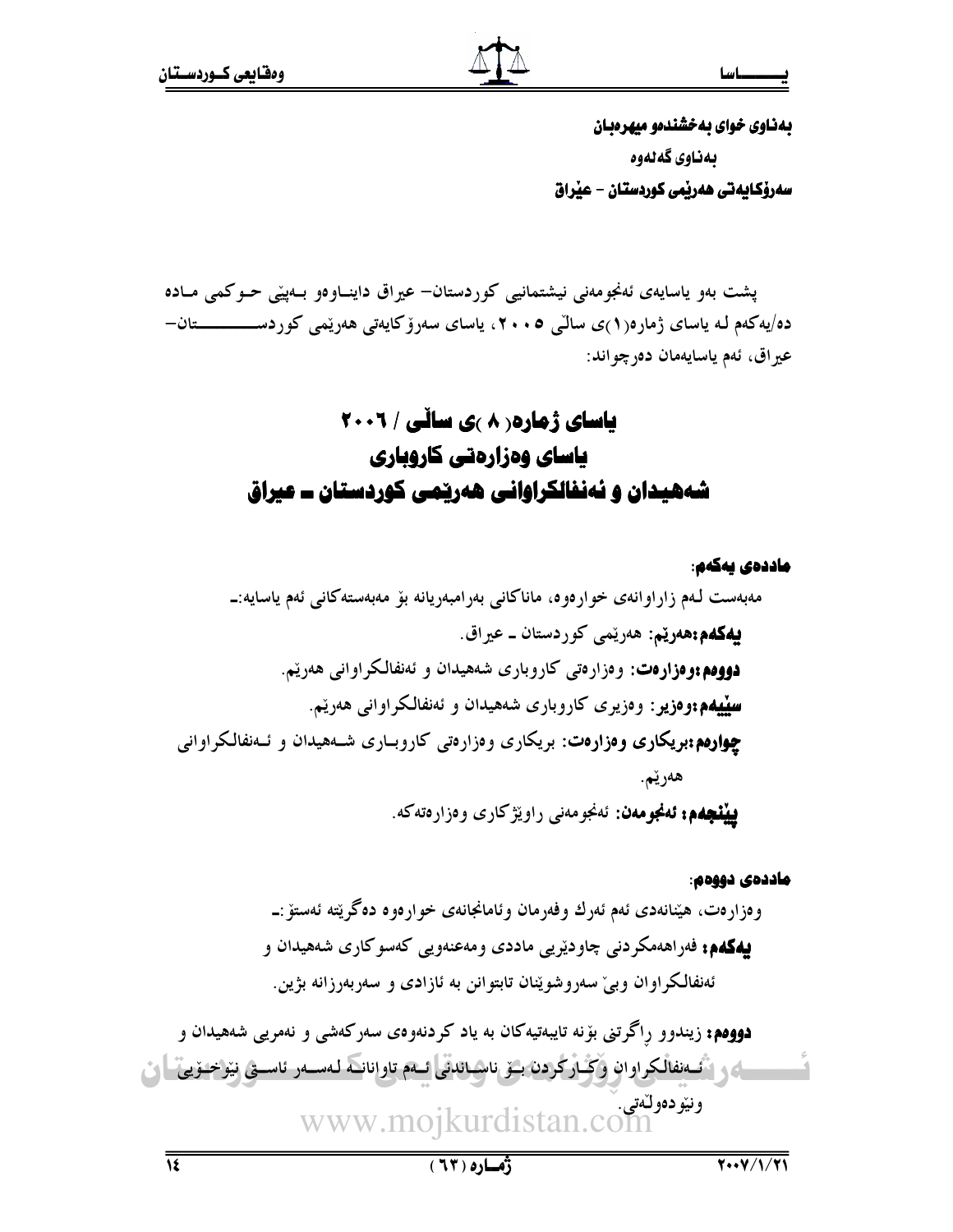**سیٰ پهم:** پی٘شناز کردن و ههموار کردنی یاساو، ههواله کردنی بۆ ئەنجومـهنی وەزیــران، بــۆ و ەديھينانى ئەرك وفرمان وئامانجەكانى وەزارەت.

**چوارهم:** دانانی سیاسهتی گشتی بۆ گەشەپیدان (تنمیه) و وەبەرهینانی دەرامەتی (موارد) وەزارەتەكەو،لە چوارچێوەي پابەندى يە نەتەوەيى و نيشتمانى و ئامانجـە كۆمەلايـەتى وئابوورییهکانی خۆیدا ،پاشان جیّبهجیکردنی ئەو سیاسەتە بە پیّی یاسا بەرکارەکان.

**یینچهم:**کارکردن لــه گــهڵ لایهنــه پیّوهندیــدارهکان،بۆ گرنگیــدان بــه بــاری پــهروهردهیی وفیْرکاری و رۆشـنبیری و کۆمەلاپـەتى وتەندروسـتى و ئـابووری و ئاوەدانکـاریى خــاوخێزاني شــههيد و ئــهنفالكراوهكان و ، دانــاني بهرنامــهش بــۆ بــهرهو چــاكـتز گۆرينيان.

شدشده :کۆشش،بۆ راستکردنەوەي واقیعی ژیانی ئەوانەي ئەم پاساپە دەپانگرېنتەوە،لـە رېچگــاي هاوکاري و ههماههنگي وهزارهتهوه لــه گــهلٌ يــارهدهراني (ممــولـين) نيودهولــّــهتي و نيو خوّيي وريْكخراوه حكومي و ناحكوميهكاندا، بەيپّى پاسا بەركارەكان.

**حەوتتەم:** ديكۆمێنتكردنى (توثيق) ھــەر شــق٬ پێوەنــدیی بــە شــەھیدان وقوربانيــانى چــەكى کیمیایی یەوە ھەيە، بۆ داواکردنی قەرەبووی خێزانەکانیان، لـه حکومەتی فیــدرالـّی و لهو لايەنانەش كە ئەو چەكانەيان بە عيراق داوە.

**ههشتهم:**کارکردن،به ههماههنگی لـهگەلْ حکومەتى عیراقی فیدرالْ و رێکخراوه نیودەولـٌەتییه حکومی و ناحکومیهکاندا، بۆ ئەوەي پلاندانەران و بەجپچینەرانی ئەو جینوسـایدەی دەرھەق بە گەلبى ئېيمەيان كرد، بدرېنه دادگا يېوەنديدارەكان و،سزا بدرين.

قۇيھە: ھاوكارى لەگەلْ لايەنە پێوەنديدارەكان، بۆ دەسەبەركردنى نيشتەجىْ يەڭ(سكن) بىۆ خاوخپُزاني شەھيدو ئەنفالكراوو قوربانياني چەكى كيميايي.

**دهیهم:**گەران به دوای چارەنووسـی ئــهنفالـکراوەکان و دۆزینــهوەی گــۆرە بــه کۆمەلــّـهکان وگێرانەوەيان بۆ زێدى خۆيان.



 $(77)$   $(19)$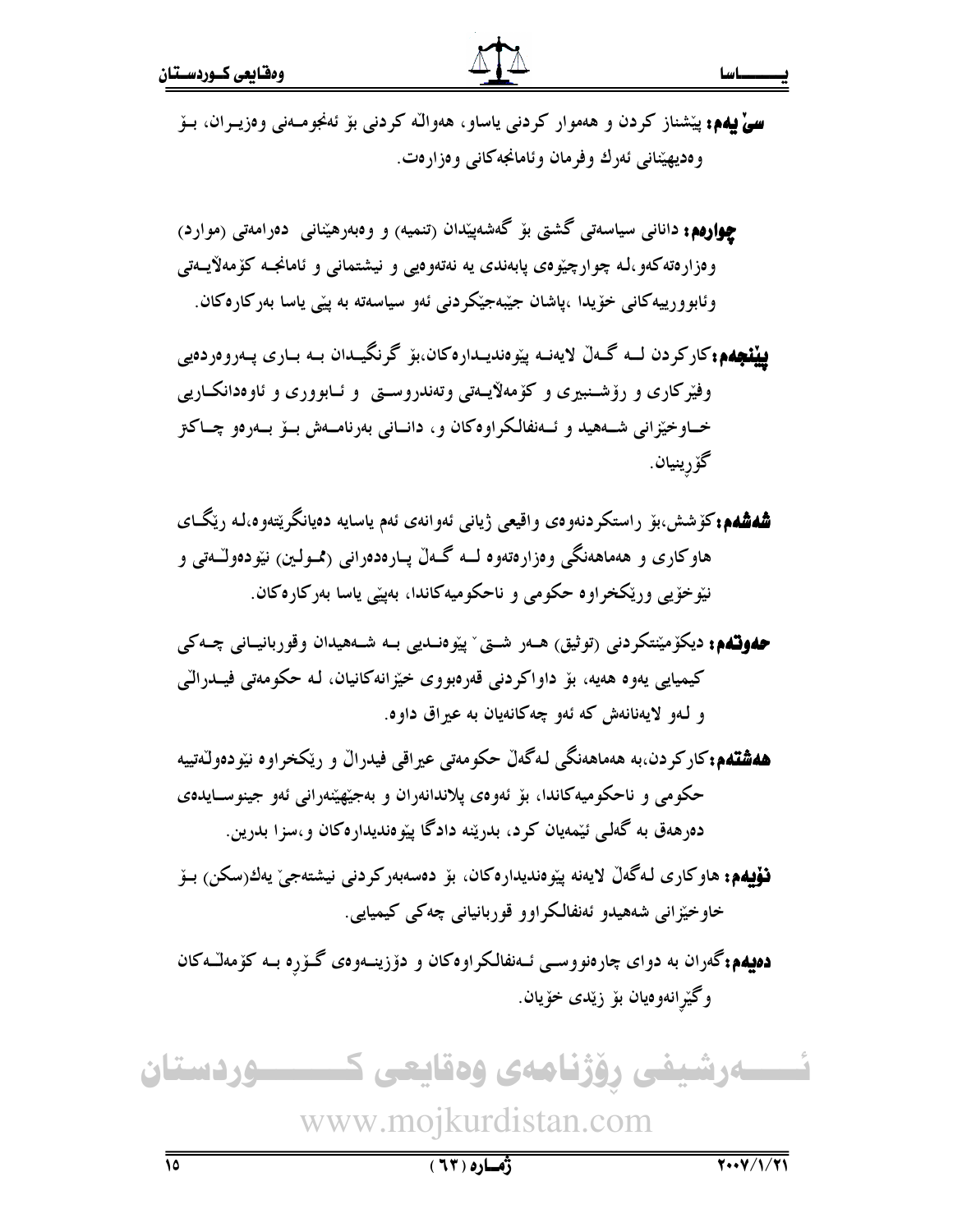## يتكهاتهكاني وهزارهتهكه

#### ماددەى سێيەم:

#### بەكەم:

وەزپىسىر: سىسەرۆكى بالاو،بەرپرسىسى ئىسپش وكسارو ئاراسىستەكارى سياسىسەتى و دزار دته کهیهو ،سهریهرشتی وریقابهی ده کا،وبۆی ههیه ههندی له دهسهلاته کانبی به بریکاری وهزارهت،بهریوهبهره گشتییهکان،یان بهوکهسهی لـه وهزارهتدا بهشـیاوی دەزانى، بسپێرێت، ھـــەموو ئــەو بريــارو فــەرمان رێنماييانــەي كــه پێوەنــدييان بــه ئەركوفرمان وپێکھاتەو دەسەلات و،كاروبارى ديكەي ھونەرى ودارايى وئيىدارى ورێکخستنی وەزارەتەکەوە ھەبى،بەپێی حوکمـەکانى ئـەم ياسـايە، لــە وەزيــرەوە دەردەچن و، خۆى سەرپەرشتيى جێبەجێکردنيان دەكا،وەزير بەرپرسيشە بەرامبەر به ئەنجو مەنى وەزيران،چونكە ئەندامێكى ھاوكارى ئەنجو مەنەكەيە.

#### دوومم:

بریکاری وهزارەت: لـه چوارچێوەی سەلاّحییاتدا،که وەزیر پێی دەسپێرێ یاریــدەی وەزیــر دهدات لــه ئاراســتهكردن وسهرپهشــتكردني كاروبــاري وهزارهتهكهدا،مهرجيــشه بروانامەي زانكۆيى تايبەت بەم ئيشەوەي ھەبيّت.

#### سييمم:

**نووســينگەی وەزيــر**: فرمانبـــەرێ، بەپلـــەی بەرێوەبــەر ســـەرۆكايەتيى دەكاو،بـــەرێوەی دەبا،بروانامەيەكى بەرايى زانكۆيى ھەبى،ژمارە يەك فرمانبەريش ياريدەي دەدەن.

چوارهم: نووسینگەی بریکاری وەزارەت: فرمانبەرێ، بەپلەی بەرێوەبەر سەرۆكاپەتپی دەكاو،بەرێوەی دەبا،بروانامەيەكى بەرايى زانكۆيى ھەبى،ژمارە يەك فرمانبەريش ياريدەى دەدەن.

## ييْنجەم:

راوێژکاران:له چوارکەس زياتر نـابن،دەبى بروانامەيـەکى بـەرايى زانکۆيـان ھـەبى و،خـاوەن ئەزموون وكەردەش بن.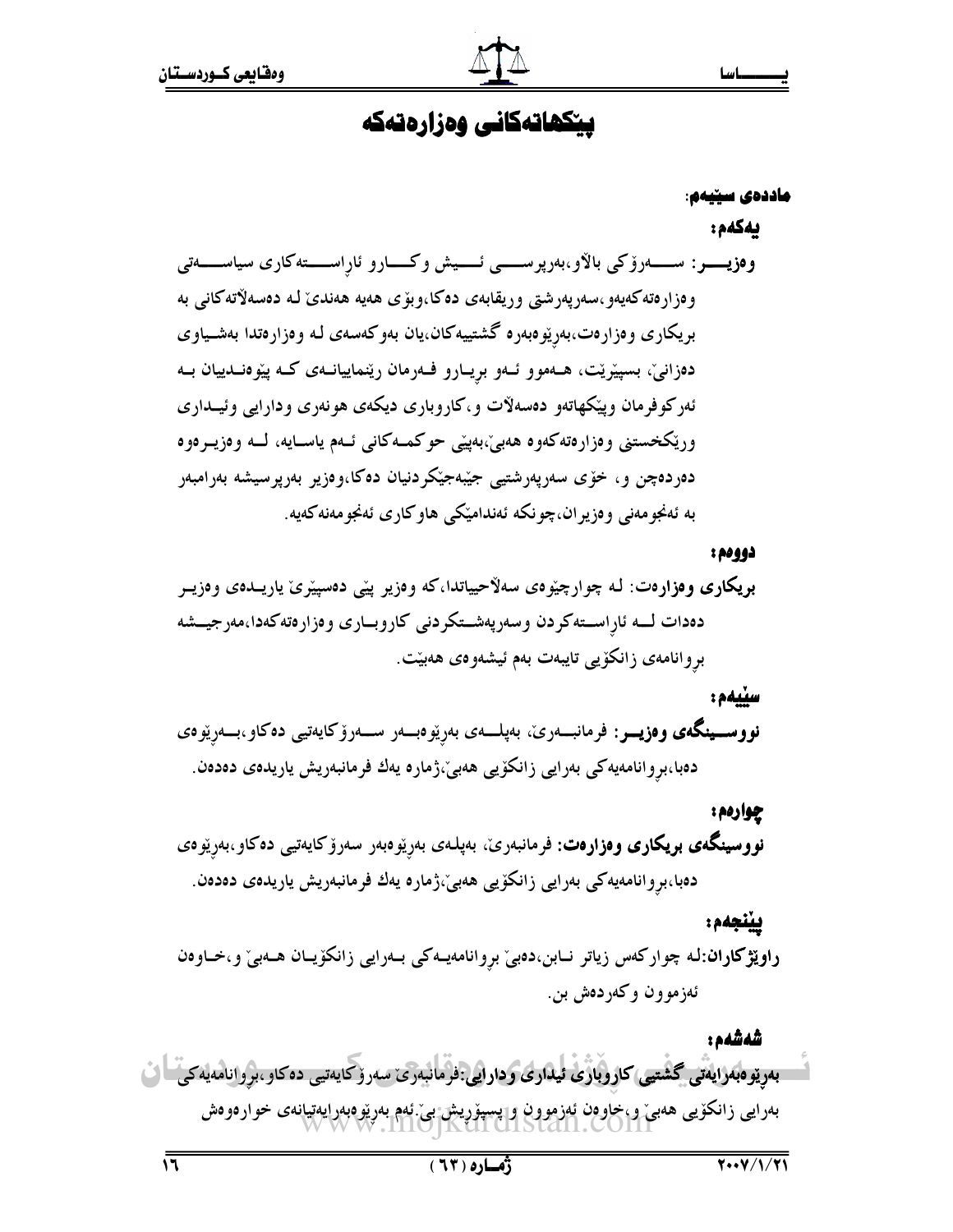وابەستى دەبن:\_

## حەوتەم:

بەرێوەبەرايەتى گشتيى خزمـەتگوزاريى كـەس وكـارى شـەھيدان وئـەنفالكراوان:فرمانبــەرێ سەرۆكايەتيى دەكا،بروانامەيەكى بەرايىمى زانكىۆيى ھـەبى،خاوەن ئـەزموون وپســپۆريش بىٰ.

## هەشتەھ :

**ماددهی چواردم**:دهستهی گشتی بۆ بەرپۆومبردن و وەبـەرهپّنانی داهاتـهکان خـاوەن کەسـايەتی مەعنەوى وسەربەخۆيى دارايى وكارگێږيە،فەرمانبەرێك بەپلــەى بەرێوەبـەرى گــشتى سەرۆكايەتى دەكات وبەرپوەى دەبـات كــه بروانامــەى بــەرايى زانكــۆيى بــە دەســت **گ د دستان** و آنست و حاوهن(لینزان<sub>ی</sub> و اعتمادی) و 6 شاک<del>یا</del><br>هینابیت و حاوهن(لینزانی وپسپوری بیت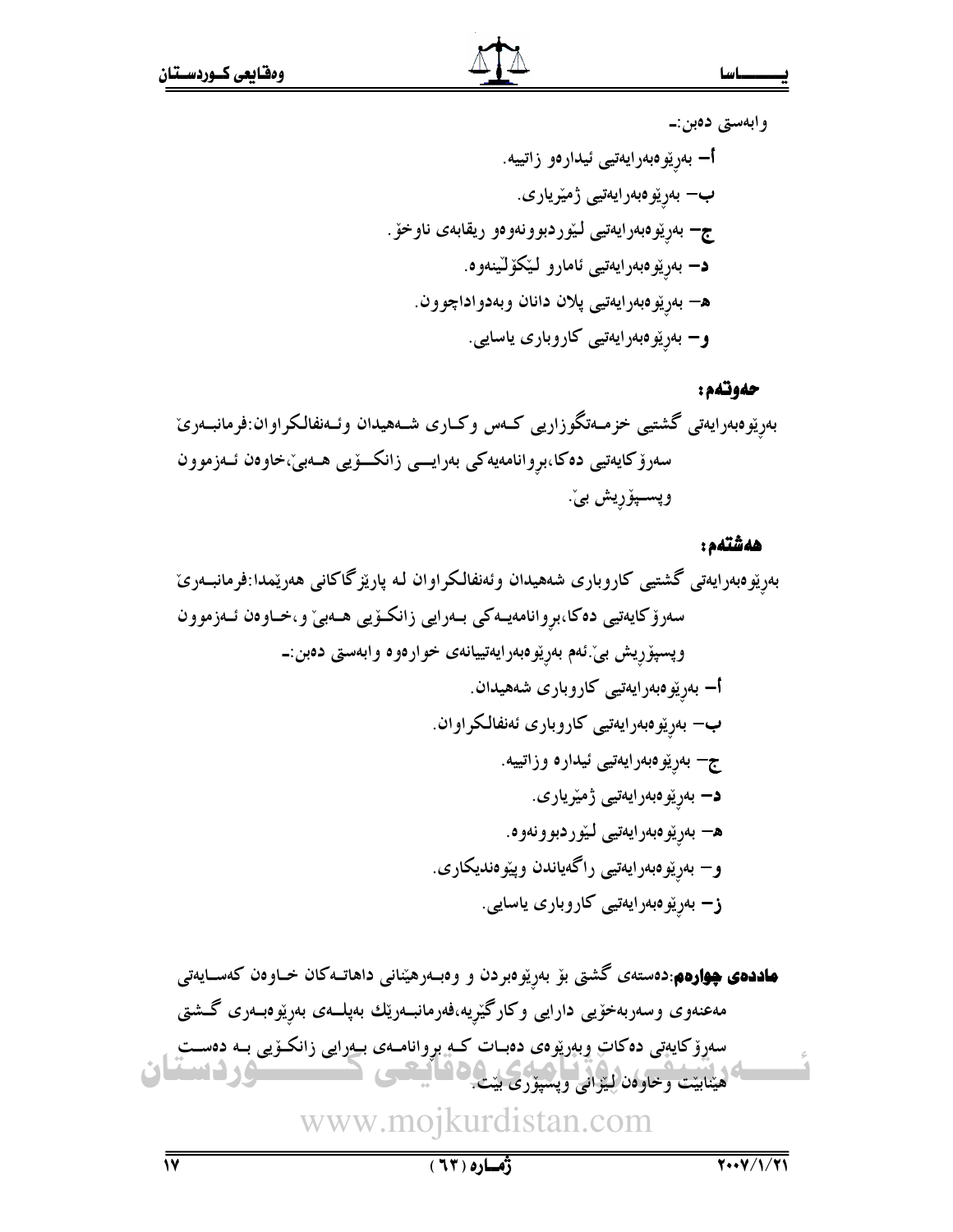**ھاددہی پیننجهم**: دەستە بوړدجەيەك<sub>ى</sub> سەربەخۆی دەبیّت كە چاوگەكانى ئەمانەی خوارەوەن:ــ **پهگهم:** بەخشینی سالانەی حکومەتى ھەریم. دووهم: پيدان وبهخشين وبارەبوەكان. **سیّیهم:**داهاته داراییهکانی دهسته. **چوارهم:د**ەسكەوتى چالاكيەكانى وەزارەت ودەستە. **پینجهم:**ئەوەي لـه پرۆژە وەبەر هیّنانەكانى دەست دەكەۆيت. **شەشەم:**داھاتى پسولەى يانەسيب بەمەرجێك بە ياسا رێكبخرێت. **حەوتتەم:**بەركەوتى وەزارەت لە قـەرەبوەكانى حكومـەتى فيــدرالى لــەو زيانانــەي بــەر كوردستان وهاولاتياني كەوتوە لـه ئەنجامى هەلىمەتەكانى ئەنفال وبــەكار هيّنــانى چەكى كېمپاوى.

**ھاددەي شەشەم**:دەستە ئەنجومەنێكى كارگێرى دەبێت كەسەرپەرشىتى سـەرجەم چـالاكيەكانى کارگیری ودارایی وهونهری دهکات وبهتایبهتیش ئهم کارانه دهکات:ــ **بهکــهم:**کــارکردن بــۆ بــهرهوپێش بردنــی کــاری دهســته وپێــرهوه کــارگێری ودارایــی و هو نهر په کاني .

**دوودم:**دانانی سیاسەتی گشتی بــۆ بــەرِی٘وەبردن ووەبــەرھیٚنانی مولّــك وســامان وداھاتــەكانی دهسته به ییّی ئامانجهکانی و هزار هت.

**سييهم:**دان نان به بوودجهى سالانهى دەسته وحيسابه كۆتاييهكانى وهەموار كردن لـهسەرى. **چوارهم:**رەزامەندى لەسەر گريبەست وپەيمان وپابەنديە داراييەكان لـه چوارچيوەي بوودجــەي پەسەند كراوى دەستە.

**ييْنْچەم:**پەسەندكردنى ميلاكى دەستە. **شەشەم؛**لیکۆلینەوە لەو بابەتانەى وەزیر دەيخاتە روو. **حهوتـهم:**ئامادەکردنى رايۆرتيْکى سالانەي گشتگير سەبارەت بە کارى دەستەو چـالاكيەكانى بۆ بەردەم وەزير وپاشان رەوان كردنى بۆ ئەنجوومەنى وەزيران.

ماددهی هموټهم:ئەنجومەنى كارگێرى دەستەپێك دێنێت لە:ـ اَک لسەرۆکى دەستەى گىشتى بۆ بەرتوەبردن ووەبەرھىنانى داھاتەكان / سەرۆك كىشىنسان ق ب– بەريوەبەرە گشتى يەكانى روەزارۇت مەكتىنداۋە WWW .MO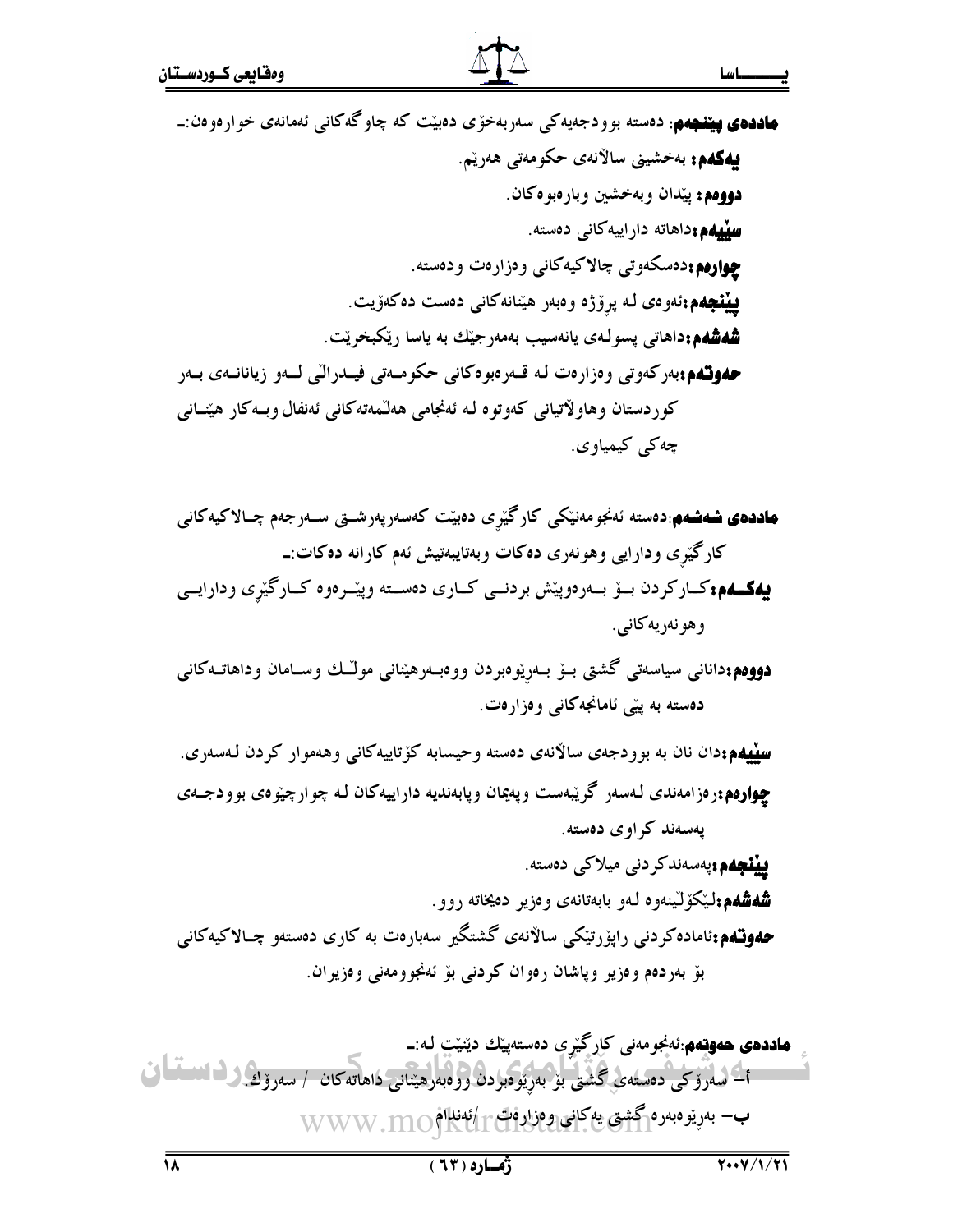ج– بەرێوەبەرى كاروبارى ياسايى /ئەندام وبريار نووسى ئەنجوومەن. د– دوو شارەزا لەلايەن وەزيرەوە پالێوراون كە خاوەن شارەزايى وپسپۆرين لە كاروبارى دارایی وئابووریدا.

**صاددهی ههشتهم**:ئەنجومەن بەلان<sub>ی</sub> کەم يەك كۆبوونەەوەی مانگانە ئەنجام دەدات و وەزيــر يــان سەرۆكى دەستەي گشتى بۆيان ھەيە بانگەشە بكەن بۆ كۆبوونەويەكى نائاسايى.

**ھاددەي نۆيەم** بريارەكانى ئەنجومەنى كارگێرى كاريان پێدەكرێت پاش پەسەندكردنى لـەلايــەن وەزيرەوە.

#### ماددەى دەيەم:

**بیهگهم:**وەزارەت ئەنجومەنىكى راوپژكارى دەبى،لەمانە پیْك دیْت:ــ أ– وەزير : سەرۆك. ب- بریکاری وهزارهت:ئەندامەو،لە ديارنەبوونی وەزيردا سەرۆكايەتی ئەنجومەن دەكا. ج– بەريو ەبەرە گشتىيەكان: ئەندامن. د– يەك راويژگار،وەزير دياريى دەكا: ئەندامە ه– نوينموي، لـه هەريەكە لـهم وەزاەرتانە: (تەندروستى ، پەروەردە ، كاروبارى كۆمەلايەتى ، پێشمەرگە ، دارایی، ئاوەدانكارى ، رۆشنبیرى ، ناوخۆ وكاروبــارى ناوچــەكانى دەرەوەي ھــەرێم وفێركــردن بــالاو لێكۆلێنــەوەي زانيــستى)بەمــەرجىّ پلــەيان لــە بەرێوەبەرى گشتى كەمىزنەبىٚ.

**دووەم:**كارى تايبەتى ئەنجومەن ئەوەيە،راسپیرى پیشكەش بەوەزىر بكا،راسپیرىيەكەش ئەگـەر وەزیر تەسدیقی بکا،سیفەتی بریاری وەزاری وەردەگریّ.

ماددەى يازدەم:

**بیهکهم:**ئەرکوفرمان وکارەتايبەتەکانی وەزارەت وپێکهاتەکانی بە پیرۆ دیاردەکرێن. **دوومم:**وەزيــــر بــــۆي ھەيە،بەرێوەبەرايــــەتى يــــان بــــەش يــــان ھۆبە،لـــــە پێكھاتــــەكانى

وەزارەتەكەدا،بەينى پيداويستى كارو لەكاتى زەرووردا،بكاتـەوە يـان يـەكيانبخا يان ئىلغايان بكات.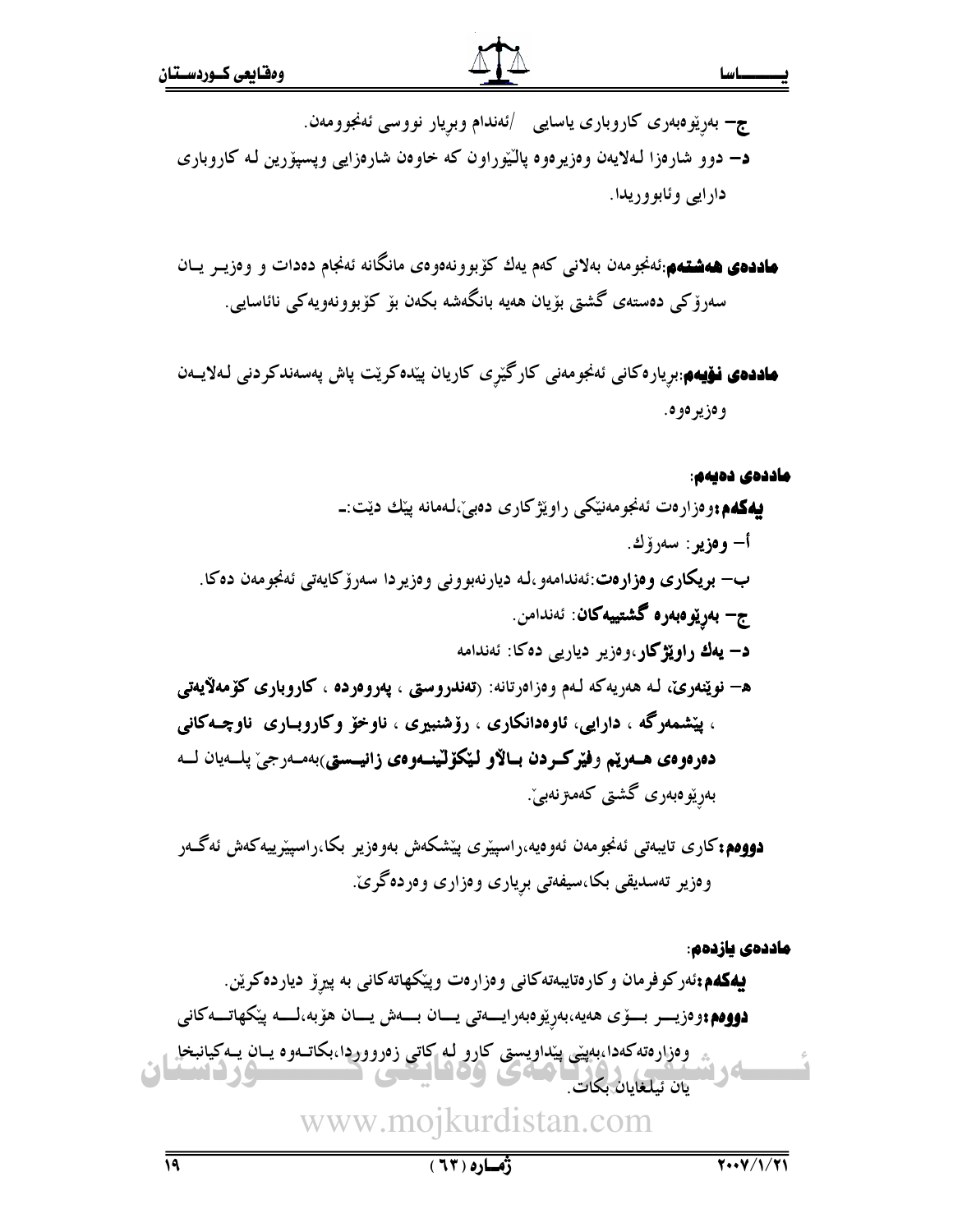ماددەي دوازدەم:

و هزير ،ٻۆي هەيە،پاش و ەرگرتني موافەقەتى سـەرۆكاپەتى ئەنجومـەنى و ەزيران،لـەگـەلْ كەسانى تەبيعى ومەعنەويى وخاوەن ئەزموون و پـسپۆرى نـاوەو ودەرەوەي ھەرپىمـدا گریبمستی سازبدات،بۆ ئەنجامدانی ئەرك وفرمانی٘ كە پێيان دەسپیردریٰ، لـه ماوەيەكـدا کـه خــۆی بــه لـــهباری بزانی،بهمهبهســتی وهدیهپێنــانی ئامانجــهکانی وهزارهت، مــاف وئيلـتيز اماتيشيان،و دزير خوّى دياريان ده كات دو اي روز امهندي ئهنجو مهنى و دزير ان.

#### ماددەى سيانزەم:

**بیهکهم:**یاسای ژماره (٤) ی سالّی ۱۹۹۷،ئەنجومەنی نیشتمانیپی کوردستان ــ عیراق،یاســای دهزگسای شسههید، وبویاره کسانی ژمساره ۱۸۲لسه ۱۹۹۹/۲/۱۹ و ۱۲۲لسه ۱۷/۱۰/۱۰/۱۷ و ۲۲ له ۱۲ک کانونی دووهمی ۲۰۰۵ک ئیسدارهی سیلینمانی يو و چهل ده که پښهو ه.

**دووهم:**ههموو مـهوجودات وكارمهنـداني دەزگـاي شـههيد وبهرێوەبەرايــەتى گـشتى ئــەنفال ،لـهگەڵ هــهموو ئیلـتیزامــاتبی دارایــی ومەعنـــهوی قەرزەکانیانــدا دەگوازرێنــهوه بــۆ وەزارەت.

**ھاددەي چۋاردە**: ھەر دەقى ّلەگەڵ حوكمەكانى ئەم ياسايەدا نەگونجىم ، ناخرىتتەكار .

**ماددهی پانزده**: دهبیِّ ئەنجومەنی وەزیران ولایەنــه یەیوەندیــدارەکان حوکمــهکانی ئــهم یاســایه جێبەجىٚ بكەن.

**ماددهی شانبزده** نَهم یاسایه،له روّژی دهرکردنیـهوه دهخریّتـهکارو لــه(وقـایعی کوردسـتان)دا بلأو دەكرېيتەوە:

مسعود بارزاني سەرۆكى ھەرپىمى كوردستان - عيراق

<sup>5</sup> له روزي ( ۱.۴ /۱۰ (۲ ۰ ۰ )ي زايين له ه**هوليز د**فراچووه وردستان بهرامبهر ٢٤ / رفزبهر/٣ ٢٧٠ ي كوردي www.moikurdistan.com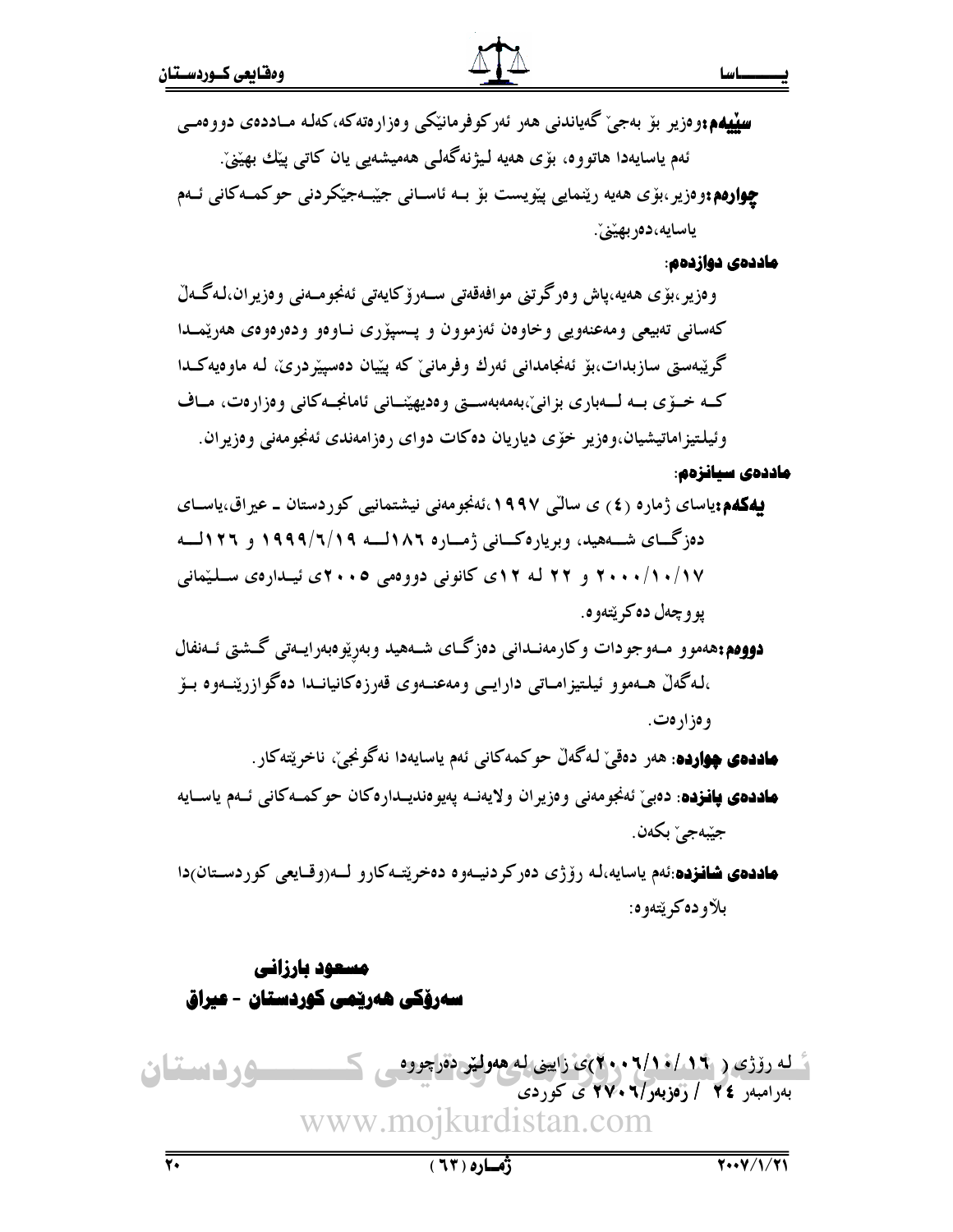## هۆكارەكانى دانانى ئەم ياسايە

ئەمرۆ،ئەگەر گەلىي كوردستان مافى شانازىي بە سيستەمى سياسى ودامودەزگاى دەسـتوورى ئیستای خۆپەوە بکا، ئەوشانازىيە،ھى ئەو كەسانەيە كە بىۆ وەدەسـتھینانى ئـەم دەسـكەوتانە ژيـانى خۆیان بەخت کرد ومیژووی پر ئیفتیخاری گەلـەکــەمانیان دروســت کردو،ریْگــای ئاینــدەیان بــۆ رۆشن كردەوە،ئەوانەش،شەھيدەكانى بزاڤى رزگاريخوازى كوردستانن جا،بۆ وەفادارى و،رێــز لـــه قوربانيان و،تەقدير كردنى شان وشەوكەتيان،ھەر دەبوو لايەنێكى پسپۆر پەيدا بكرى،ئەركى ماف و رێکخراوه وبهدواچوون وجێبهجێکردنی ئەو وەفا ورێزو تەقدیرە،بگرێته ئەسـتۆو، کاروبــاری ئــەو کهمئهندامانه رهچاو بکا،که لـه خهباتبي ناو ئهم بزووتنهوهيهدا،دووچار بوون،ههر لـهبهر ئهوهشه کـه ئەم ياسايد دانرا.

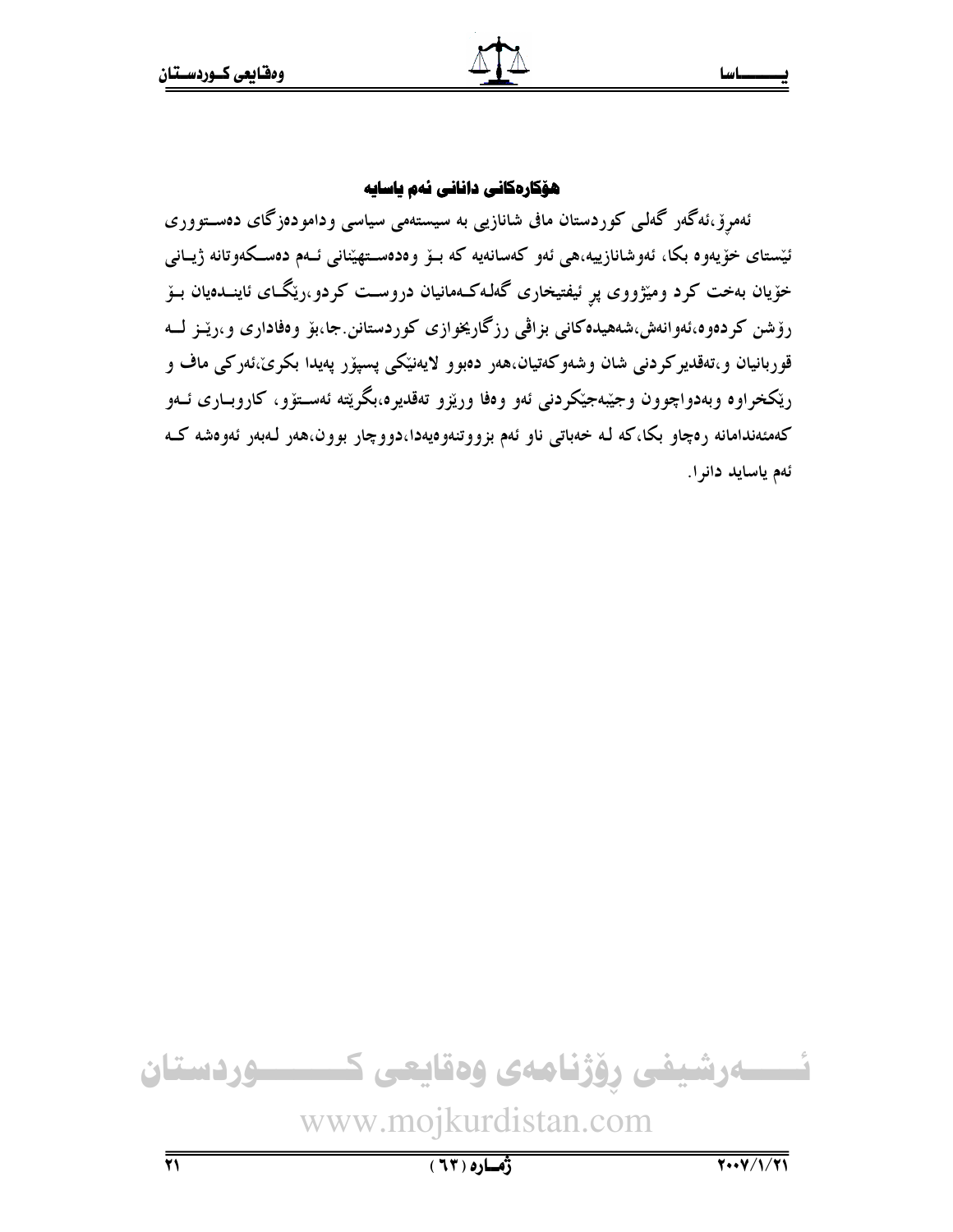## بهناوی خوای به خشندهو میهرهبان بەناوي گەلەوە سەرۆكايەتى ھەربىي كوردستان – عيراق

یشت بهو پاسایهی ئهنجومهنی نیشتمانیی کوردستان- عیراق داینساوهو بسهینی حسوکمی مباده دە/يەكەم لـە ياساي ژمارە(١)ي سالىّ ٢٠٠٥، ياساي سەرۆكايەتى ھەرپىمى كوردىســــــــــــان-عير اق، ئەم ياسايەمان دەرچو اند:

## یاسای ژهاره (۹)ی ساڵی / ۲۰۰۲ یاسای وەزارەتى دەرامەتە ئاوييەكانى ھەرپمى كوردستان ــ عیراق

#### ماددەى يەكەم:

#### ماددەى دووەم:

## W W W.IIIO | KUI UIStail.COIII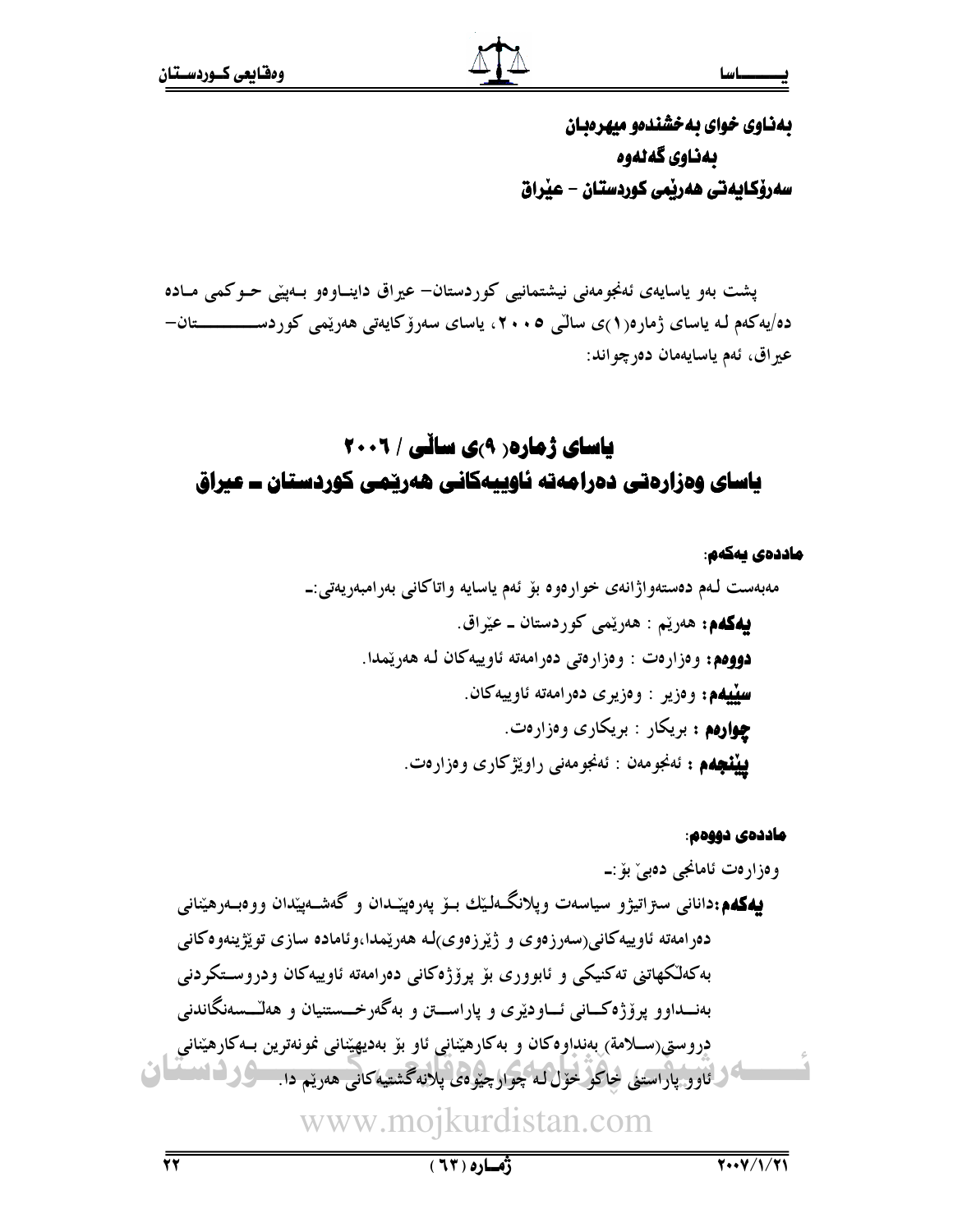#### ساسا

**دوومم:**دانانی پلانگەلی تایبەت بۆ رێگرتن لـه مەترسییەکانی لافاوو کۆنىزۆلكردنی سێلاوو گــــۆلـى رووبارەكـــــان و،رێكخــــــستن و دابەشـــــكردنى ئاوو،چــــاوكردنەوە ووشیارکو دنهوهي خهاٽك لـه گونگيبي پاراستني ساماني ئاو . **سیسلمه د**وابینکردنسے ئیاو بسوّ که تسبه بهکاربسهره کانی ئیاوی (کسشتوکال،ئاوی خواردنهوه،بهکارهپنانی نـاو مـالٌ و بـۆ گەشـتوگوزار،بهکارهپنانی بـۆ پيـشەسازى و وەبــەرھێنانى وزەي كارەبــا . ھتــد) بــەپێي پلانگــەلـي بريــار لـەســەردراو،بەجۆرى،كە خزمــهتى گەشــەپێدان بكــات لـــه هەرێمــدا و راى خۆشــى لـەســەر داواكاريـــەكانى دامەزراندنى پرۆژەگەلى دەدات كە پێوەندييان بە كارخستنەكانى ئاوەوە ھەبىّ. **جوارهم:**سهریهرشتیکردن و بهدواداچوون بۆ جیبهجیکردنبی پرۆژەکµنبی دەرامەتــه ئاوپیــهکان بـــــــهییی ئـــــــهو پلانــــــهی کـــــه بریـــــاری لـهســـــهردراوه ئهمهش،بهنـــــداوهکان و ئەستێڵەكان(الخزانات)و يرۆژەكانى ئاودێرى دەگرێتەوە. **دینمجهم:**یاراستنی ئاوی سـهرزەوی و ژێـرزەوی لــه پـۆخلنی و،پێـشـتزیش لایەنــهکانی ژنیگـه بڳريتهوه، به جوْرِي که، لهڱهل پيووره نيودهولٽهتيهکاندا بڳونجي. **شەشەم:** گرتنەبەرى رێگاى ھاوچەر خ بــە مەبەســتى كەمكردنــەوە لـەبــەفيرۆدانى ئــاو لـــەكاتى به کار هینانیدا لهبواره جیاکاندا.

يتكهاتهكاني وهزاردت

ماددەى سىيەم: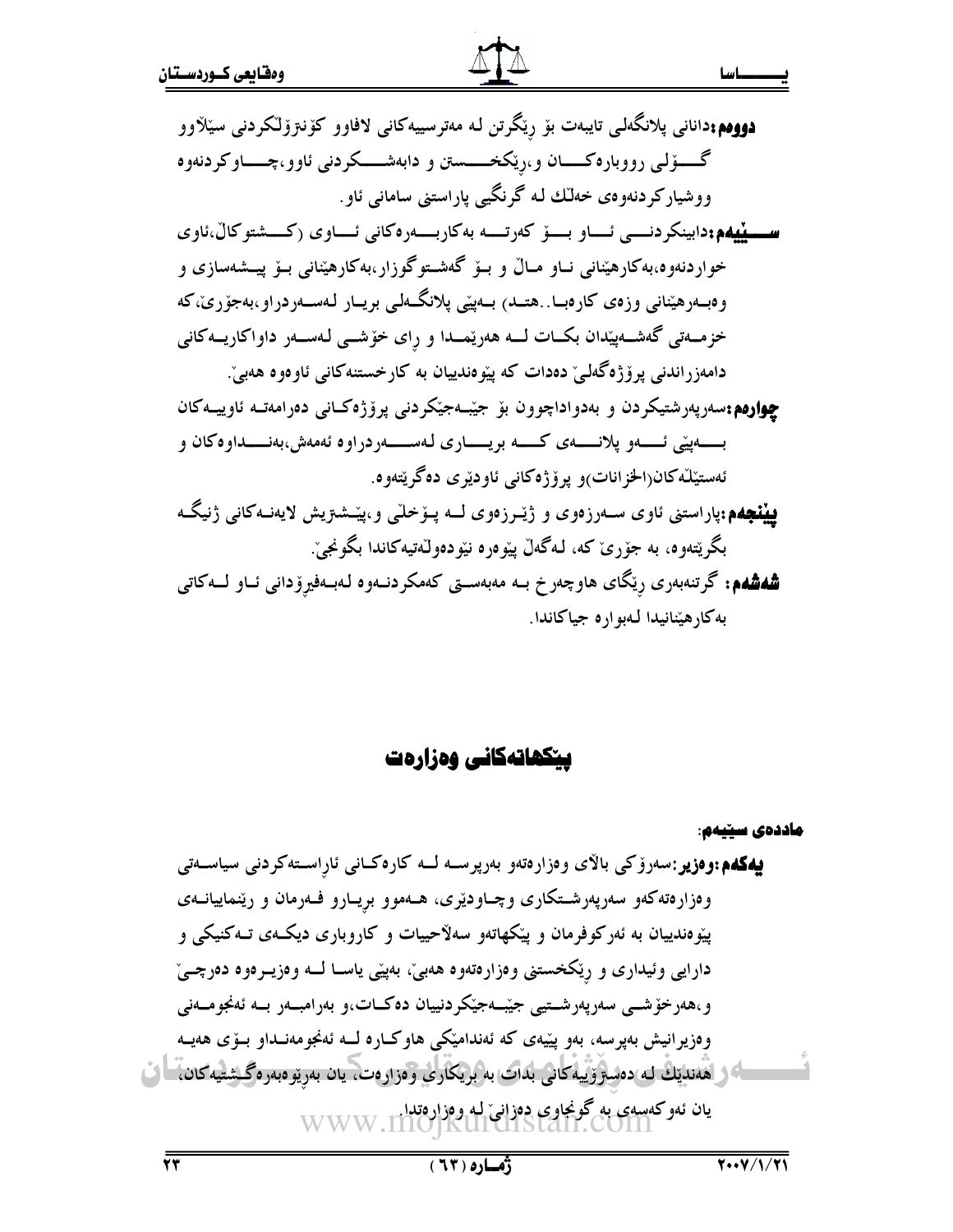**دووهم:بریکاری وهزارهت:**له چوارچیّوهی ئـهو سـهلاّحییاتهی کـه لـهلایــهن وهزیــرهوه پیّــی دهسپیر دری و لـه ئاراسته کردن و ،سهریهرشتکردنی کاروباری و هزارهته کهدا،پاریدهی وهزیر دهدات، مهرجیشه بروانامهی زانکۆیی ههبیؒ و پسیۆر بیّت. **سِیْیهم :راویْژکاران**: ژمارەیان لـه چوار کهس زیاتر نـابی، مەرجیــشه بروانامــهی زانکۆیــان ههييٌ و، خاوفن ئهزموون وكارايي بن. **چوارەم: نووسینگەی وەزیر**:فرمانبەریٰ بەپلەی بەرێوەبـەر سـەرۆكايەتیبی دەكا،كـە بروانامــەی زانكۆي ھەبى،ژمارەتك فرمانبەريش ياريدەي دەدەن. **بیپنجهم: نووسینگەی بریکاری وەزارەت**: فرمانبەری بەپلەی بەرپوەبەر سەرۆکايەتیبی دەکا،کە بروانامەي زانكۆي ھەبى،ژمارەێك فرمانبەريش ياريدەي دەدەن. شدشدم: ئەنجومەنى راوێژكارى وەزارەت پێك دێت لـه:۔ أ- و ەزيرى دەرامەتە ئاوييەكان ھىنبە سەرۆك. ب- بریگاری وەزارە: بەئەندام ولەحالــەتی دابرانـی وەزيـر ســەرۆكايەتی ئەنجومــەن دەكات ج– بریکاری وهزارهتی کشتوکال : به نهندام. د- بریکاری وهزارهتی شارهوانی معمونه نفاندام. ه– بريكارى وەزارەتى ئاوەدانكردنەوەو نيشتەجێكردن : بە ئەندام. ز– بریکاری و**هزارهتی ژینگه پخ**شدام. و– بریکاری وهزارهتی کارهبا : به ئەندام. ی- راویژگارو خاوهن ئەزمونان،له ناوەوەی يان لـه دەرەوەی وەزارەتەكە،لەوانـەی که وەزيربيەوێ لـه کۆبوونەوەکاندا بەشداربن و ئەنجومـەنيش هــەرکاتىؒ پێويــست بکا،به بریاری وهزیر کۆدەبپیتەوه. **حەوتتەم: بەرێوەبەرايەتى گشتيى كاروبارى ئيدارى ودارايى**:بەرێوەبەرێکى گشتى سەرۆكايەتى ده کاو بهریووی دهبات که بروانامهیـهکی زانکـویی سـهرهتایی بهدهسـتهینابی و لــه شارهزا ويسيؤران بيّت. **ههشــتهم: بەرپوەبەرايــەتى گـــشتيى پـــلان دانـــان و بەدواداچــوون:** بەرپووبــەريكى گـــشتى ســەرۆكايەتى دەكــاو بــەرِيْوەى دەبــات كــە بروانامەيــەكى زانكــۆى ســەرەتايى بهدهستهینابی و له شارهزا ویسیؤران بیّت. <u>-وردستان</u> ــــەرشیفی روژنامەی وەقايعی 5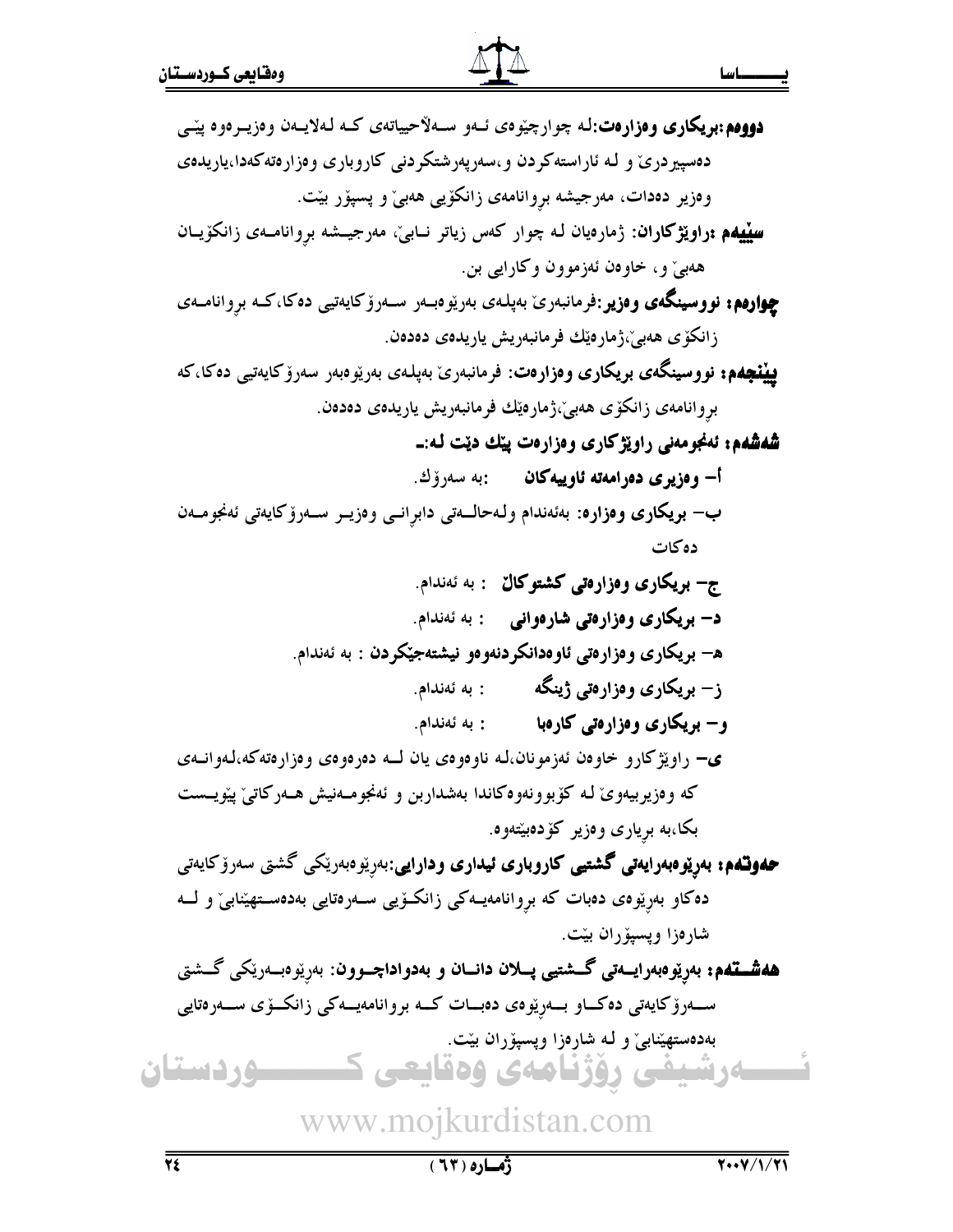- **نـۆيەم: بەرێوەبەرايەتى گشتيى ئاودێرى و ئاوى سەرزەوەي**: بەرێوەبەرێکى گشتى سەرۆكايەتى ده کاو بهریووی دهبات که بروانامهیهکی زانکویی سهرهتایی بهدهستهینابی و له شارهزا ويسيۆران بێت.
- **دەيەم: بەريوەبەرايەتى گـــشتيى ئــاوى ژێــزەوى**: بەريوەبــەرێكى گـــشتى ســەرۆكايەتى دەكــاو بەرپوەي دەبات كــه بروانامەيــەكى زانكــۆيى ســەرەتايى بەدەســتهينابى و لـــه شــارەزا وپسپۆران بێت.
- **پازدەم: بەرپوەبەرايەتى گشتيى بەنداوو كۆگاكانى ئــاو**: بەرپوەبـەرپكى گــشتى ســەرۆكايەتى دەكاو بەرێوەى دەبات كە بروانامەيەكى زانكۆيى سەرەتايى بەدەستهێنابىٚ و لـە شارەزا وپسپۆران بێت.
- **دواژدەم: بەرێوەبەرايەتى گشتيى توێژپنەوەو خشەكێشان**: بەرێوەبـەرێکى گــشتى ســەرۆكايەتى ده کاو بهریوهی دهبات که بروانامهیهکی زانکویی سهرهتایی بهدهستهینابی و لـه شارهزا ويسيۆران بێت.

#### ماددەي چوارەم:

ماددهى يينجهم:

**بیهکهم:**پیکهاتهو ئهرك وفرمانی وهزارهت به پیّرهو دیاردهکریّن. **دووهم:**وەزیر،بــۆی هەيــە،کاتێك پێويــست بكا،بەرێوەبەرايــەتى و بــەش و هۆبــەی نــویّ بكاتهوه، يان يهكيانبخا،يان هەلىيانوه شيىنتەوه.

**سیپیهم:**وەزیر،بۆی هەیە رینمایی گەلتیك بۆ ئاسانكارى جیبەجیكردنی ئەم یاسایە دەربكات.

ماددەى شەشەم:

لـههەر ياساو پێرِۆيەكى بەركاردا(النافذة)ناوى وەزارەتى كشتوكاڵ و ئاودێرى هــاتيىٚ و تایبهت بیّت به دهرامهته ئاوییهکان ئهم وهزارهته جی٘گای دهگری٘تهوه. <u>-وردستان</u> ےرشیفی روژنامەی وەقايعی 5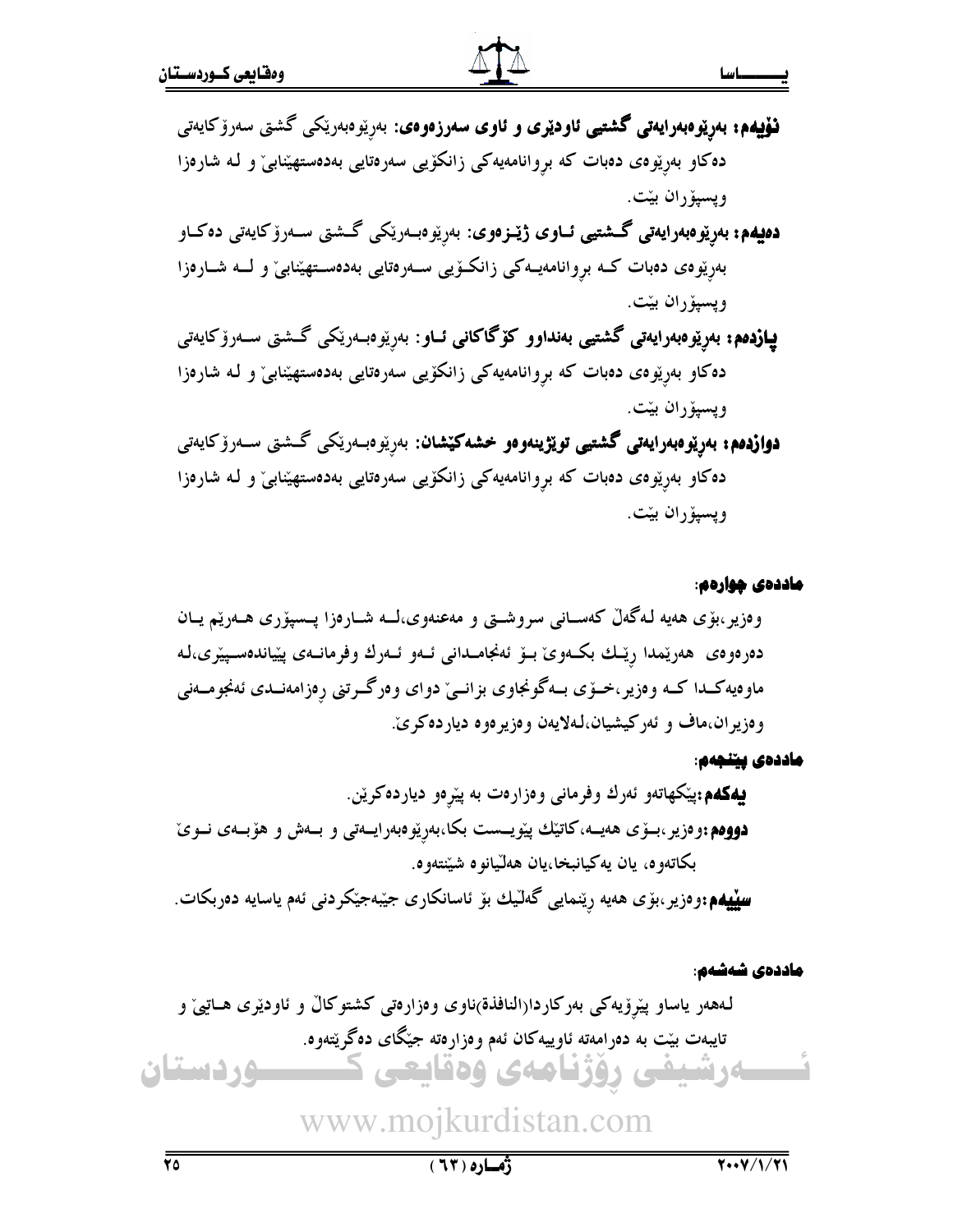## <u>يــــــــا</u>سا

#### ماددەى ھەوتەم:

پێویسته له سهر ئهنجومهنی وهزیران و لایهنـه پهیوهنـدارهکان حوکمـهکانی ئـهم یاسـایه جێبەجىٰ بكەن.

## ماددەى ھەشتەم:

کاربه هیچ دەقێك ناكرىٰ لـه گەلْ حوكمەكانى ئەم ياسايە دا ناكۆك بێت.

## ماددەى ئۆيەم :

ئەم ياسايە لـه رۆژى دەرچواندنيەوە كارى پيّ دەكرىّ و لـه رۆژنامــەي(وەقــايعى كوردســتان)دا بلأودەكرێتەوە.

مسعود بارزانى سەرۆكى ھەريىمى كوردستان - عيراق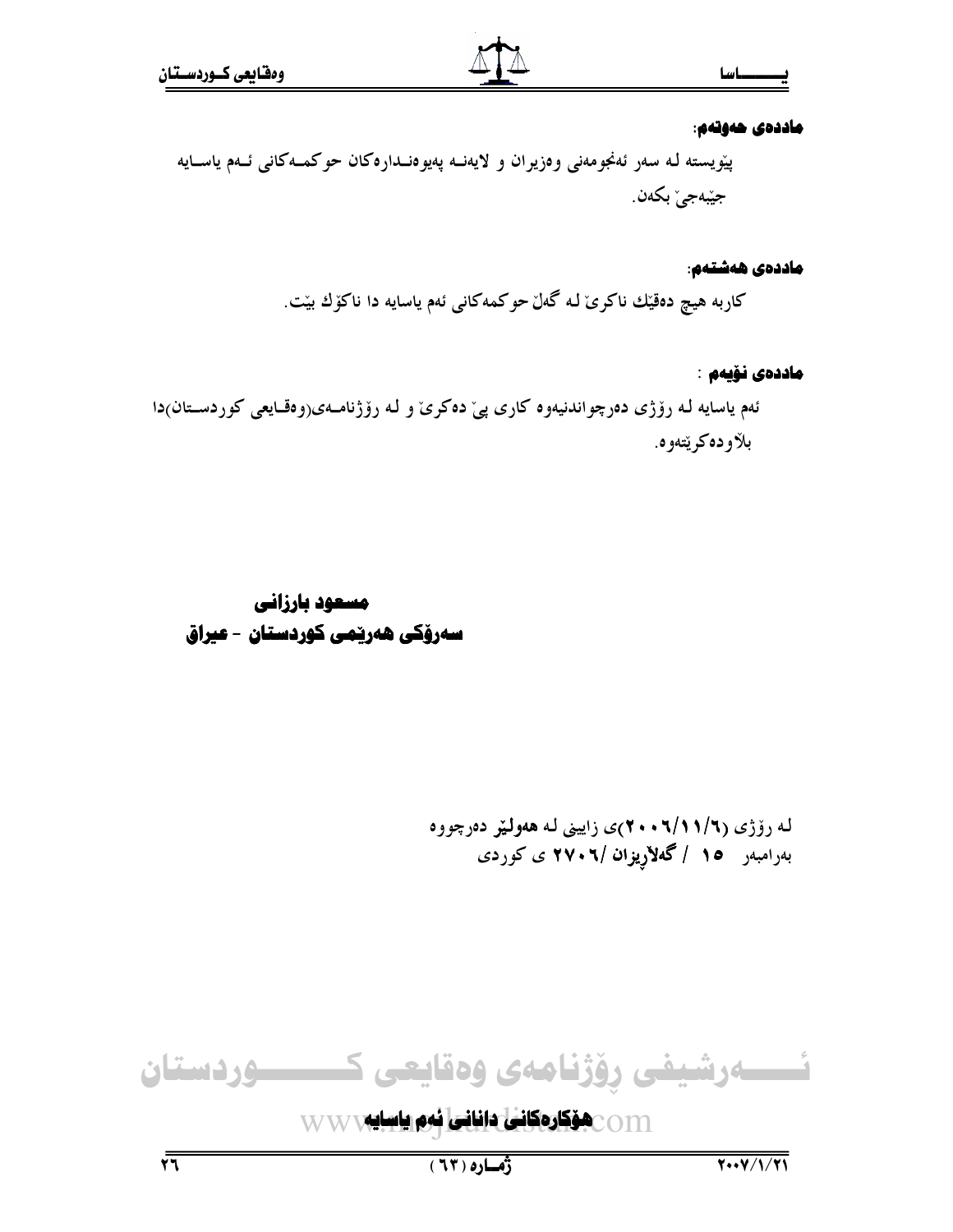لەبەر ئەوەي كە ھەرپمى كوردستان بەدەرامەتى ئىاوى دەولەمەنىدەو، ئىاويش بىۆ زۆربىەي بوارهکانی ژیان گرنگەو، لــه فراژوکردنـــی ( التنمیــة) ئــابووری و رِيْکخــستــنی پيْوەنــديکاری و سیاسـەتـی نێودەولـٚەتـی وئیقلـیمی و ناوخۆو، گۆرانكارییە تازە پەیدابووەكانی ولاّتەكەدا رۆلێكـی گەورە دەگێرىن و، بەئامانجى ئەوەش كە سامانى دەرامەتى ئاو فراژوبكرىن و بەرەوچاكىز بگۆردرىن و، پر بهپێستي وه خزمهت بهێنـرێ (الاسـتخدام الامثـل) زەروورەت وەھـاي پێویــست کــرد کــه وەزارەتێكى سەربەخۆو پسپۆر، بۆ كاروبارى دەرامەتى ئاو دابنرێ، جا، لەبەر ئەوانـە، ئـەم ياسـايە دانرا.

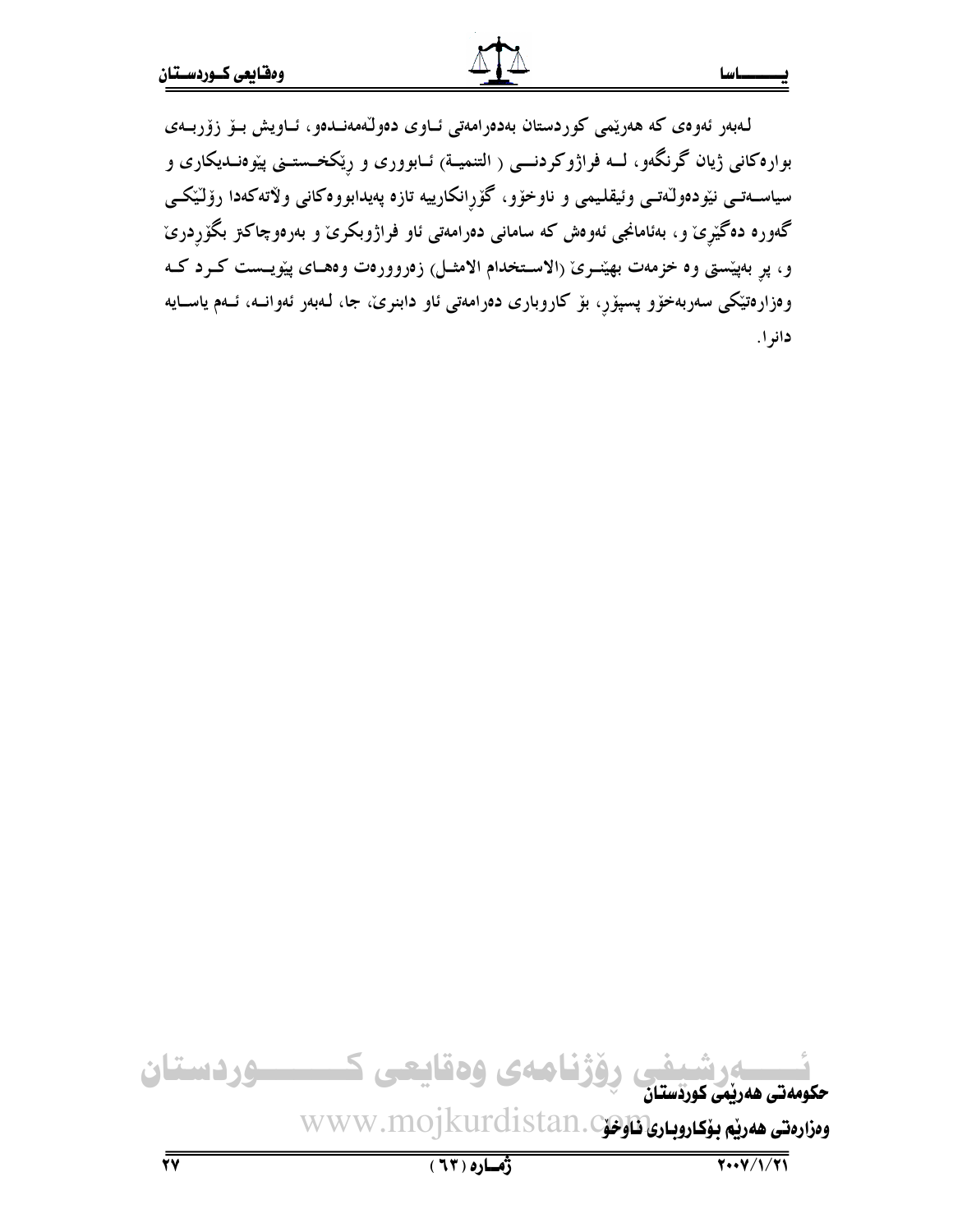بەرپوەبەرايەتى گشتى ديوان أثماره: ١٢٩٩٨ ريكەوت: ٢٠٠٦/١١/٢٦

## فەرمان

ئاماژه به بړیاری سەرۆکایــــەتی ئەنجومەنی وەزیـــــــــران بە ژمارە (٨) لـه کۆبوونـــــەوەی ژمارە (٤ له ١/١٠/١٠/١) وهبهبيٌّ ي ئهو دهسهلأتهي پيّهان دراوه برِيارماندا به پچراندني ناحيهي شهمامك به گونده كانيهوه كه ناويان لـه خوارهوه هاتووه لـه قهزاى خهبات وبهستنهوهى به قهزاى ناوەندى ھەولێر لـه سنورى پارێزگاى ھەولێر لـه رِۆژى دەرچوونى فەرمانمان.

| كەرت                          | ناوي گوند                | ز              | كەرت                  | ناوي گوند         |
|-------------------------------|--------------------------|----------------|-----------------------|-------------------|
| ٣٦                            | شيراوه                   | 29             | 7 <sub>V</sub>        | شيخ شەروان        |
| $\lambda \cdot \rho$          | پیرداود                  | $\mathbf{r}$ . | 170                   | سوربەش حويز       |
| 171                           | ترپەسيپان                | ۳١             | 54                    | قەريتا غ          |
| 110                           | باقرنه                   | 37             | 70                    | يارمجه            |
| 17.                           | كەسنەزان+سيبيران+تۆبزاوە | ٣٣             | 40                    | جمكه              |
| ۱ ۱ ٦                         | منار ه                   | ۳٤             | $\epsilon$ .          | بن بيرز           |
| 17.                           | جديدهلك +اضحابةلك        | ٥٣             | 27                    | دەلۆكول           |
| 129                           | بدى قزلر                 | ٣٦             | <b>YV</b>             | خەزنە حاجى صادق + |
|                               |                          |                |                       | لاجان             |
| 174                           | سوريژه                   | 37             | 54                    | سعداوه            |
| $\mathsf{y} \cdot \mathsf{y}$ | دوسەرە فتاح              | ٣٨             | 54                    | دهيمان            |
| 40                            | قوريتان جوكل             | ۳٩             | 69                    | عوينه             |
| $\forall$ ź                   | قوريتان مەلا محمود       | $\epsilon$ .   | 55                    | قشله              |
| ٣٣                            | دلداغان                  | $\epsilon$ \   | 54                    | میل سید محمد      |
| ۲۰٦                           | دوسره جبار               | ٤٢             | 60                    | ميل سيد عبدالكريم |
| ۲۲٦                           | سوربەش كاكاللە           | $\epsilon$ ۳   | $\mathbf{\backslash}$ | عارب كند          |
| XX                            | أچيمن                    | $\epsilon$     | 26                    | دوستهپه<br>اٹ     |
| 172                           | كليسه                    | ه ٤            | 19                    | عەز ە             |
|                               |                          |                |                       |                   |

W W W.IIIO | KUI UIStail.COIII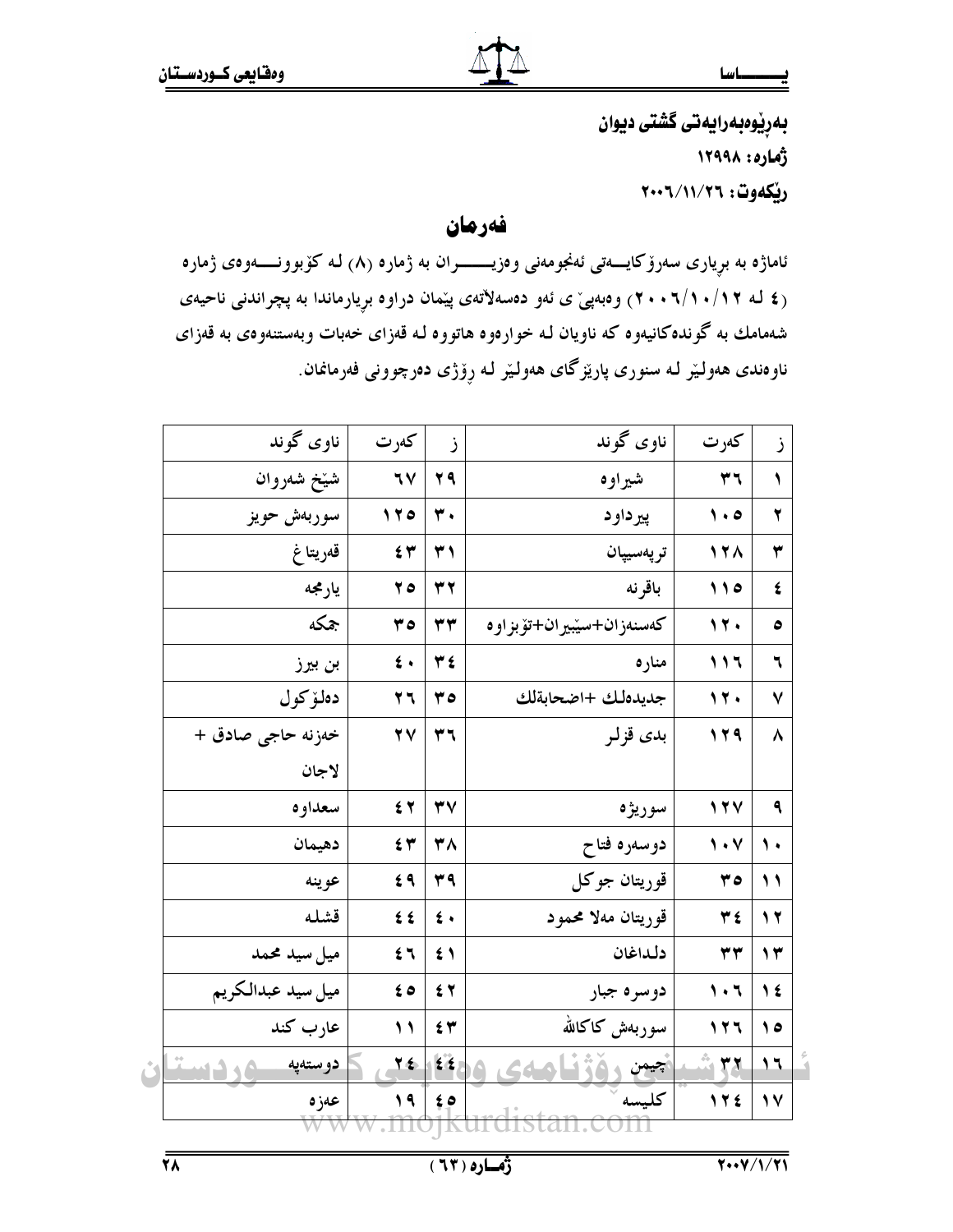| $(75)$ ٥٠            |
|----------------------|
| www.mojkurdistan.com |
|                      |

نسسەرشيفى رۆژنامەي وەقايعى كىسسىردىستان

# كريم سنجارى

وهزيري هەرپم بوْ كاروبارى ناوخوْ

| $\lambda$       | 177            | دۆ غان            | 54                | $\overline{Y}$ | پاترتۆت     |
|-----------------|----------------|-------------------|-------------------|----------------|-------------|
| $\lambda$       | 177            | گردعازەبان        | ٤V                | $\sqrt{ }$     | مزاحمد      |
| $\mathbf{y}$ .  | 111            | ئاودلوك           | ٤٨                | ١٨             | بیره بات    |
| 21              | 119            | هيلەوە            | 69                | ۱٦             | قونيان      |
| 27              | 171            | علياوه شيخان      | $\bullet \bullet$ | ٧              | شيناوه      |
| $\mathbf{y}$    | $\overline{r}$ | ماستاوه           | $\circ$           | ٩              | باغلو مناره |
| 75              | ۳١             | تەندورە + بەردينە | $\circ$           | ٨              | تورەق       |
| 70              | $\lambda$      | سياو              | $\circ$           | ۱۰             | سويري       |
| 27              | 29             | سيراوه            | $\circ$           | 21             | تۆپزاوە     |
| $\mathbf{Y}$    | 18             | ر ەختاو ە         | $\circ$           | 12             | تيمار گەورە |
| $\gamma \wedge$ | ٦٦             | شعبان شاره        | $\circ$           | $\gamma$       | تيمار بچووك |

ATA

 $\frac{1}{1 \cdot \frac{1}{1} \cdot \frac{1}{1} \cdot \frac{1}{1}}$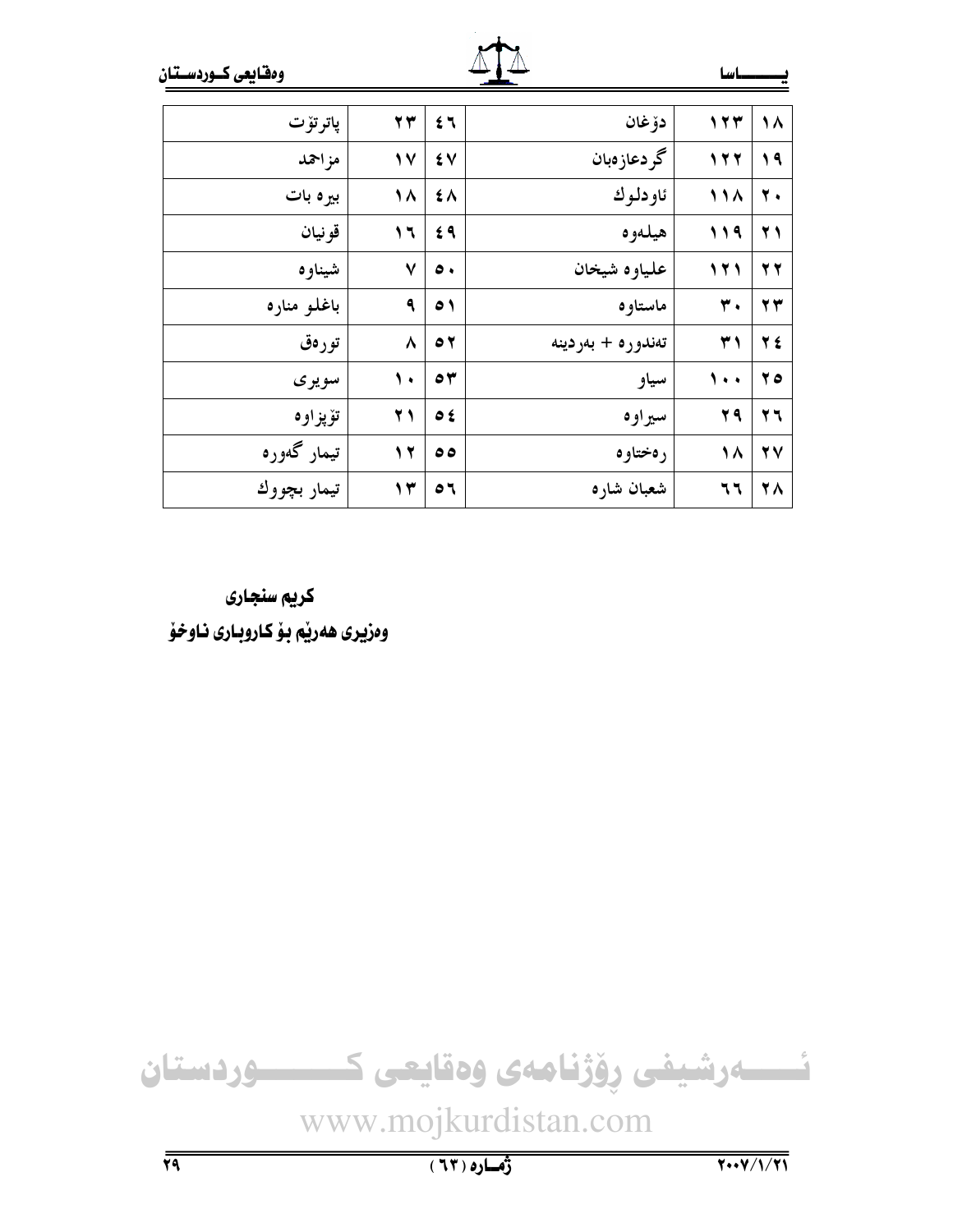حکومەتى ھەرپمى كوردستان ومزارمتي كشتوكال بەرپوەبەرايەتى كاروبارى ياسايى أماره: ٨٦٣٠ ريكەوت:٢٠٠٦/١١/٢٣٠

## فەرمانى وەزارى بهیانی ژماره (۱) یسالّی ۲۰۰۲

بەپێی ئەودەسەلأتەی پێمان دراوە بەبڕياری ژمارە (۹۸۰) لـە ۱۹۷۹/۷/۲۰ برِگەی سێھەم /ھ وهپالپمشت بسه مـادده، (٥) لـــهبرِياري ژمــاره (٢١١) ســالّي ١٩٧٧ رهزامهنــديمان نيــشان دا بەدرێژکردنەوەی ماوەی کارکردن بەبرِياری ژمارە (٦١١) سالْمی ١٩٧٧ بۆماوەی يەك ســالْ لـــە رۆژى ۲۰۱/۱۱/۲۱ وەبەمەبەسىتى كارئاسـان كـردن بۆھاولأتيــان .وەراســت كردنــەوەي هەلّەكان لەبريارەكانى (تسويە) دا كەئەوانەي پلەي كۆتاييان وەرگرتووە لەسەرئەو بنەمايانەي كە لـهبرياره كهدا دياري كراوه.

> عبدالعزيز تهيب ومزيري كشتوكال

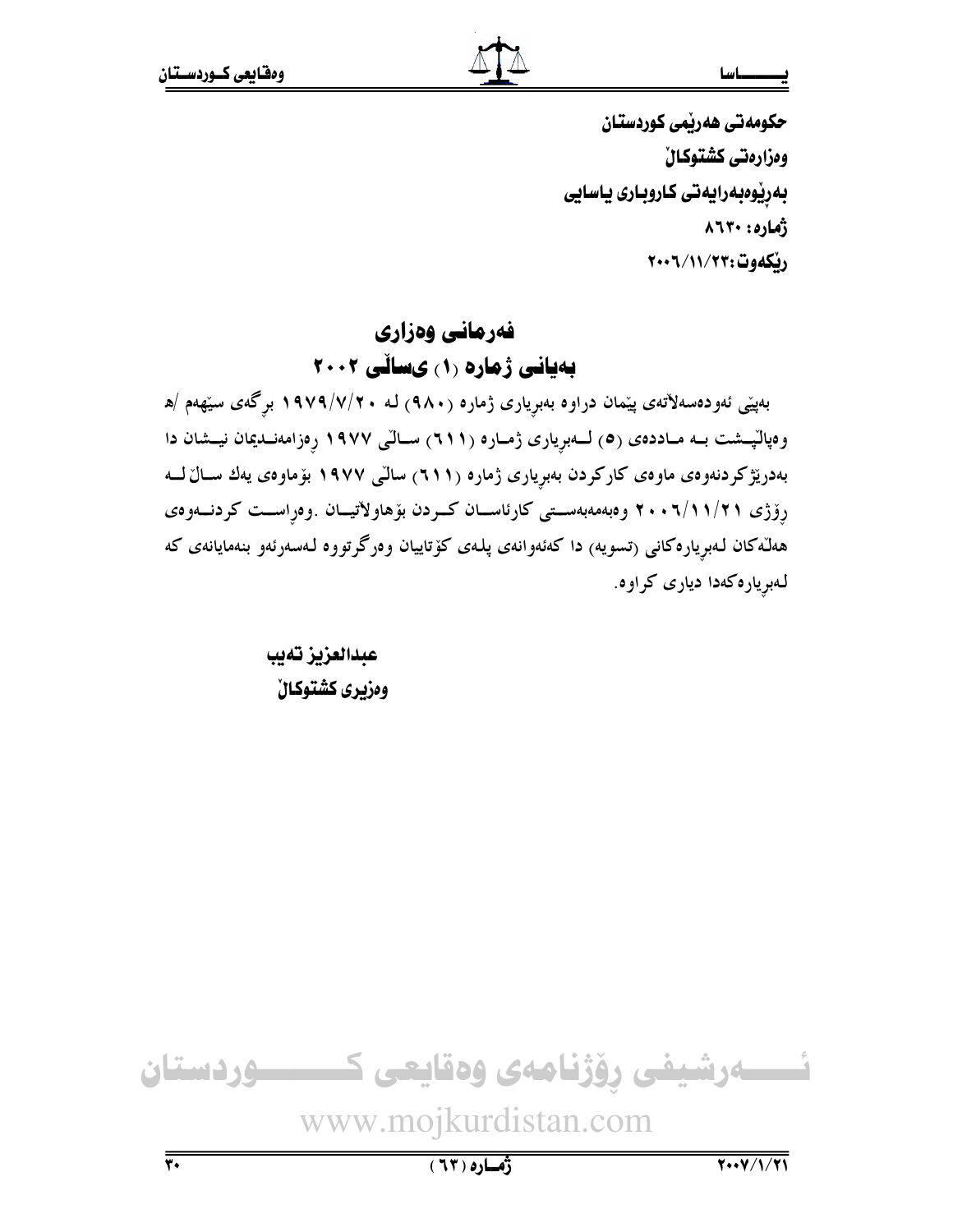حکومەتى ھەرپمى كوردستان ومزارمتي شارمواني فەرمانگەي ياسايى أماره: ١٠٨٦٩ ريكەوت: ٢٠٠٦/١١/٥

بەيان

لەبەركۆتاي ھاتنى مـاوەي ياسـايى ئەوئاگاداريـەي كـە لەرِۆژنامـەي كوردسـتانى نـوي بــلأو کرابووەوە لـه ژمارە (۳۹۸۷) لـه ۲/٦/٦ + ۲۰ وەلـهبەرنەبوونى هيچ سكالأيەك يان رەخنەيەك لـه هیچ لایهنیک لـه ماوهی یاسایی کـه لـه ( ۲۰) شهست روْژ دوای بلاوکردنهوهی ئاگاداری سهرهوه بهپی ٔی ماددهی (۲) شهشهم لهیاسایی بهریوهبردنی شاره وانیه کان ژماره (۲) سـالی ۱۹۹۳ ی هەمواركردن وبەيئ ي ئەودەسەلاتەي پێمـان دراوە كــه مـاددە (٧) حەوتـەم لـەياسـايى ســەرەوە بريارماندا :–

۱. کردنهوهی شارهوانی ( ئیسیوه ) سهربه ناحیهی ئیسیوه / قهزای پشتدهر به پلهی چوارهم. ۲. ئەم فەرمانە جىٰ بەجىٰ دەكريْت لـە رِۆژى دەرچوونى لـەرِۆژنامەى وەقايعى كوردستان.

نازەنبن محمد وسو وهزيري شارهواني

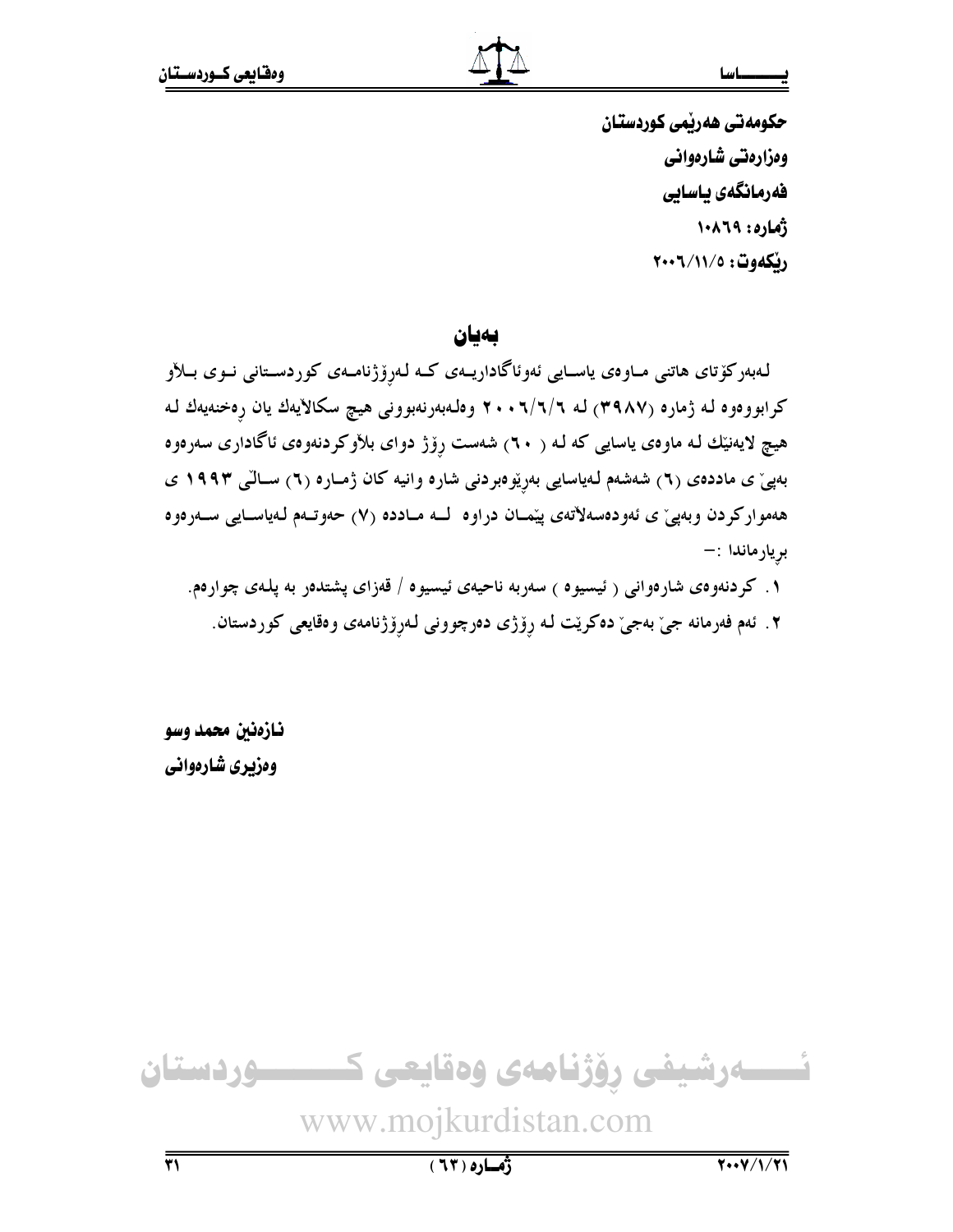حکومەتى ھەربمى كوردستان وەزارەتى بازرگانى بەرپوەبەرايەتى گشتى ديوان بەرپوەبەرايەتى كاروبارى ياسايى *(ثماره: ١١٠٩/٦٠٩* رنكەوەت: ٢٠٠٦/١١/٨

## ریّنمایی ئیجرائاتی دامەزراندنی کۆمپانیاکان

یاش پهگگرتنهوهي ههردوو ئيـدارەي هــهولـێرو ســلـێمانې و دروســتبوونې وەزارەتــې بازرگــانې / بەرپوەبەرايەتى گشتى تۆماركردنى كۆمپانياكان بەمەبەستى سەپاندنى كارە ياساييەكانى ياساي ٢١ ی سالّی ۱۹۹۷ ی تایبهت به تۆمارکردنی کۆمپانیاکان برِیارماندا به دەرکردنی رِیْنمایی ئیجرائاتی دامەزراندنى كۆمپانياكان بە پێي ياساي ئاماژە بۆ كراوو ھەمواركراو بە بريـارى ( ٢٤ ) ي بريمــەر سالىي (٢٠٠٤ ) كه ئەويش بەم شيوەيە :

۱. داواکاری پیشکەش دەکریْت لەلاپەن خـاوەن کۆمیانیـا بەمەبەسـتى تۆمـارکردن بــە پیّــی ( ماددەي ١٧ لەياساي ئاماژە يېڭراو) .

۲. مەرجەكانى تۆماركردن بە يېْي ( ماددەي ۱۳ و ۱۷ لەياساي ئاماژە پێكراو ) . أ. دەست بەسەرداگرتنى ناوى بازرگانى بە يێي ( ماددەي ١٣ لـەياساي ئاماژە يێكراو ) . ب. پشتگیری بانك كه سهرمايهی كۆميانيا دابنريْت و دەبيْت به ناوی كۆمپانياوه بيْت نەك بــه ناوی مساهم به ییّی ( ماددهی ۱۷ لهیاسای ئاماژه ییکواو ) .

ج. هیّنانی گریّبهستی کۆمپانیا که پی٘ویسته گریّبهستهکه لـه لایهنــه پــاری٘زەرەوە ری٘کخــراو بیّــت ( به پێی یاسای پارێزِ ەرايەتى ) .

د. بارهگاو ناونیشانی کوْمیانیا کەشف دەکریْت بە ییّی ( ماددەی ۱۳ برگەی دووەم ).

ه. پرکردنهوهی فـۆرمی تۆمـارکردنی کۆمپانیـا کهلــه سیــستمی تـازەی تۆمـارکردن هـاتووه بيّويسته شەرجةم زانيارى لْمُسْمْرا هاوبەشەكان تيّدا بيّت - ( لـەسپستەمەكەدا ھاتورە ) . ســــــــــا م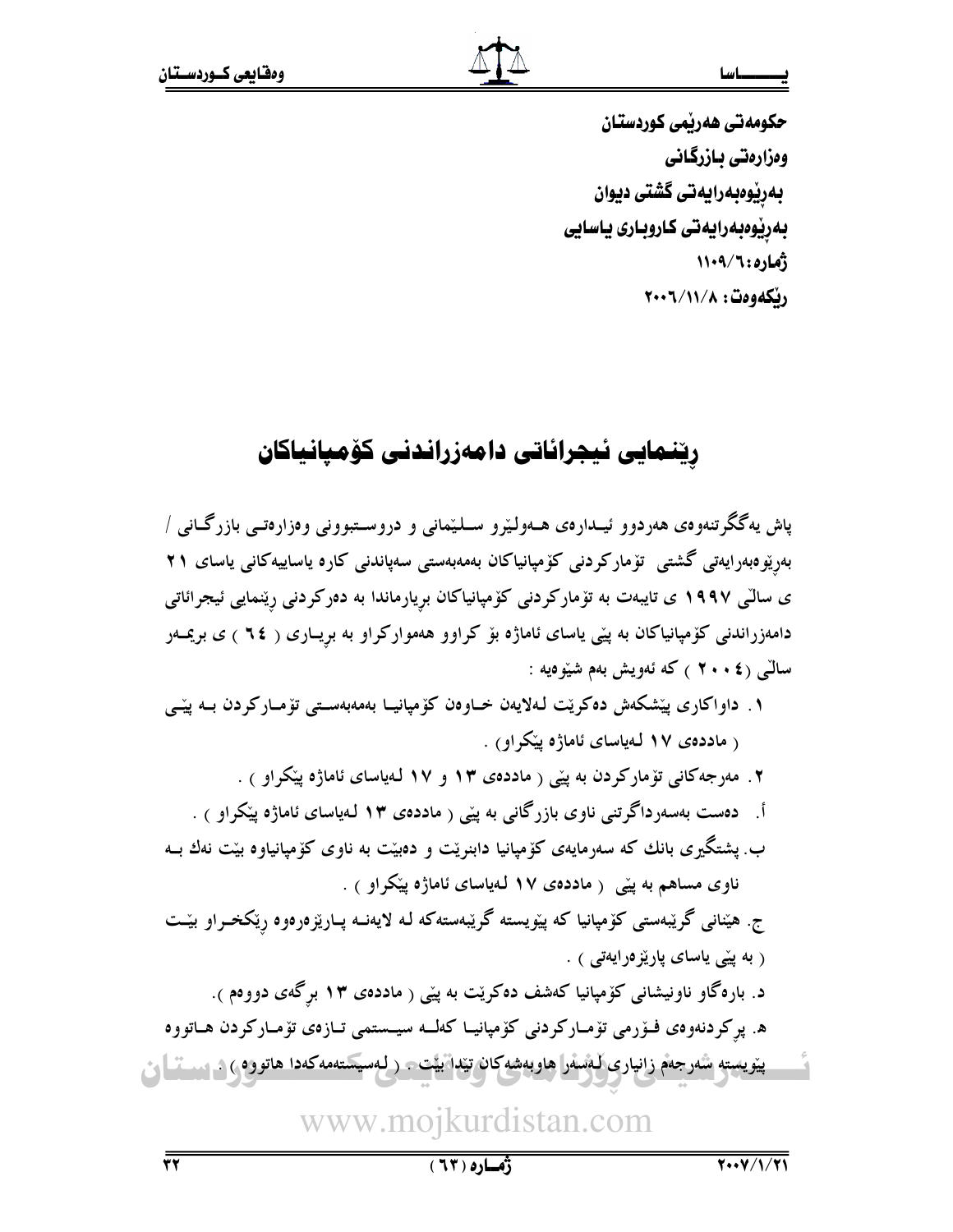۳. پاش تەواو كردنى سەرجەم ئەم ئيجرائاتانەي لـه برگەي دووەم ھاتوون ، پێويــسته بريــارى رەزامەندى دامەزراندنى كۆمپانيا دەربكريْت بە پيْي ( ماددەی ١٩ لەياساى ئاماژە پيْكراو ) . ئــەويش بــه دوو وێنــه . يەكــەم بــۆ دۆســيەي كۆمپانيــا .. دووەم بــۆ دۆســيەي گــشتى لــه بەرێوەبەرايەتى گشتى تۆماركردنى كۆمپانياكان و يان بەرێوەبەرايەتى تۆماركردنى كۆمپانياكـان / له سلیّمانی .

لـه هەمان كاتدا بړوانامەى كۆمپانيا بۆ سـەرجەم جۆرەكـانى كۆمپانيــا دەردەكريّـت جگــه لـــه کۆمپانیای هاوپشکی ( المساهمه) کــه پێویــسته پــاش ( ۱۰ ) رۆژ لـــه بریــاری دامەزرانــدن بروانامه وەربگیرینت به پیْی ( ماددەی ۱۹ لـهیاسای ئاماژه پیْکراو ) .

- ٤. لـه كاتبي دەرچووونى بريارى سـەرەتايى دامەزرانــدن پێويــسته لــه سيــستمى ئــەلـيكتزونى رەزامەندى دەرچوونى بروانەمەي پى بدريْت لـەلايەن تۆماركارى كۆمپانيا پاش دلىنيا بوون ( به ییّی سیستهمهکه ) .
- ٥. پێویسته بۆ سەرجەم لایەنە پەیوەندیـدارەكان و ھـەروەھا بـۆ كۆمپانیـاي تۆمـار كـراویش ویْنەیەك لە بروانامەی دامەزراندنیان بۆ بنیْردریْت بــه نووســراوی رەسمــی كــه بروانامەكــه هاوپێچيەتى .
- ۲. پیّویسته پاش دەرچوونی بږوانامەی دامەزراندن کۆمپانیا دەبیّت لـه مــاوەی ( ۳۰ ) رۆژ دا کۆنووسی دەستەی دامەزرێنەران پێشکەش بە تۆمـار کــاری کۆمپانیاکــان بکــات بــە پێــی . ( ماددەى ۸۷  $)$

لەگەلْ راوێژكارى ياسايى و ژمێريار و ئەندازيارى كۆمپانيا ( ئەگەر تايبەقمەنــدى كۆمپانيــا كــە پێویستی به ئەندازیار بــوو ) ئــەویش هێنــانی پــشتگیری ســەندیکای ( پــارێزەران ژمێریــاران و ئەندازياران ) ( بە پێي ياساي ژمێرياران و پارێزەران و پۆلىنى بەلٽێندەران ) .

- ۷. نابیّت هیچ گریّبهستی کۆمپانیایهك پهسند بكریّت ( تـصدیق ) بـهر لــه هیّنــانی کۆنووســی کۆبو ونەوەي دامەزراندن .
- ۸. پیّویسته پاش دهرچوونی بروانامهی کوْمپانیا کلیّشهی تایبهت به کوْمپانیـا هــهبیّت و تــهنها بەرێوەبەرى رێپێدراو دەتوانێت نووسراو ئاراستەي لايەنەكان بكـات يــان بريكارەكــەي و دهبیّت کوْمپانیا موْری تایبەت بە خوْی هەبیّت بە پیّی ( مـاددەی ۲۰۱ – ۲۰۲ لـەیاســای ئاماژه يێکراو ) .
- ۹. پیویسته وییمیهك له بروانامهی كومپانیا بنیردریت بــو ژووری بازرگــانی و بهریوهبهرایــهتی بـاجی دەرامـەت وڭمو بانكـەي كـە سـەرمايەي كۆمپانيـا تێـدا دانـراوە لـەگـەل لايـەنى www.mojkurdistan.com.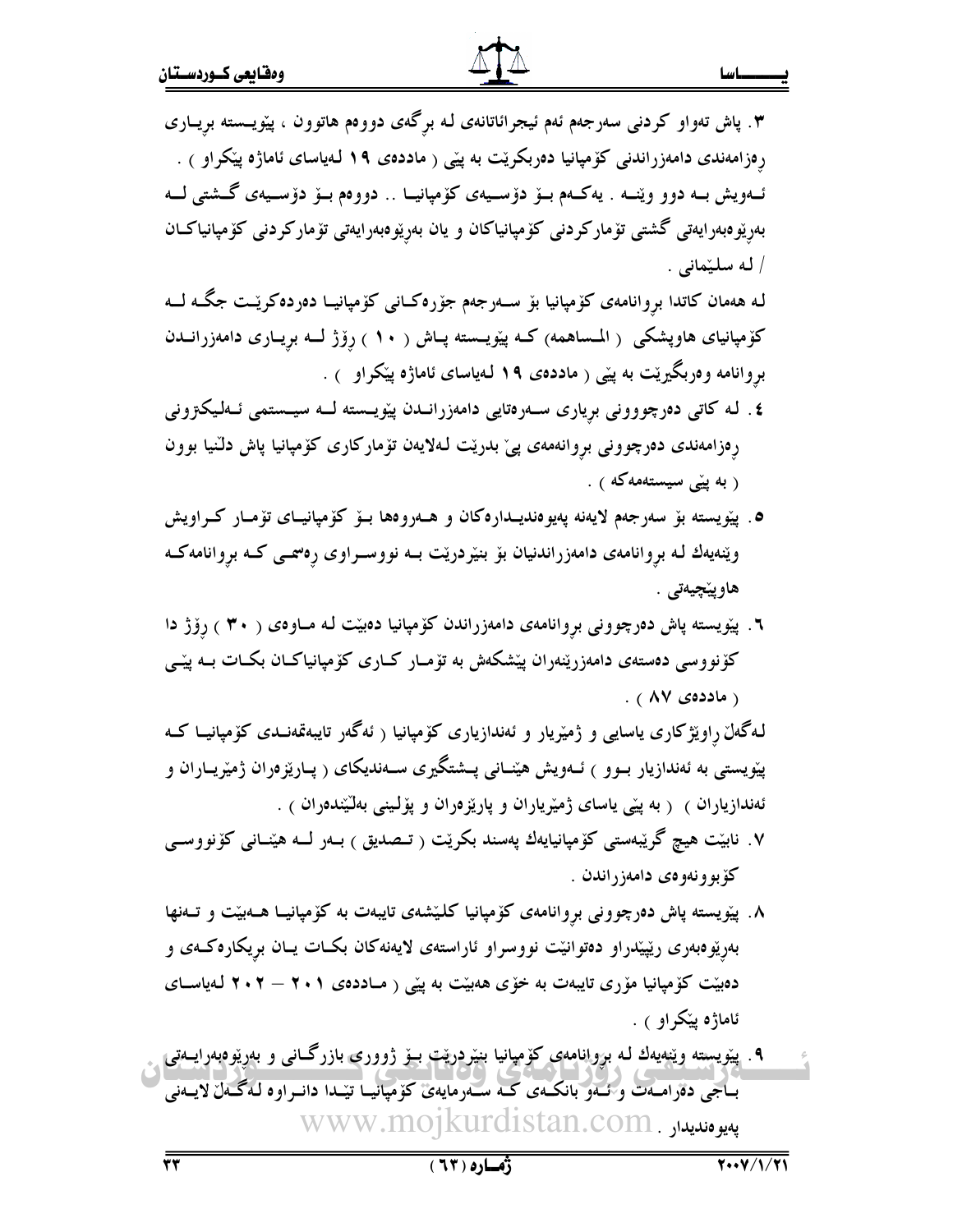صاسا

۰ ۱ . کۆمپانیا لـه بەرواری دەرچوونى بږوانامەی دامەزراندن مافى ئەوەی ھەيە کە خاوەنى کەسپەتى بیّت و کار بکات به پیّی ( ماددهی ۵ لـهیاسای ئاماژه پی٘کراو ) .

> محمد رؤوف محمد وەزيرى بـازرگـانى

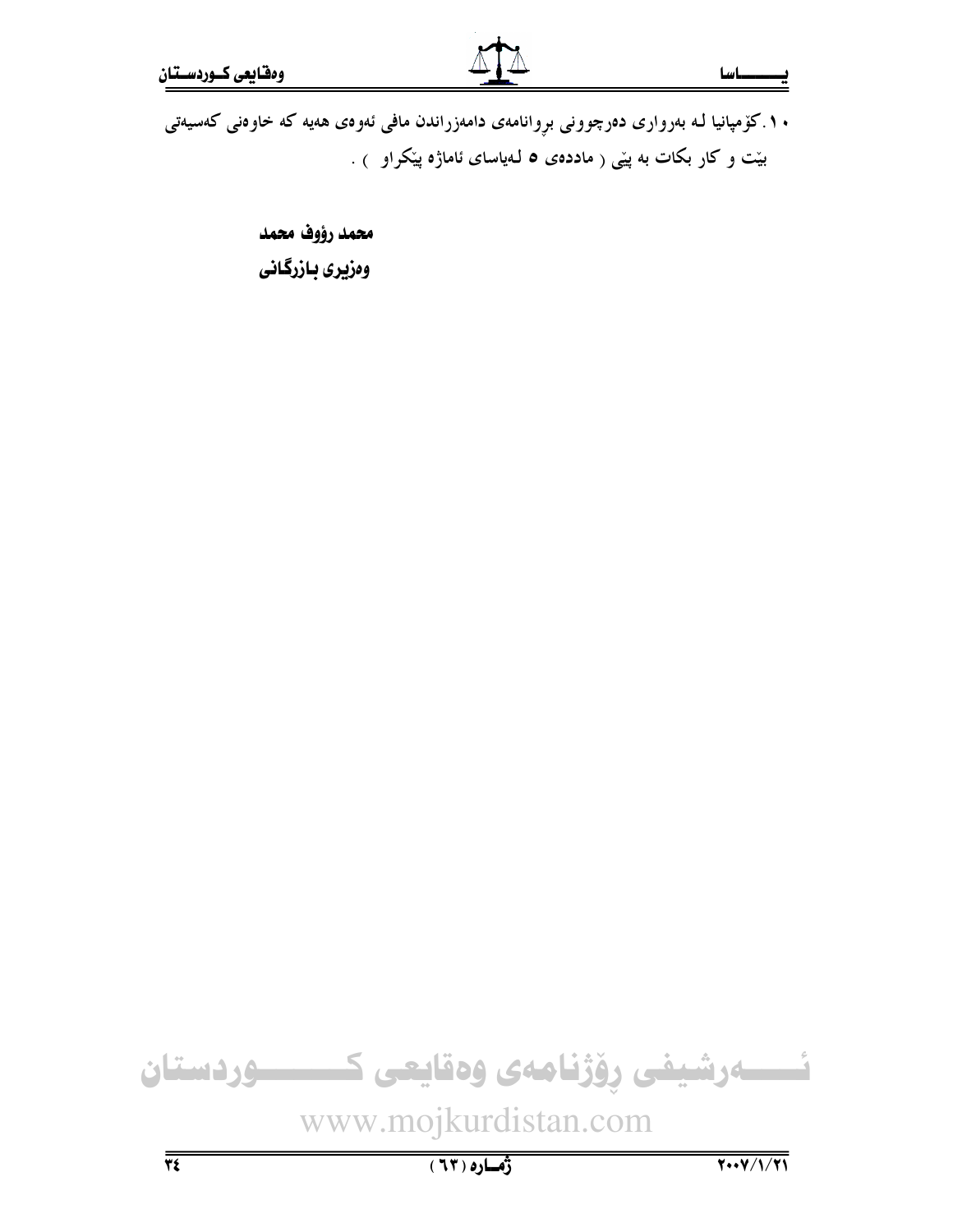## بسم الله الرحمن الرحيم باسم الشعب .<br>رئاسة أفليم كوردستان – عيراق

بناءًا على ما شِرعه المجلس الوطني لكوردستان— العراق واستناداً لحكم المادة العاشرة/اولاً من القانون رقم (١)لسنة ٢٠٠٥ قانون رئاسة اقليم كوردستان– العراق، أصدرنا القانون الآتي:

المادةر الأولى:

## مهام الوزارة

المادة الثانية):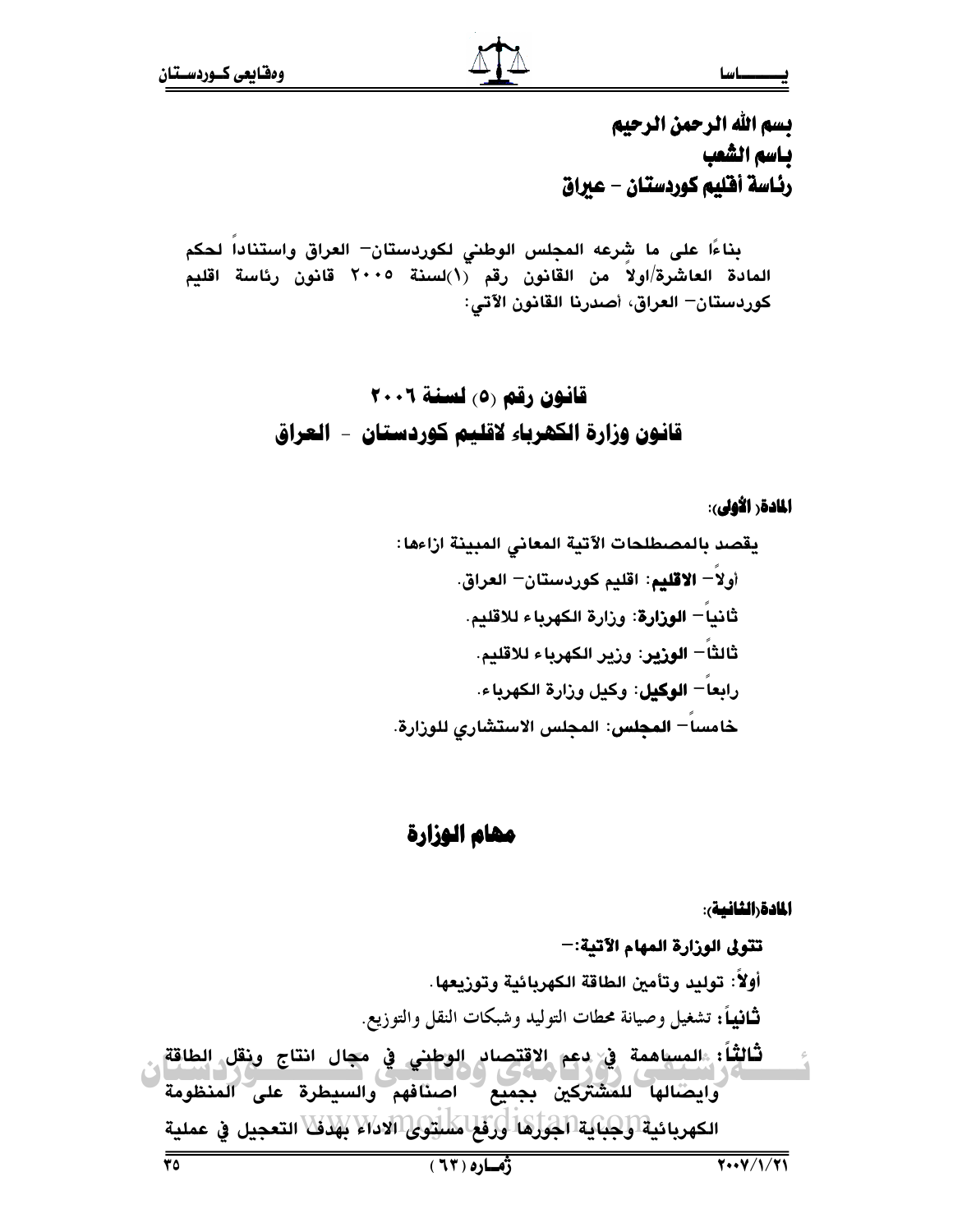التنمية الاقتصادية والاجتماعية والثقافية في كافة ارجاء الاقليم من خلال انشاء محطات توليد حديدة متطورة لتأمين الحاجة الحالية والمستقبلية للطاقة الكهربائية اضافة الى انشاء وتطوير وتوسيع شبكات النقل والتوزيع لتتلائم مع متطلبات زيادات الاحمال ورفع درجة الوثوقية وضمان ايصال التيار الكهربائي الى المشتركين بموجب المواصفات القياسية المطلوبة. رابعا : اعداد الخطط السنوية وبعيدة المدى في قطاع الكهرباء والاشراف على تنفيذ الخطط المقررة وتقويم نتائج التنفيذ. فحامساً: اعداد دراسات الجدوى الفنية والاقتصادية لمشاريع الوزارة واقتراح ادراجها ضمن خطط الوزارة وتنفيذ المشاريع المقررة مع مراعاة سلامة البيئة. **سادساً:** العمل على اجتذاب رؤوس الاموال وتشجيع الاستثمارات الوطنية والاجنبية في القطاعات ذات العلاقة باعمال الوزارة.

**سابعاً:** التنسيق والتكامل مع الوزارات الاتحادية.

## تشكيلات الهزارة

المادة رالشالشة:

ا، لاً: تتالف الوزارة من التشكيلات الآتية:.

١- الوزير: هو الرئيس الاعلى للوزارة والمسؤول عن اعمالها وتوجيه سياستها والاشراف والرقابة عليها وتصدر عنه وتنفذ باشرافه جميع القرارات والاوامر والتعليمات في كل ما له علاقة بمهام الوزارة وتشكيلاتها و صلاحياتها وسائر شؤونها الفنية والمالية والادراية والتنظيمية وفق احكام القانون ويكون مسؤولاً امام مجلس الوزارء باعتباره عضواً متضامناً فيه وله تخويل بعضاً من صلاحياته الى وكيل الوزارة أو المدراء العامين أو من يراه مناسباً من موظفي الوزارة.

٢– وكيل الوزارة: يساعد الوزير في توجيه الوزارة والاشراف على شؤونها ضمن الصلاحيات التي توكل اليه من قبل الوزير على أن يكون حاصلاً على شهادة جامعية أولية اختصاصية. ٣– مكتب الوزير: يديره موظف بدرجة مدير حاصل على شهادة جامعية اولية ويعاونه عدد من ا www.mojkurdistan.com الموظفين.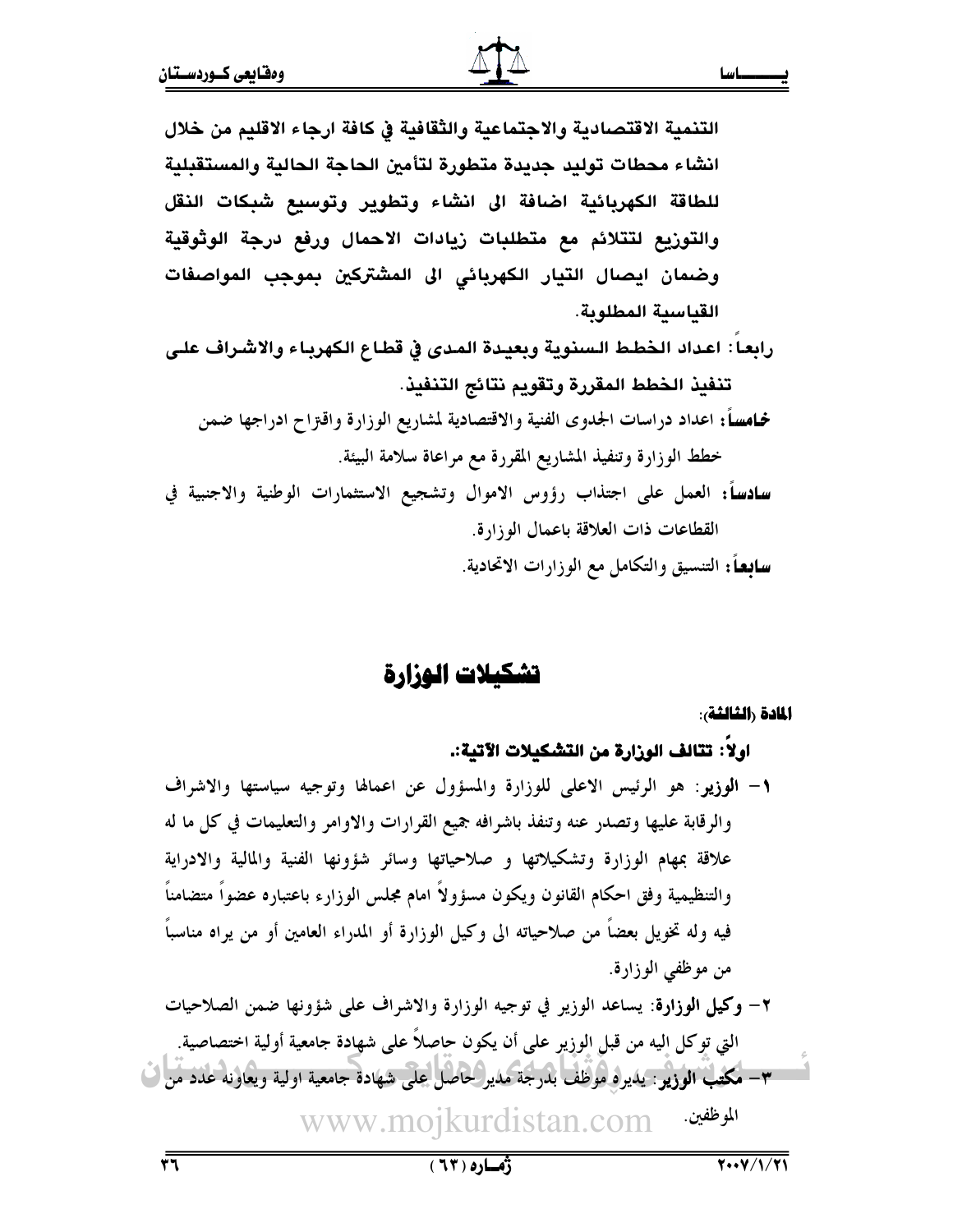- ٤ مكتب وكيل الوزارة: يديره موظف بدرجة مدير حاصل على شهادة جامعية اولية ويعاونه عدد من الموظفين.
- ٥– المستشارون: لا يزيد عددهم عن أربعة وان يكونوا من حملة شهادة جامعية اولية ومن ذوي الحبرة والممارسة.
- ٢\_ المديرية العامة للشؤون الادارية والمالية: يرأسها مدير عام حاصل على شهادة جامعية اولية ومن ذوي الخبرة والاختصاص .
- ٧ـ المديرية العامة للتخطيط وتنفيذ المشاريع الكهربائية: يرأسها مدير عام حاصل على شهادة جامعية أولية ومن ذوي الخبرة والاختصاص.
- ٨– المديرية العامة لتوليد الطاقة الكهربائية: يرأسها مدير عام حاصل على شهادة جامعية اولية من ذوى الخبرة والاختصاص.
- ٩\_ المديرية العامة لنقل الطاقة الكهربائية: يرأسها مدير عام حاصل على شهادة جامعية اولية ومن ذوي الخبرة والاختصاص.
- ١ـ المديرية العامة لتوزيع الطاقة الكهربائية: يرأسها مدير عام حاصل على شهادة جامعية اولية ومن ذوي الخبرة والاختصاص.
- ١١- المديرية العامة للسيطرة والاتصالات: يرأسها مدير عام حاصل على شهادة جامعية اولية ومن ذوى الخبرة والاختصاص.
- ثانيًاً: تشكل في كل محافظة من محافظات الاقليم مديرية عامة للكهرباء يرأسها ويديرها موظف حاصل على شهادة جامعية أولية ومن ذوي الخبرة والاختصاص.

المادة رالرابعة: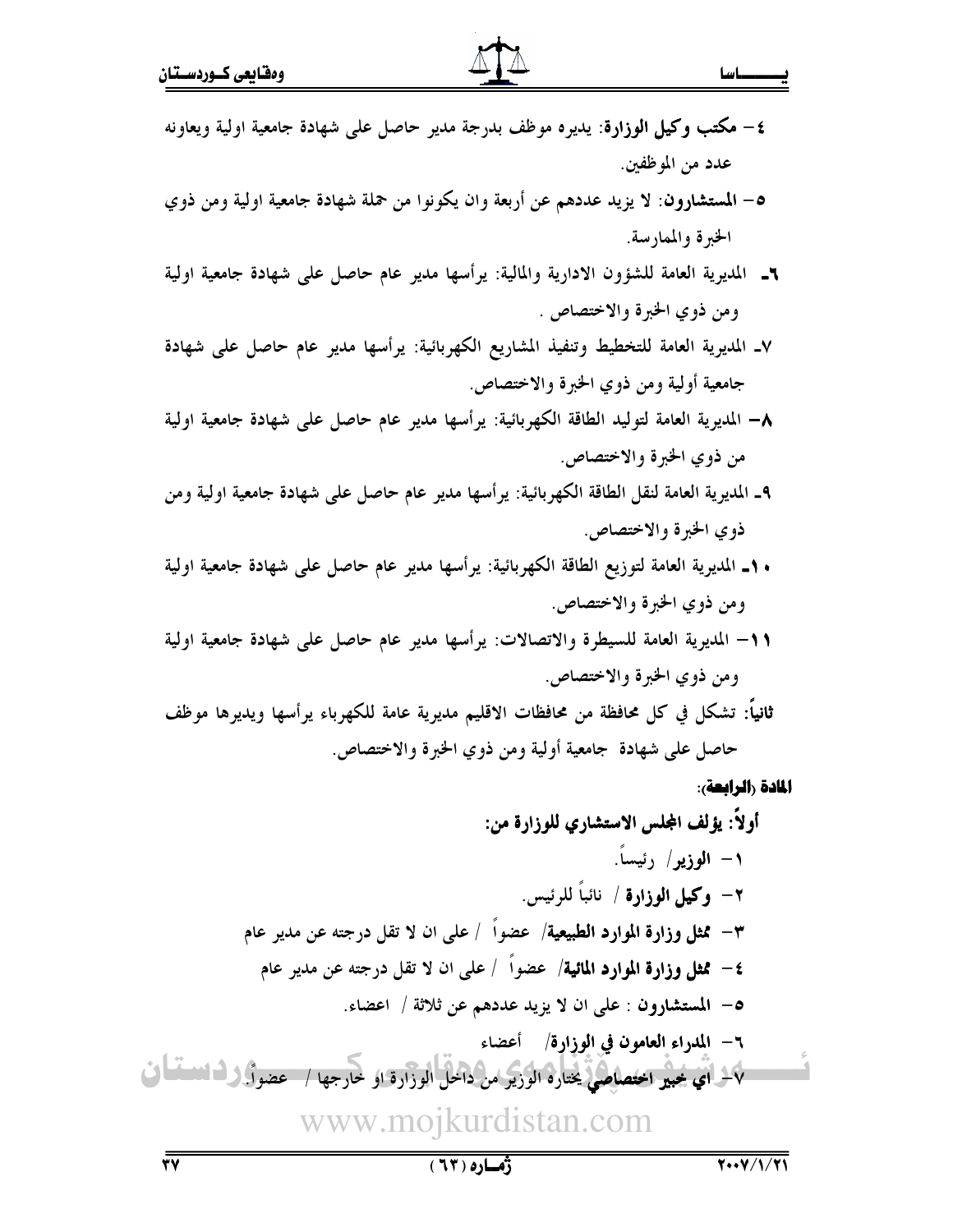ثانياً:يتولى المجلس تقديم الاستشارات في الامور الاتية: ١– تنظيم سياسة توليد ونقل وتوزيع الطاقة الكهربائية ووضع الخطط الاستراتيجية لها. ٢– تنظيم الاستثمار في مجال الكهرباء. ٣- تحدد اجور الكهرباء بقرار من المجلس الاستشاري للوزارة وباقتراح من الوزير على ان يقة ن بمصادقة مجلس الوزراء.

المادة رالخامسة:

المادةر السادسة:

للوزارة ابرام العقود مع الشركات الوطنية والاجنبية بشأن مشاريع الكهرباء.

المادةر السابعة:

لا يعمل باي نص يتعارض واحكام هذا القانون.

المادة الشامنة:

على مجلس الوزراء والجهات ذات العلاقة تنفيذ احكام هذا القانون.

المادةر التاسعة:

ينفذ هذا القانون اعتباراً من تاريخ اصداره وينشر في الجريدة الرسمية (وقائع كوردستان).

## مسعود بارزاني رئيس الإقليم كوردستان – عيراق

صدر في هەولىير بتاريخ١/١٠/١٠/٢٠٠ ميلادية المصادف ٢٤/رِهزبهر/٢٠٦٧ ي كوردي

ئــــــەرشيفى رۆژنامەى وەقايعى كـــــــــوردستان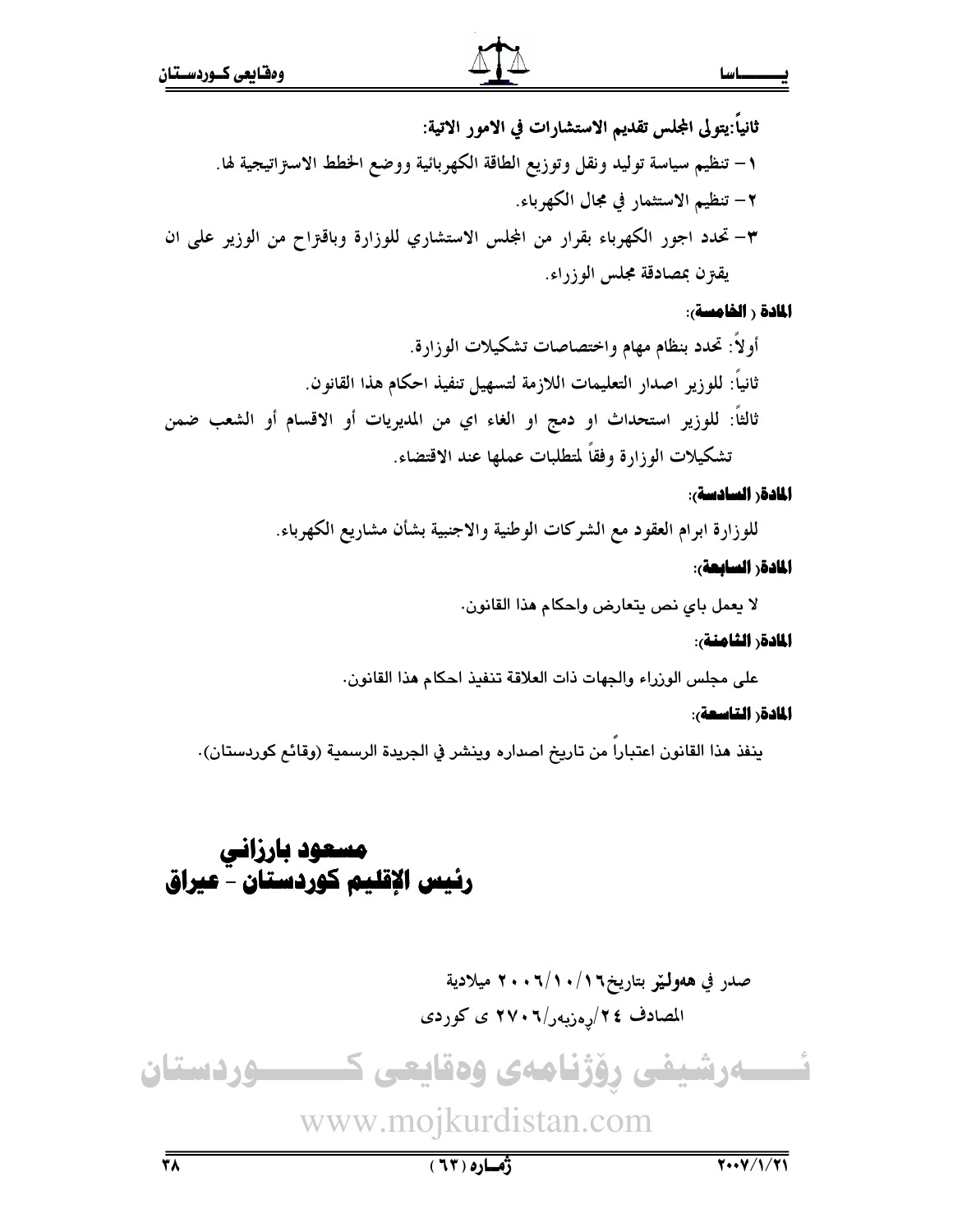## الأسباب الموجبة

نظراً لاستحداث وزارة في حكومة اقليم كوردستان باسم وزارة الكهرباء ولفك ارتباط دوائر الكهرباء عن دوائر وزارة الصناعة والطاقة السابقة وربطها بالوزارة المستحدثة وبهدف تكثيف نشاطاتها في مجال توليد ونقل وتوزيع الطاقة الكهربائية وصيانة محطات وشبكات النقل والتوزيع وإيصال التيار الكهربائي الى كل بيت وزاوية من اقليم كوردستان ولتحديد تشكيلات ومهام واهداف الوزارة فقد شرع هذا القانون.

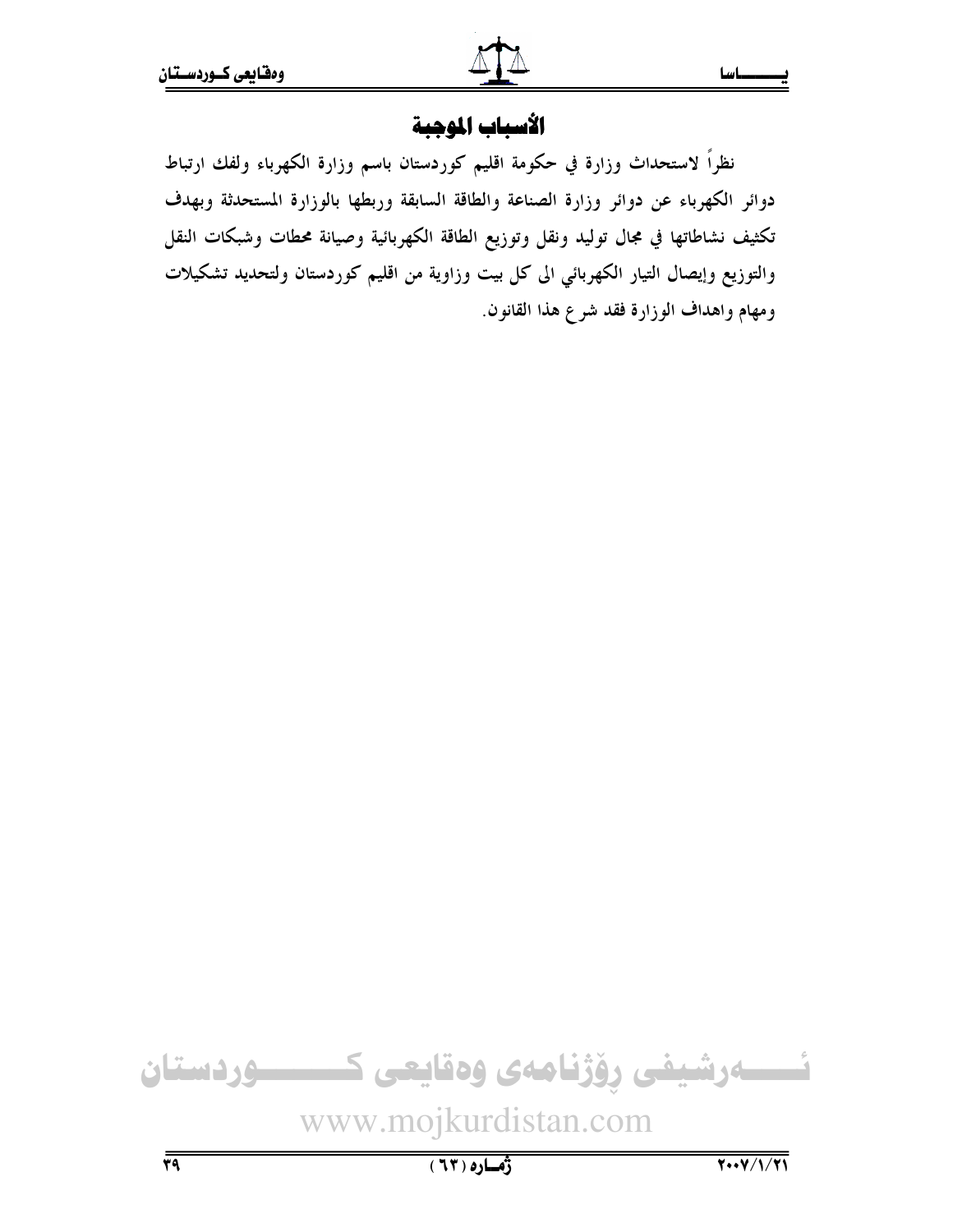## بسم الله الرحمن الرحيم يباسم الشعب الجلس الوطني لكوردستان العراق

بِناءاً على ما شرعه المجلس الوطني ㅡ العراق و استناداً لحكم المادة العاشرة / اولًلا من القانون رقم (١ ) لسنة ٢٠٠٥ قانون رئاسة اقليم كوردستان - العراق اصدرنا القانون الاتي:

## قانون رقم (٧ ) لسنة ٢٠٠٦

## قانون وزارة التخطيط لاقليم كوردستان – العراق

## المادة الاولى :

يقصد بالمصطلحات التالية المعاني المبنية ازاءها ادناه لاغراض هذا القانون :

**اولا** : الاقليم :اقليم كوردستان <sup>—</sup> العراق .

**ثانياً** : الورارة : ورارة التخطيط للاقليم .

**ثالثاً** : الورير : ورير التخطيط للاقليم

**رابعاً** : الوكيل : وكيل وزارة التخطيط للاقليم

**خامساً** : المركز : مركز التطوير الادارى .

المادة الثانسة :

تتولى الوزارة تحقيق اللهداف التالبة :

**اوة**:إعداد خطط تنمية الأقليم و تطويره اقتصادياً و اجتماعياً و بشرياً و ثقافياً في ضـوء حاجـات المجتمع القائمة والمتوقعة .

**ثانيا**ً : اعداد المؤشرات الكلية للخطط الطويلة والمتوسطةوالقصيرة الاجل بما تشمل عليه من اهداف و سياسات و بمشاركة الوزارات والقطاعات الحكومية القطاع الخاص ٠

فالثاً :إعداد خطط للمعالجة المشاكل الاجتماعية المختلفة وذلك بالتنسيق مم الـورارات والمؤسـسات ذات العلاقة .

**رابعاً** : التخطيط للاستثمار الحكومى ، وإقتراح التخصيصات الاستثمارية في الميزانية العامة للدولة و توزيعها بين الطقاعات وحسب المحافظـات والمنــاطق الحـضرية والريفيــة ، ومراعــاة الاولويــة عنـد تحديد المشاريع الاعمارية التي تمول من الميزانية الاستثمارية بالتنسيق مع جميع الوزارات المعنيـة بهذه المشاريخ ومتابعة حسن تنقيذ الصارى ٥٥ قاصيص كمستعسس ووفي المستبان

فاهساً: إعداد برامج شاملة طويلة و قصيرة المدى و سنوية لتأهيل القوى البشرية اللازمـة بالتعـاون مع الجامعات و المؤسسات التعليمية www.mojkurdista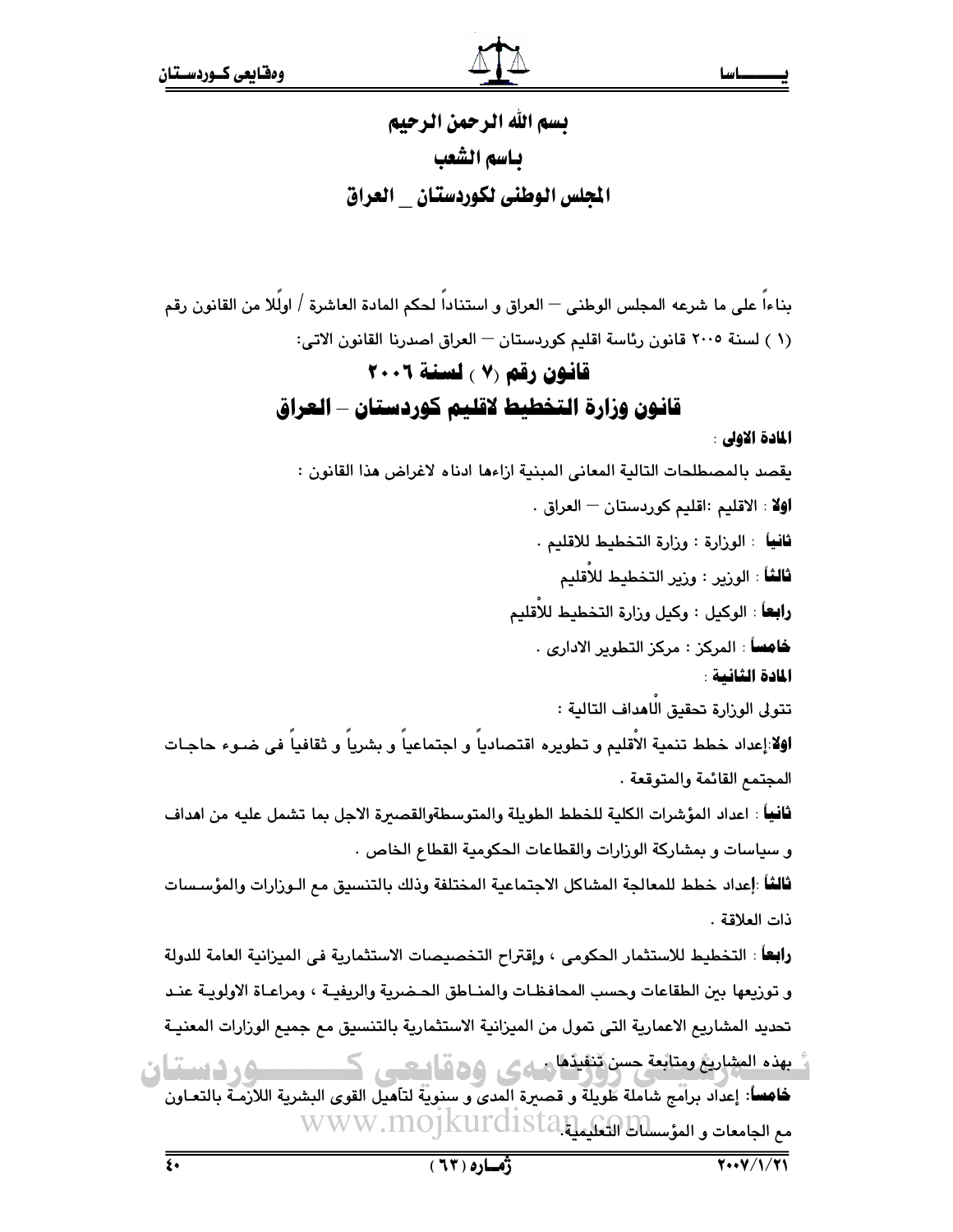$\overline{\mathbf{M}}$ 

**سادساً**: التعاون مم المؤسسات الحكومية في اعداد الدراسات اللازمة لتطويرهـا و تحـديثها و تحـسبن التنظيم الاداري و رفع مستوى كفاءة الاداء فيها، و تنميـة القيـادات الاداريـة و الفنيـة و تـدريبها في المستويات المختلفة.

**سابعاً**: العمل علـى خلـق التـوازن بـين المـوارد و احتياجـات التنميـة مـن خـلال وضـم المبـاديء و الاتجاهات العامة لإدارة استراتيجية التنمية الاقتصادية و الاجتماعية.

**ثاهغاً**: الاهتمام بانشاء الحكومة الالكترونية لجمع المعلومات و انشاء بنك المعلومات و اتباع اسلوب الشفافية لانشاء حكومة المؤسسات.

**تاسعا**ً: المساهمة مم الحكومة العراقية الاتحادية في البحث عن مصادر التمويل و المساعدة الفنية مـن الدول و المؤسسات الدولية المانحة، و المشاركة في المفاوضات الجارية مـم الجهـات المانحـة لتنفيـذ تعهـداتها مـن أجـل الحـصول علـى المـساعدات و المـنح و القـروض لتمويـل المـشاريع في الاقلـيم بالتنسيق مم وزارة المالية و الاقتصادية في الاقليم.

**عاشـر**اً: تـشجيع القطـاع الخـاص و الاسـتثمار المحلـى و الاجـنبي للاسـهام في التنميــة الاقتــصادية للاقليم، واقتراح السياسات و السبل التي تعمل على تنشيط هـذا القطـاع بالتعـاون مـع المؤسـسات الحكومية ذات العلاقة.

حا**دي عشر**: إعتمـاد نظـام وطـني للتقيـيس و الـسيطرة النوعيـة في الاقلـيم بالتنـسيق مـع الجهـات المركـزي للتقيـيس و الـسيطرة النوعيـة في وزارة التخطـيط و التعـاون الانمـائي العراقيـة الاتحاديـة، وإعتمـاد المواصــفات العراقيــة و العالميــة و مراقبــة تطبيقهـا و اجــراء الفحوصــات و التحاليــل و الاختبارات و البحوث الخاصة بـالتقييس و الـسيطرة النوعيـة، و تقـديم المـشورة في القـضايا لكافـة الجهات الحكومية و الاهلية الراغبة بذلك في الاقليم.

**ثاني عشر**: القيام بالعمليـات الاحـصائية الاقليميـة و المتعلقـة بالتعـدادات العامـة لـسكان الاقلـيم و المساكن و المسوحات الاحصائية الخاصة بالقطاعات المختلفة في الاقليم وذلك بالتنسيق مـع الجهـاز المركزي للاحصاء في وزارة التخطيط و التعاون الانمائي العراقية الاتحادية. **ثالث عشر**: مراعاة سلامة البيئة في الاقليم عند إعداد خطط الورارة ويرامجها .

تشكيلات الوزاره

المادة الثالثة:



www.mojkurdistan.com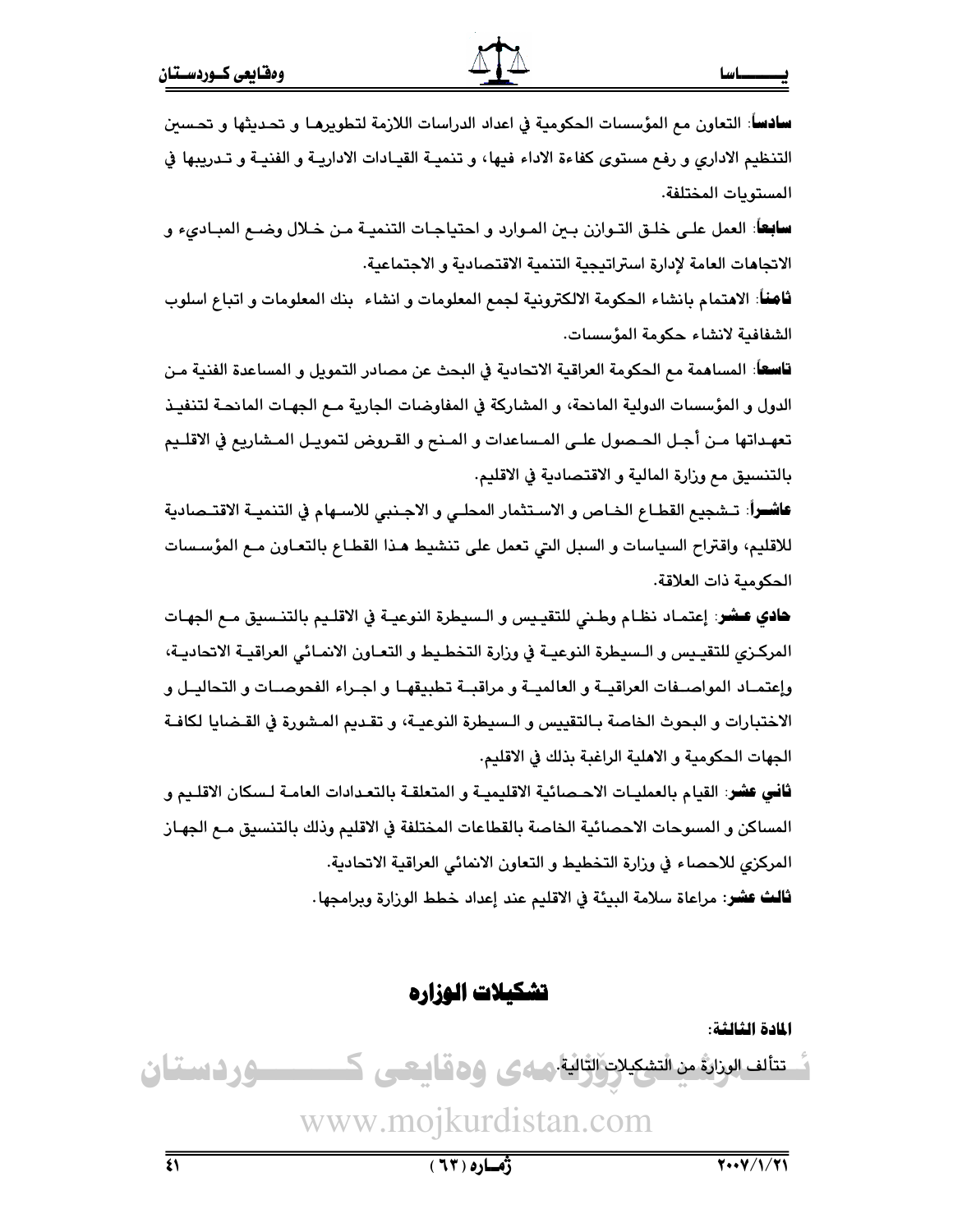#### باسا ≝

| ژماره ( ٦٣ )<br>٤٢                                                                                       | $\sqrt{1.40}$                              |
|----------------------------------------------------------------------------------------------------------|--------------------------------------------|
| ب- مديرية التخطيط الاقتصادي. WWW.mojkurdistan:COM                                                        |                                            |
| ⊢ مديرية تِنْشَيق أَنْطِط التَنْفُوْيَةُ أَهْلُهُ عَلَى وَهِ قَالِيَعْمَى كَسَسَسَسَمَ<br><b>یردستان</b> |                                            |
|                                                                                                          | جامعية أولية، و تتألف من المديريات الاتية: |
| <b>قاسعاً</b> : المديرية العامة لاعداد و تنسيق الخطـط التنمويـة: يرأسـها مـدير عـام حاصـل علـى شـهادة    |                                            |
|                                                                                                          | قسم تصنيف المقاولين.                       |
|                                                                                                          | مديرية الافـراد.<br>د−                     |
|                                                                                                          | مديرية الشؤون القانونية.<br>$-\pi$         |
|                                                                                                          | مديرية الشؤون المالية.                     |
|                                                                                                          | أ−   مديرية الشؤون الادارية.               |
| و تتولى مهمة تأمين و تنظيم متطلبات العمل و تتألف من المديريات الاتية:                                    |                                            |
| <b>ثامناً</b> : المديرية العامة للشؤون الادارية و المالية: يرأسها مدير عام حاصل على شهادة جامعية أولية   |                                            |
|                                                                                                          | السيطرة النوعية في محافظات الاقليم.        |
| شهادة جامعية أولية ويمارس مهامه وفق الصلاحيات المخولة اليه وترتبط بها مديريات التقييس و                  |                                            |
| <b>سابعاً</b> : هيئة التقييس و السيطرة النوعية في الاقليم: يرأسها موظف بدرجة مدير عـام، حاصـل علـى       |                                            |
|                                                                                                          | يمارس مهامه وفق الصلاحيات المخولة اليه.    |
| <b>سادساً</b> : هيئة الاحصاء في الاقليم: يرأسها موظف بدرجة مدير عـام، حاصـل علـى شـهادة أوليـة، و        |                                            |
|                                                                                                          | الخبرة و الممارسة.                         |
| <b>فاهساً</b> : المستشارون: لا يزيد عددهم عن اربعة وان يكونوا من حملة شهادة جامعية أولية ومـن ذوي        |                                            |
|                                                                                                          | عدد من الموظفين.                           |
| <b>رابعاً</b> : مكتب وكيل الوزارة: يديره موظف بدرجة مدير حاصـل علـة شـهادة جامعيـة أوليـة و يعاونـه      |                                            |
|                                                                                                          | الموظفين.                                  |
| ثالثاً: مكتب الوزير: يديره موظف بدرجة مدير حاصل على شهادة جامعية أولي و يعاونـه عـدد مـن                 |                                            |
| توكل اليه، على ان يكون حاصلاً على شهادة جامعة أولية ومن ذوي الخبرة و الاختصاص.                           |                                            |
| <b>ثانياً</b> : وكيل الوزارة: يساعد الوزير في توجيه الوزارة و الاشراف على شؤونها ضمن الصلاحيات الـتي     |                                            |
| من صلاحيات الى وكيل الوزراء أو المدراء العامين أو من يراه مناسباً من موظفي الوزارة.                      |                                            |
| احكام القانون و يكون مسؤولاً امام مجلس الوزارءباًعتباره عضواً متضانتاً فيه و له تخويل بعـض               |                                            |
| بمهام الوزارة و تشكيلاتها و صلاحياتها و سائر شؤونها الفنية و المالية و الادارية و التنظيمية وفـق         |                                            |
| الرقابة عليها و تصدر عنه و تنفيذ باشرافه جميع القرارات و الاوامر و التعليمات في كل ما له علاقــة         |                                            |
| <b>اولاً: الوزير</b> : هو الرئيس الاعلـى للـوزارة و المـسؤول عـن اعمالهـا و توجيـه سياسـتها و الاشـراف و |                                            |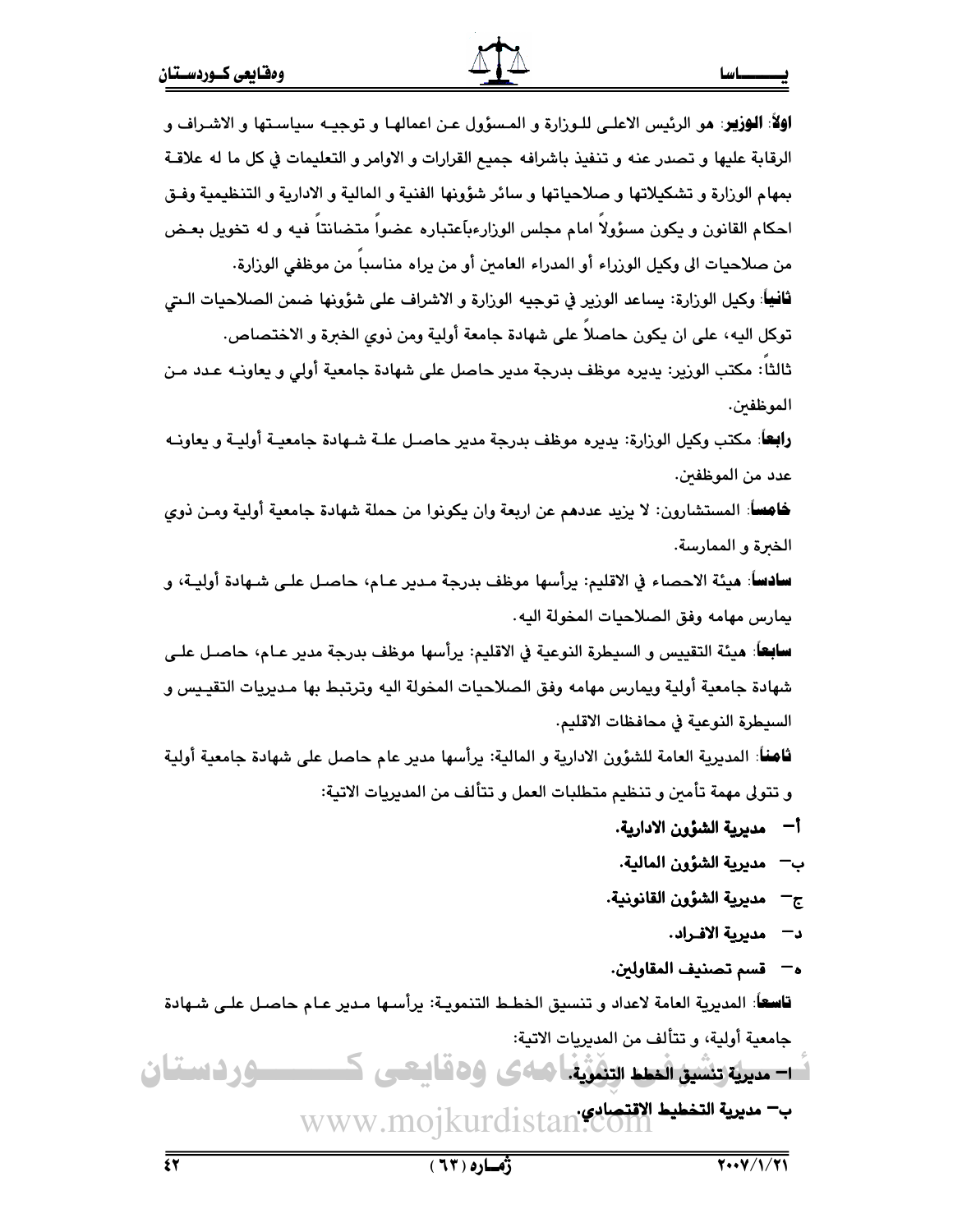ج– مديرية التخطيط الزراعي. د– مديرية التخطيط الصناعي. ه – مديرية التخطيط السياحي. و– مديرية تخطيط التشييد و الاسكان و الخدمات. ز— مديرية التخطيط للنقل و الاتصالات. **عاشر**اً: المديرية العامة لتخطيط مشاريع الميزانية الاستثمارية: يرآسها مدير عام حاصل على شهادة جامعية أولية، وتتألف من المديريات الاتية: أ<sup>—</sup> مديرية دراسة الاولويات للمشاريع. ب— مديرية توزيع المشاريع. ج— مديرية جدوى المشاريع التنموية. **هادي عشر**: المديرية العامة للتنمية البشرية: يرآسها مدير عـام حاصـل علـي شـهادة جامعيـة أوليـة وتتألف من المديريات الاتية: أ<sup>ـــ</sup> المركز الاقليمي للتطوير الاداري. ب- مديرية سياسات القوى العاملة و التشغيل. ج− مديرية سياسات التربية و التعليم. د— مديرية سياسات التنمية الاجتماعية.

ثاني عشر: المديرية العامة للتنسيق و التعاون الانمـائي: يرأسـها مـدير عـام حاصـل علـى شـهادة جامعية أولية، و تتألف من المديريات الاتية.

أ− مديرية العلاقات.

ه− مديرية تكنولوجيا المعلوماتية.

ب— مديرية متابعة شؤون الدول المانحة و المنظمات الدولية.

ج— مديرية سياسات تشجيع القطاع الخاص و الاستثمار. المادة الرابعة:

للورير التعاقد مم الاشخاص الطبيعية و المعنوية من ذوى الخبرة و الاختـصاص داخـل الاقلـيم أو خارجه للقيام بالمهام و الواجبات التي توكل اليهم و للمدة التي يراها مانسبة، وذلك لغـرض تحقيـق أهداف الوزارة و تحدد حقوقهم و التزاماتهم من قبل الـوزير بعـد استحـصال موافقـة رئاسـة مجلـس الوزراء.

المادة الخامسة. **وردستان** ست<del>ست و المنصوب و وقواط (ساء ک</del>ی (وک)<br>**أولاً**: يحدد بنظام مهام و اختصاصات تشکيلات الوزارة.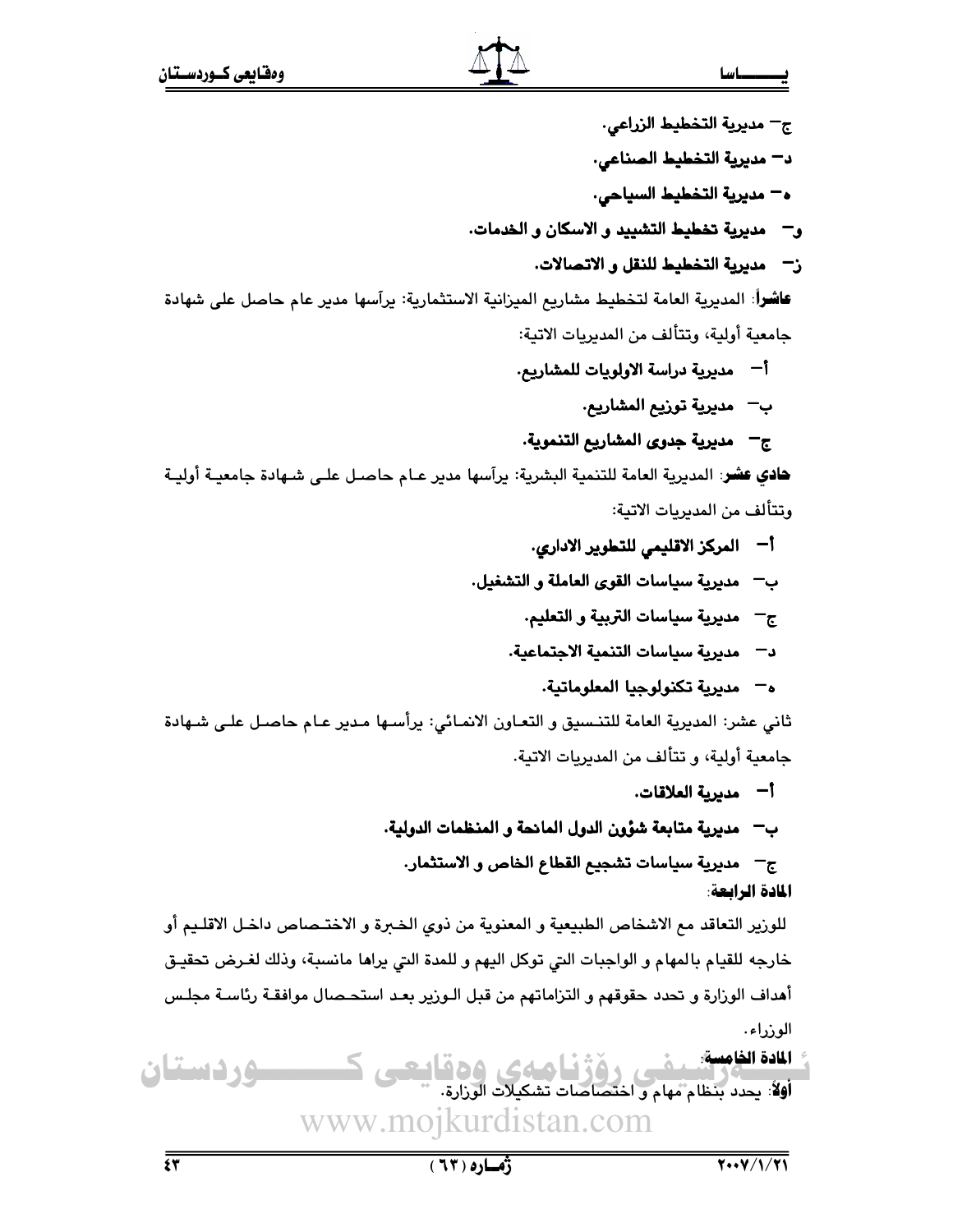**ثانيا**ً: للورير استحداث أو دمج أو الغـاء أى مـن المـديريات أو الاقـسام أو الـشعب ضـمن تـشكيلات الوزارة وفقا لمتطلبات عملها عند الاقتضاء. **ثالثاً**: للورير اصدار التعليمات اللازمة لتسهيل تنفيذ احكام هذا القانون. المادة السادسة: لا يعمل بأى نص يتعارض و احكام هذا القانون. **المادة السابعة**: على مجلس الوزراء و الجهات ذات العلاقة تنفيذ أحكام هذا القانون. **المادة الثامنة**: ينفذ هذا القـانون اعتبـاراً مـن تـأريخ اصـداره و ينـشر في الجريـدة الرسميـة (وقـائح کوردستان).

## مسعود بارزاني رئيس الإقليم كوردستان - عيراق

صدر في هەولێر بتأريخ ١٦/١٠/١٦ ميلاديــة المصادف ٢٤/ رەزيەر / ٢٧٠٦ كوردى

## الاسياب الموجية

بالنظر لاستحداث وزارة في حكومة اقليم كوردستان لتتولى مهام اعداد خطط تنمية الاقليم و تطويره اقتصادياً و اجتماعياً و بشرياً و ثقافياً في ضوء حاجات المجتمع الكوردستاني القائمة و المتوقعة و التعاون مع المؤسسات الحكومية في اعداد الدراسات اللازمة لتطويرها و تحديثها و ادارة استراتيجية التنمية الاقتصادية و الاجتماعية و معالجة المشاكل الاجتماعية المختلفة و تأهيل القوة البشرية فقد اصبح من الضروري تشريع قانون يحدد مهام و اهـداف هـذه الـوزارة و المـديريات المرتبطـة بهـا و تنظيم مهام كل منها و لتحيق ما تقدم فقد شرع هذا القانون.

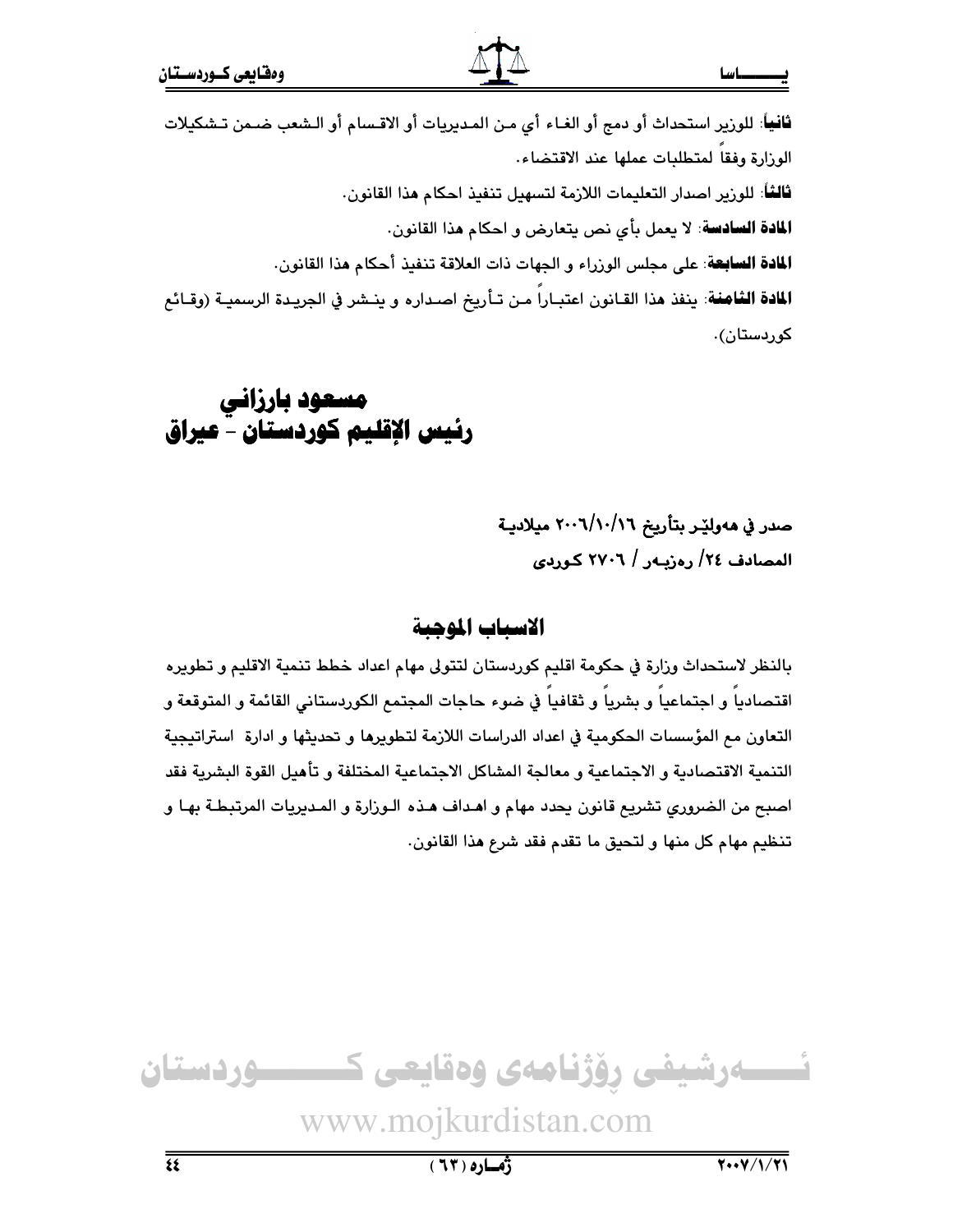بسم الله الرحمن الرحيم ياسم الشعب رئاسة أفليم كوردستان – عبراق

بناءًا على ما شرعه المجلس الوطنى لكوردستان<sup>—</sup> العراق واستناداً لحكم المادة العاشرة/اولاً من القانون رقم (١)لسنة ٢٠٠٥ قانون رئاسة اقليم كوردستان— العراق، أصدرنا القانون الآتي:

# قانون رقم ( ٨ ) لسنة ٢٠٠٦ قانون وزارة شؤون الشهداء والمؤنفلين لأقليم كوردستان العراق

المادة الاولى :

يقصد بالمصطلحات الاتية المعاني المبينة ازاءها لاغراض هذا القانون. أولاً: الأقليم : اقليم كوردستان العراق **ثَـانيهاً:** الوزارة : وزارة شؤون الشهداء والمؤنفلين للاقليم. **ثَـالثَـُـاً:** الوزير : وزير شؤون الشهداء والمؤنفلين للاقليم. **رابِعاً:** وكيل الوزارة: وكيل وزارة شؤون الشهداء والمؤنفلين . **څامساً:** المجلس : المجلس الاستشاري للوزارة.

المادة الثانسة:

تتولى الوزارة تأدية المهام وتحقيق الاهداف التالية: أولا:توفير الرعاية المادية والمعنوية لذوي الشهداء والمفقودين والمؤنفلين لتمكينهم مـن العـيش حياة حرة كربمة. ثائياً:احياء المناسبات الخاصة بذكرى الشهداء والمؤنفلين وتمجيدهم وتخليدهم والعمـل علـي تعريف هذه الجرائم فيِّ أوساط العالم محلياً ودولياً . فلمن المستقبل في المستقبل في المستقبل في

**شانشاً:** اقتراح القوانين وتعديلاتها لمجلس الوزراء من اجل(تحقيق\مهام واهداف الوزارة.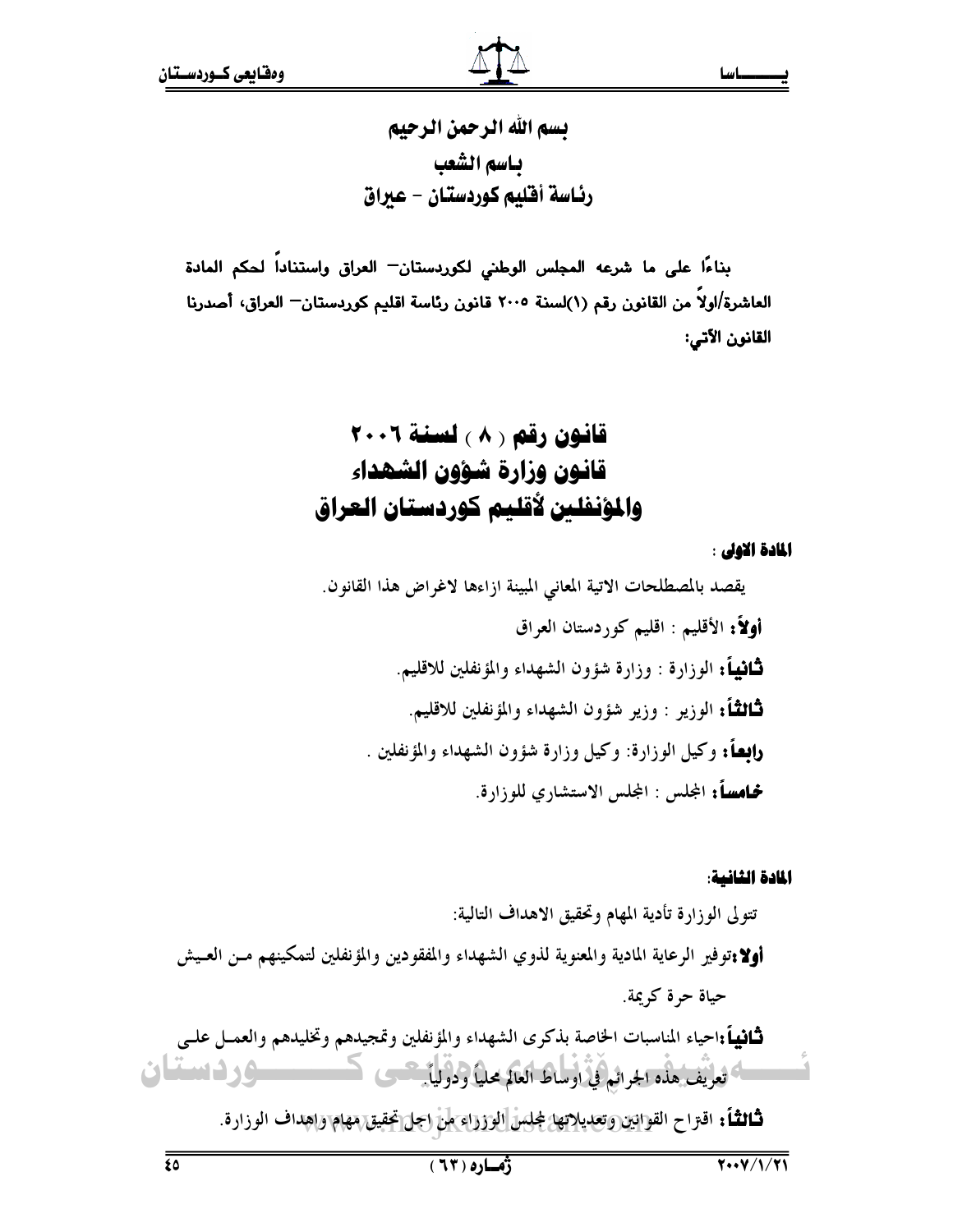- والطأ: وضع السياسة العامة لتنمية موارد الوزارة واستثماراتها ضمن اطار التزاماتهـا القوميــة والوطنية و اهدافها الاجتماعية والاقتـصادية وتنفيــذها بعــد اقرارهــا بموجـب القــوانين النافذة
- محامساً: العمل مع الجهات ذات الاختصاص للاهتمام بالجانب الـ; بــوي والتعليمــي والثقــافي والاجتماعي والصحى والاقتصادي والاعمار لعوائل الشهداء والمؤنفلين ووضع ببرامج ومناهج لتطوير ذلك.
- **سادساً:** السعي للنهوض بواقع المشمولين بأحكــام هــذا القــانون مــن خــلال تعــاون وتنــسيق الوزارة مع الممولين الـدوليين والمحلـيين والمنظمـات الحكوميــة وغـير الحكوميــة وفــق القوانين النافذة.
- **سابساً:** توثيق كل ما يتعلق بالشهداء والمؤنفلين وضحايا الاسلحة الكيمياوية لمطالبة الحكومــة الاتحادية والجهات التي جهزت العراق بتلك الاسلحة لتعويض عوائلهم.
- لْمُنْتَافِعْ العملِ بالتنسيقِ مع الحكومة الاتحادية والمنظمــات الدوليــة الحكوميــة وغــير الحكوميــة لاحالة مخططى ومنفذي عمليات الابادة الجماعية بحق ابناء شعبنا الى المحاكم المختـصة للقصاص منهم.
- تَّنَاسِعاً: التعاون مع الجهات ذات العلاقة لتأمين السكن لعوائل الـشهداء والمـؤنفلين وضـحايا الاسلحة الكيمياوية.

**عـاشراً :** البحث عن مصير المؤنفلين والمقابر الجماعية وإعادة رفاتهم الى مسقط رأسهم.

## تشكيلات الهزارة

#### المادة الثالثة :

أولاً: الوزير : هو الرئيس الاعلى للوزارة والمسؤول عن اعمالها وتوجيه سياستها والاشـراف والرقابة عليها وتصدر عنه وتنفذ باشرافه جميع القرارات والاوامر والتعليمات في كل ما له علاقة بمهام الوزارة وتشكيلاتها وصلاحياتها وسائرشؤونها الفنيــة والماليــة والاداريــة لى والتنظيمية وفق احكام القانون ويكون مسئوولاً امّام مجلس الـوزراء باعتباره عـصواً لَيْ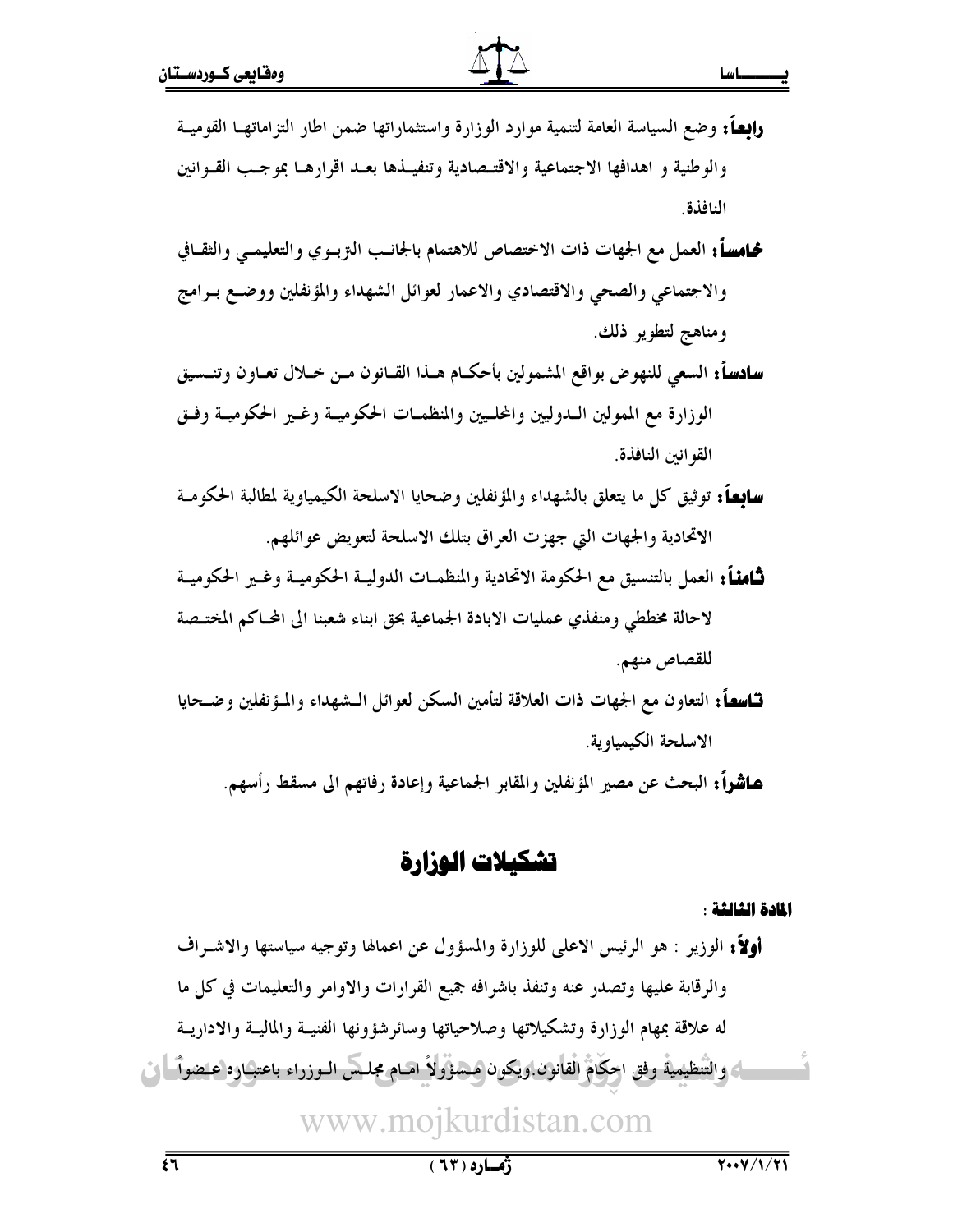| متضامناً فيه وله تخويل بعض من صلاحياته الى وكيل الوزارة او المــدراء العــامين او مــن          |
|-------------------------------------------------------------------------------------------------|
| يراه مناسباً في الوزارة.                                                                        |
| <b>ثَانياً:</b> وكيل الوزارة: يـساعد الـوزير في توجيـه الـوزارة والاشـراف علـى شـؤونها ضـمن     |
| الصلاحيات التي توكل اليه من قبــل الــوزير .علــى ان يكــون حاصــلاً علــى شــهادة              |
| جامعية أولية إختصاصية.                                                                          |
| <b>ثَـالثـُـاً:</b> مكتب الوزير : يديره موظف بدرجة مدير حاصل على شهادة جامعية أوليــة ويعاونــه |
| عدد من الموظفين.                                                                                |
| <b>رابِطَ</b> •مكتب وكيل الوزارة : يديره موظف بدرجة مدير حاصل علــى شــهادة جامعيــة أوليــة    |
| ويعاونه عدد من الموظفين.                                                                        |
| <b>څـامسـاً:</b> المستشارون :لا يزيد عددهم عن اربعة وان يكونوا من حملة شهادة جامعية أولية ومن   |
| ذوي الخبرة والممارسة.                                                                           |
| <b>سادساً :</b> المديرية العامة للشؤون الادارية والمالية: يرأسها مدير عام حاصل على شهادة        |
| جامعية اولية ومن ذوي الخبرة والاختصاص وتتألف من المديريات التالية.                              |
| أ. مديرية الادارة والذاتية.                                                                     |

- ب ـ مديرية الحسابات.
- ج ـ مديرية التدقيق والرقابة الداخلية.
	- د ـ مديرية الاحصاء والبحوث.
	- هـ ـ مديرية التخطيط والتابعة.
		- و ـ مديرية الشؤون القانونية.
- **سابِعاً:** الديرية العامة لخدمات ذوي الشهداء والمؤنفلين: يرأسها مدير عام حاصل على شهادة جامعية اولية ومن ذوى الخبرة و الاختصاص وتتألف من المديريات التالية: أ ـ مديرية الشؤون التربوية والتأهيلية. ب ـ مديرية الشؤون الاجتماعية والصحية.

**ثَّامناً:** المديريات العامة لشؤون الشهداء و المؤنفلين في محافظات الاقليم: يرأسها مدير عام جاصل على شهادة جامعية اولية ومن ذوي الخبرة والاختصاص وتتألف من المديريات التالية:

ا ـ مديرية تقوق الفهداة www.mojkurdis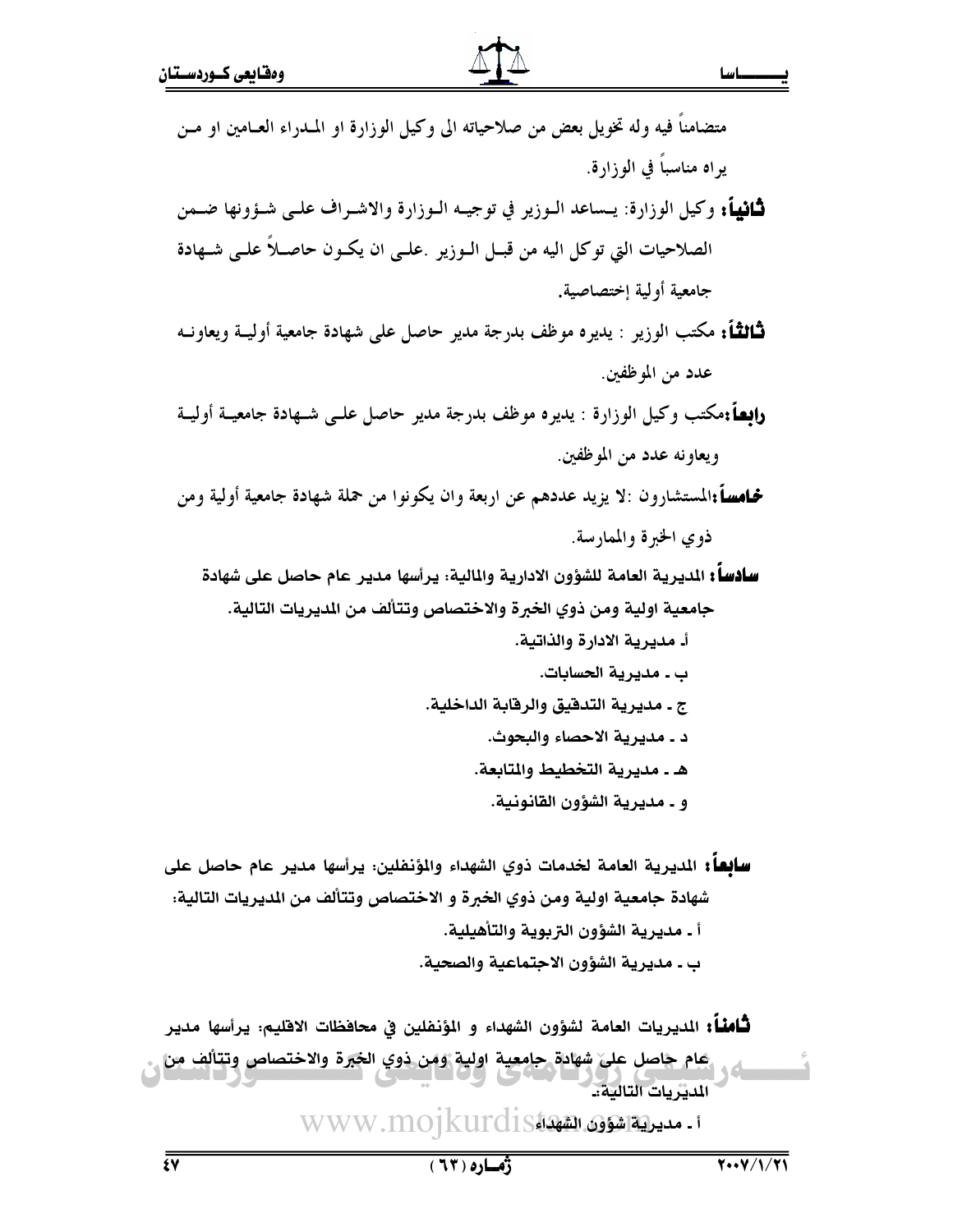ب ـ مديرية شؤون المؤنفلين ج ـ مديرية الادارة والذاتية د ـ مديرية الحسابات هـ ـ مديرية التدقيق و ـ مديرية الاعلام والعلاقات ز ـ مديرية الشؤون القانونية

#### المادة الرابعة:

الهيئة العامة لإدارة واستثمار الايرادات وتتمتع بالشخصية المعنويــة والاســتقلال المـالمي والإداري يرأسها ويديرها موظف بدرجة مدير عام حاصل على شهادة جامعيــة اوليــة ومن ذوى الخبرة والاختصاص.

#### المادة الخامسة:

المادة السادسة: اولاً: العمل على تطوير عمل الهيئة وانظمتها الادارية والمالية والفنية W W  $\frac{1}{1+1}$  $\overline{\mathfrak{c} \Lambda}$  $(75)$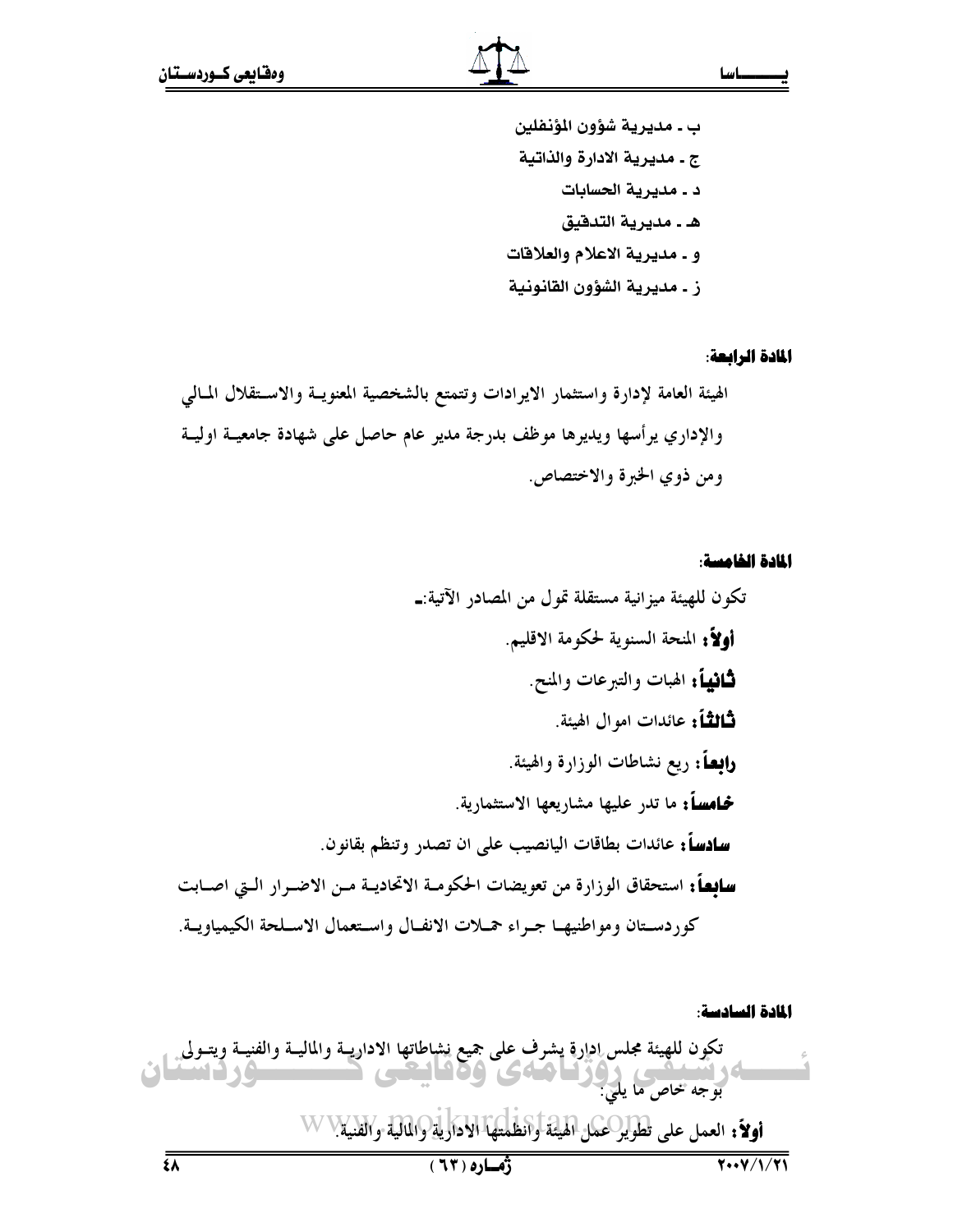## باسا

## المادة السابعة:

#### المادة الثامنة:

#### المادة التاسعة:

تعتبر قرارات مجلس الادارة نافذة المفعول بعد المصادقة عليها من قبل الوزير.

 $\overline{\mathfrak{g}}$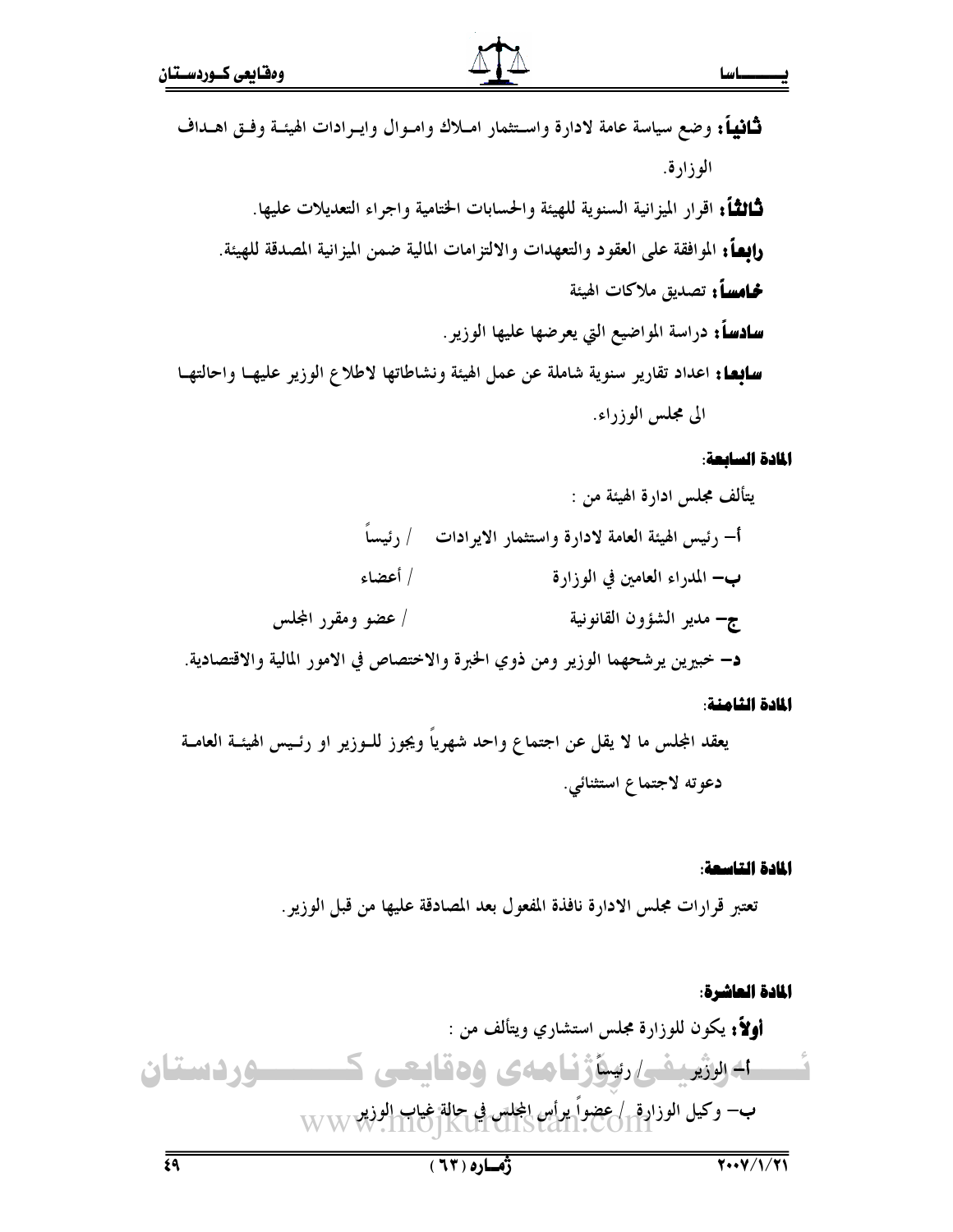ج– المدراء العامين / أعضاء د– مستشار یختاره الوزیر / عضو هـــ ممثل عن الوزارات التالية على ان لاتقل درجته عـن مــدير عــام ( الــصحة ، الـتزبيــة ، الشؤون الاجتماعية ، البيشمرگه ، الماليــة ، الاعمــار ، الثقافــة ، الداخليــة ، شــؤون المناطق خارج الاقليم ، التعليم العالمي والبحث العلمي). **ثَـانيهاً:** يختص المجلس بتقديم التوصيات الى الوزير وتكتسب التوصية صفة القرار الوزاري اذا نال تصديقه.

#### المادة الحادية عشر:

أولاً: يحدد بنظام مهام وتشكيلات الوزارة واختصاصاتها. ثَنَافِيهاً: للوزير استحداث أو دمج أو الغـاء أي مـن المـديريات أوالأقـسام أو الـشعب ضـمن تشكيلات الوزارة وحسب متطلبات عملها عند الاقتضاء.

ثَنَاثِقَاً: للوزير تشكيل لجان دائمية أو مؤقتة لغرض تحقيـق أي مـن مهــام الــوزارة الــواردة في المادة الثانية ً من هذا القانون.

#### المادة الثانية عشرة:

للوزير التعاقد مع الاشخاص الطبيعية والمعنويــة مـن ذوى الخـبرة والاختــصاص داخـل وخارج الاقليم للقيام بالمهام والواجبات التي توكل اليه للمدة التي يراها مناسبةً وذلك لغرض تحقيق اهـداف الـوزارة وتحـدد حقـوقهم والتزامـاتهم مـن قبـل الـوزير وبعـد استحصال موافقة رئاسة مجلس الوزراء.

## المادة الثالثة عشر:

أولاً: يلغي القانون رقم /٤لسنة/١٩٩٧ قانون مؤسسة الشهيد الصادر عن المجلـس الـوطني لكوردســتان - العــراق والقــرارات المرقمــات ١٨٢ في ١٩٩٩/٦/٦/٩ و ١٢٢ في ١٧/١٠/١٠/١٧ و ٢٢ في ١٢/كسانون الشساني /٢٠٠٥ السلصادرات عسين ادارة السلىمانىة.

**شانيتاً؛** تَنْوُول وُتِنقِـل جَمِيْعٌ خَفْلُوق والتزامـات مُوَلِّسْسَة الـشهيد والمديريــة العامـة للأنفـال - ل وملاكاتهما الى الوذارة.www.mojkurdistan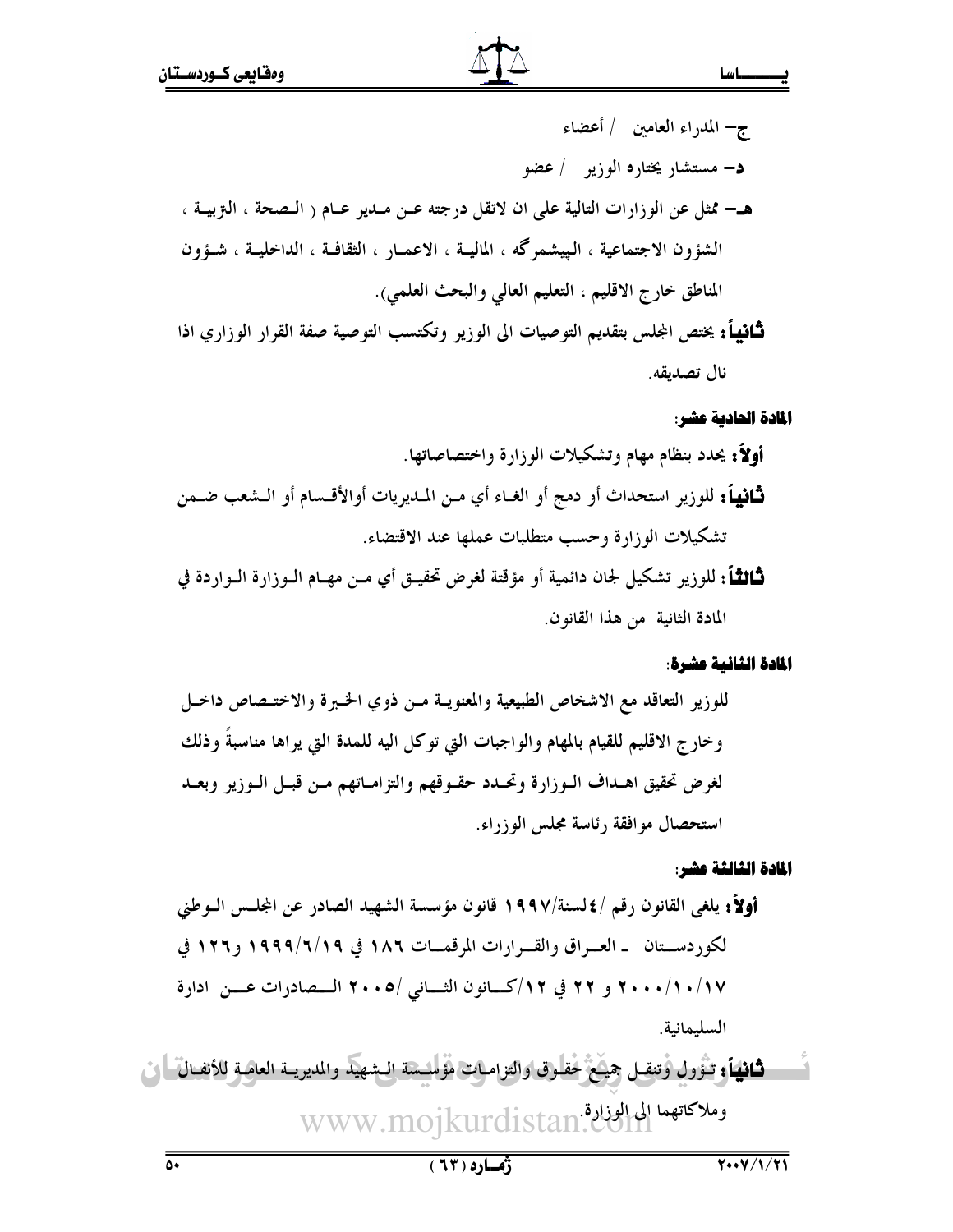#### المادة الرابعة عشر:

للوزير اصدار التعليمات اللازمة لتسهيل تنفيذ احكام هذا القانون

## المادة الخامسة عشر:

على مجلس الوزراء والجهات ذات العلاقة تنفيذ احكام هذا القانون.

#### المادة السادسة عشر:

ينفذ هذا القانون اعتباراً من تاريخ اصداره وينشر في الجريدة الرسمية (**وقائع كوردستان**).

## مسعود بارزاني رئيس الإقليم كوردستان - عيراق

## صدر فی هەولێر بتاریخ 1\1 / 1 / 1 ، 1 میلادیه المصادف /٢٤ / رهزيدر / ٢٧٠٦ ي كوردي

## (( الاسباب الموجبة ))

ما يتمتع به شعب كوردستان من كيان قائم ومتمثل في مؤسسات دستورية، وما يــشهده مــن أمن واستقرار وحرية إنما هو ثمرة لنضالات وتضحيات ودماء مناضـلمي وشـهداء الحركــة التحرريــة لشعب كوردستان وضحايا (الانفال) والقصف الكيميائي كحلقات من مسلسل عمليات الجينوسايد (عمليات الابادة الجماعية) فتقديراً لمكانتهم العالية وإعــلاء لــشأنهم وإكرامــاً ووفــاء لتلــك الــدماء ء الزكية وبهدف ضمان حقوقهم تم استحداث وزارة مستقلة ومتخصصة لهذا الشأن ،ولأجلبه شـرع

هذا القانون.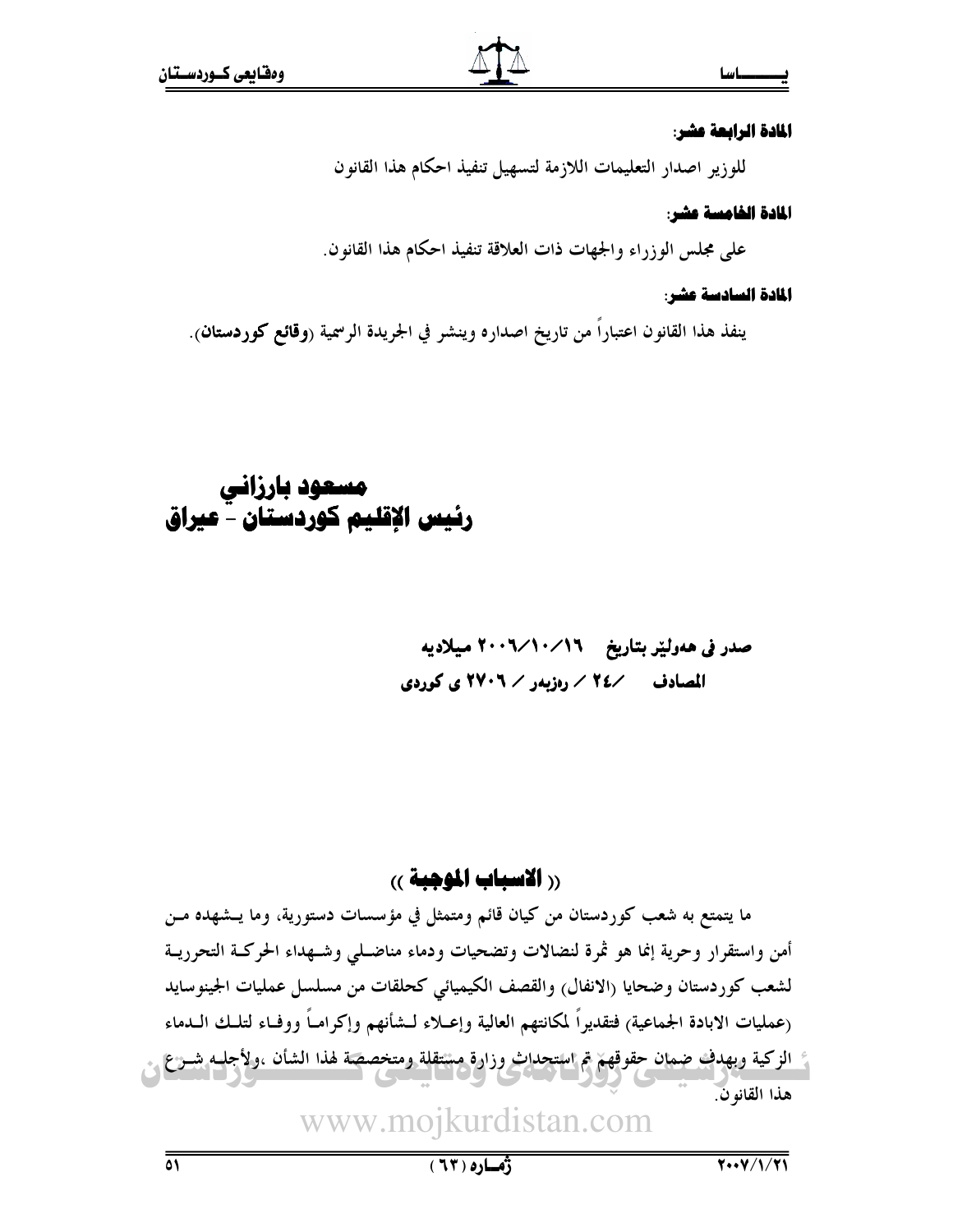ــاسا

## بسم الله الرحمن الرحيم باسم الشعب رئاسة أفليم كوردستان – عبراق

بِناءًا على ما شرعه المجلس الوطني لكوردستان— العراق واستناداً لحكم المادة العاشرة/اولاً من القانون رقم (١)لسنة ٢٠٠٥ قانون رئاسة اقليم كوردستان– العراق، أصدرنا القانون الآتى:

## قانون رقم ( ۹ ) لسنة ۲۰۰۱ قانون وزارة الموارد المائية في اقليم كوردستان – العراق

المادة الاولى: يقصد بالمصطلحات الاتية المعاني المبينة ازاءها لاغراض هذا القانون: أولاً:الاقليم : اقليم كوردستان - العراق. **ثَنَاثِيهَ** الوزارة : وزارة الموارد المائية في الاقليم. **ثـاثثـاً:**الوزير : وزير الموارد المائية. **دايعاً:**الوكيل : وكيل الوزارة. خامساً:المجلس: المجلس الاستشاري للوزارة.

## المادة الشانبية:

تهدف الوزارة الي: أولأ ووضع الاسة اتيجيات والسياسات والخطط لتطوير وتنمية واستثمار الموارد المائية (السطحيةوالجوفية) في الاقليم، واعداد دراسات الجبدوي الفنيــة والاقتــصادية لمـشاريع الموارد المائية. وانشاء السدود والمشاريع الاروائيـة وصـيانتها وتـشغيلها وتقيـيم سـلامة السدود واستغلال المياه لتحقيق الاستخدام الامثل للث ووة المائيـة وصـيانة التزبـة ضـمن وتنظيم توزيع المياه والتواعية الشعبية بالهمية المحافظة على الثروة المائية.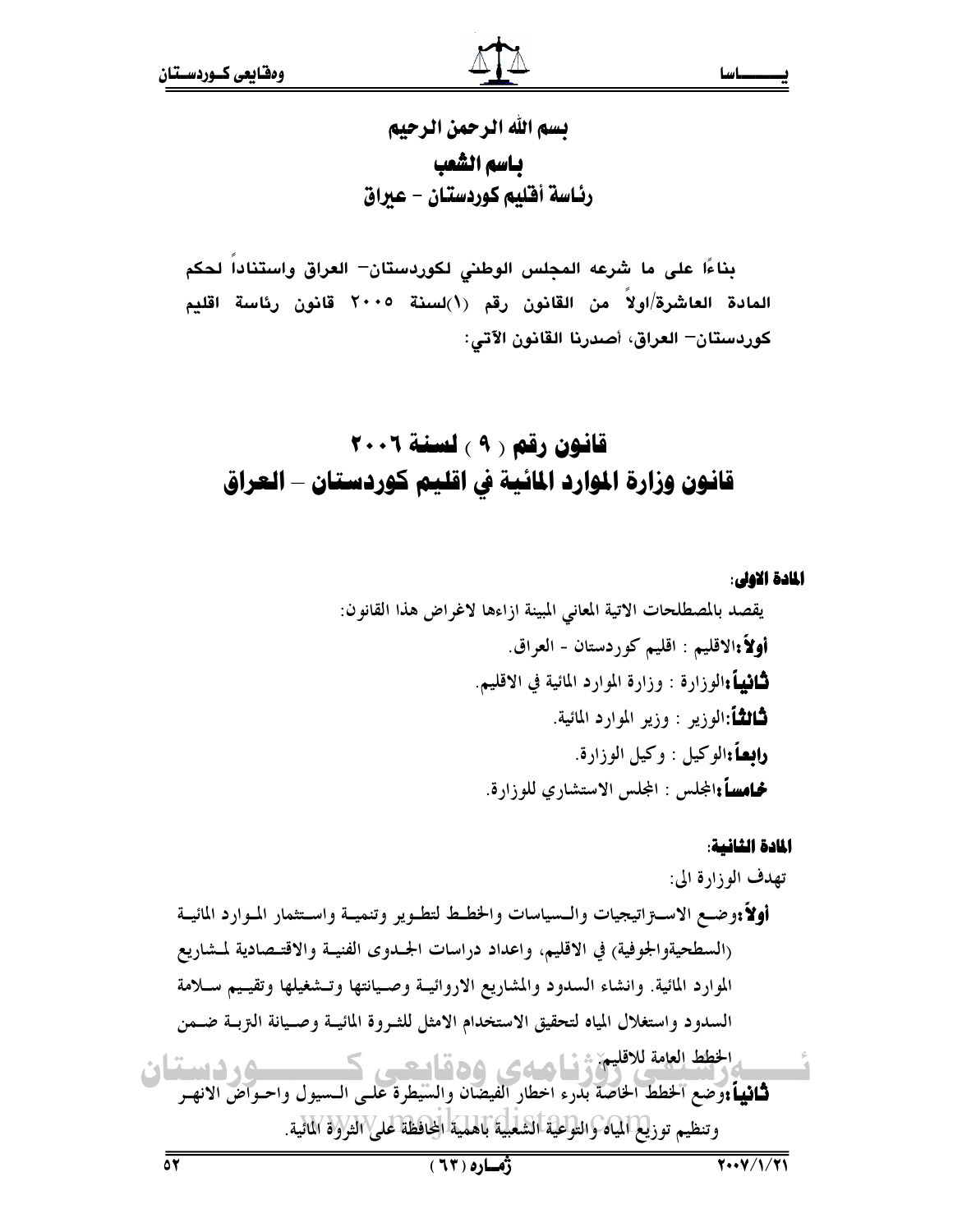- ثَنَاثِقًاً بتامين المياه للقطاعات المستهلكة للمياه (الزراعة ، مياه الشرب والاسـتخدامات المنزليــة والسياحية ، الاستخدامات الصناعية وتوليـد الطاقـة الكهربائيــة...الخ) وفـق الخطـط المقررة بما يخدم التنمية للاقليم وابداء الرأي في طلبــات انــشاء المـشاريع ذات العلاقــة باستخدامات المياه.
- و**ابِصـأ**؛الاشراف والمتابعة لتنفيذ مشاريع الموارد المائية وفقاً للخطـط المقـررة وتــشمل الــسدود والخزانات ومشاريع الري.
- **خمامساً:**المحافظة على المياه السطحية والجوفية من التلوث واعطاء الاولوية للجوانب البيئيــة بمــا ينسجم مع المعايير الدولية.

**سـادسـأ** ;إتخاذ السبـل العصرية بهدف التقليل من هدر المياه اثناء إستعمالها في المجالات المختلفة.

## تشكيلات الوزارة

المادة الثالثة:

- أولاً:الوزير:هو الرئيس الاعلى للوزارة والمسؤول عـن اعمالها وتوجيـه سياسـتها والاشـراف والرقابة عليها وتصدر عنه وتنفذ باشرافه جميع القرارات والاوامر والتعليمات في كل ما له علاقبة بمهيام البوزارة وتبشكيلاتهاوصلاحياتها وسبائر شئوونها الفنيبة والماليبة والإداريبة والتنظيمية وفق احكام القانون ويكون مسؤولأ امام مجلس الوزراء بأعتباره عضوا متــضامناً فيه وله تخويل بعض من صلاحياته الى وكيل الوزارة او المدراء العامين او من يراه مناسباً في الوزارة. ثانياً:وكيـل الـوزارة:يــساعد الـوزير في توجيــه الـوزارة والاشـراف علـى شـؤونها ضــمن الصلاحيات التي توكل اليه من قبل الوزير ، على ان يكون حاصلاً علــي شــهادة جامعيــة
	- **ثَـالثَـاً:** المستشارون:لا يزيد عددهم عن اربعة وان يكونوا من حملة شهادة جامعية اولية ولهم خيرة وممارسة.
- **رابعاً: مكتب الوزير** : يرأسه ويديره موظَّف بدرجـة مدير حاصـل علـى شـهادة جامعيــة اوليــة ويعاونه عدد من الموظفين.
- **محامساً: مكتب وكيل الوزارة:**يرأسه ويديره موظف بدرجة مدير حاصل علـى شـهادة جامعيــةٍ **NHOO** أولية ويعاونه عدد من الموظفين.

سادساً: الجلس الاستشاري للرزراة وتتالف من WWW.MOJKLE

اولية اختصاصية.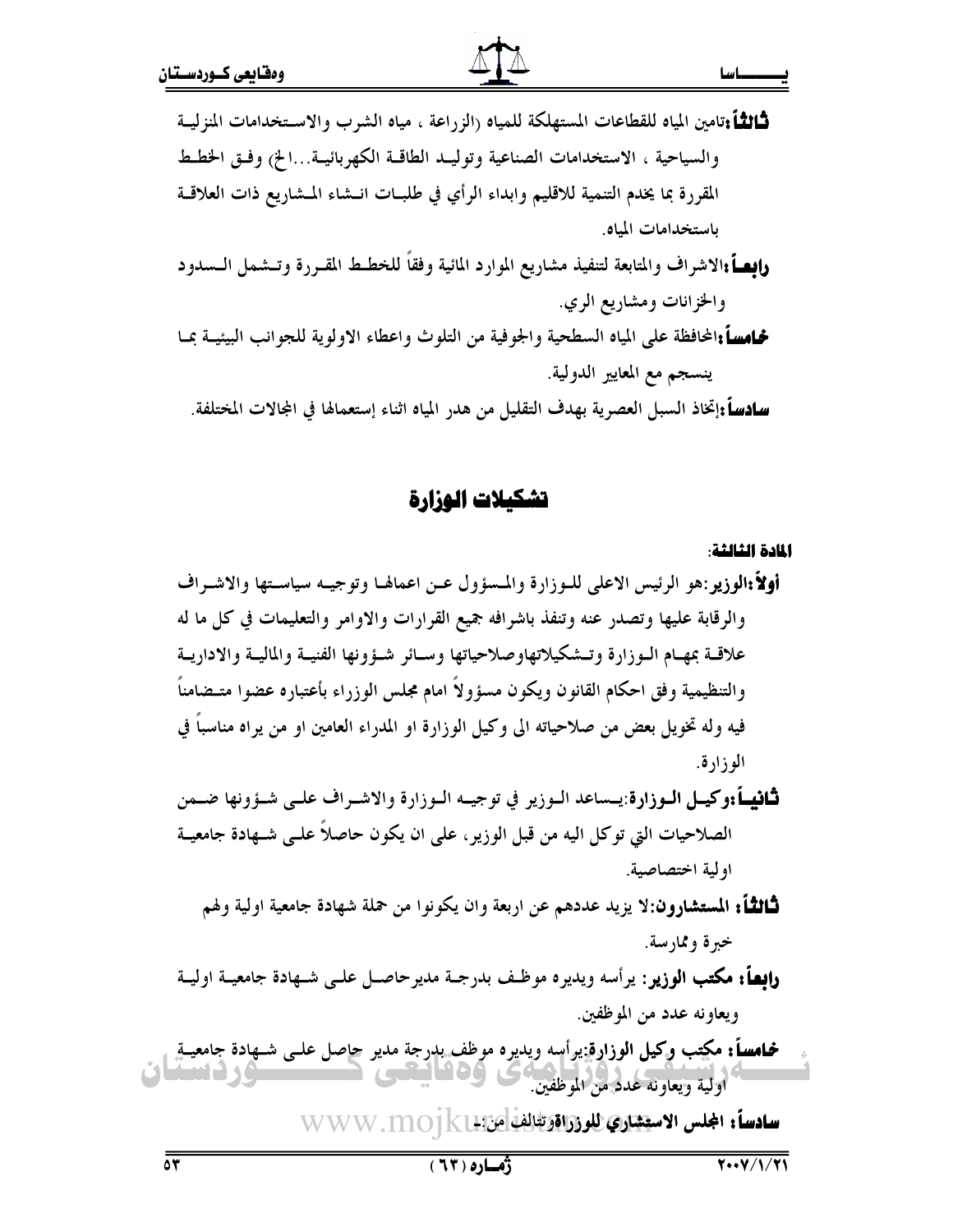أ) وزير الموارد المائية / رئيساً. ب) وكيل الوزارة / عضواً ويرأس المجلس في حالة غياب الوزيو . ج) وكيل وزارة الزراعة. د) وكيل وزارة البلديات. هـ) وكيل وزارة الاعمار والاسكان. ز) وكيل وزارة البيئة. و) وکيل وزارة الکهرباء. ي) المستشارون والخبراء من داخل او خارج الوزارة من الذين يرى الوزير مشاركتهم في الاجتماعات .ويجتمع المجلس كلما دعت الحاجة الى ذلك وبقرار من الوزير. **سابعاً: المديرية العامة للشؤون الادارية والمالية**: يرأسها ويديرها مدير عام حاصل علـبي شـهادة جامعية اولية ومن ذوى الخبرة والاختصاص. **ثَــامنــاً: المديرية العامة للتخطيط والمتابعة**: يرأسها ويديرها مدير عام حاصل علم شهادة جامعيــة اولية ومن ذوى الخبرة والاختصاص. تاسعاً: المديرية العامة للري والمياه السطحية: يرأسها ويديرها مدير عـام حاصـل علـي شـهادة جامعية اولية ومن ذوى الخبرة والاختصاص. عاشراً: المديرية العامة للمياه الجوفية: يرأسها ويدرها مدير عام حاصل على شهادة جامعية أولية ومن ذوى الخبرة والاختصاص. حادي عشر: المديرية العامة للسدود والخزانات: يرأسها ويديرها مدير عام حاصل على شـهادة جامعية اولية ومن ذوى الخبرة والاختصاص.

**ثنافي عشر: المديرية العامة للدراسات والتصاميم:**يرأسها ويديرها مدير عام حاصل على شهادة جامعية اولية ومن ذوى الخبرة والاختصاص.

**المادة الرابعة**: للوزير التعاقد مع الاشخاص الطبيعية والمعنويــة مــن ذوي الخــبرة والاختــصاص داخــل الاقليم او خارجه للقيام بالمهام التي توكل اليهم وللمده التي يراها مناسبة بعد استحصال موافقة مجلس الوزراء وتحدد حقوقهم وواجباتهم من قبل الوزير.

المادة الخامسة:

<u>سوردستان</u> <del>ک اولاً ب</del>قدد تشکیلات و مهام آوُزَارة بنظامی 60 قیالیستی ک www.mojkurdistan.com